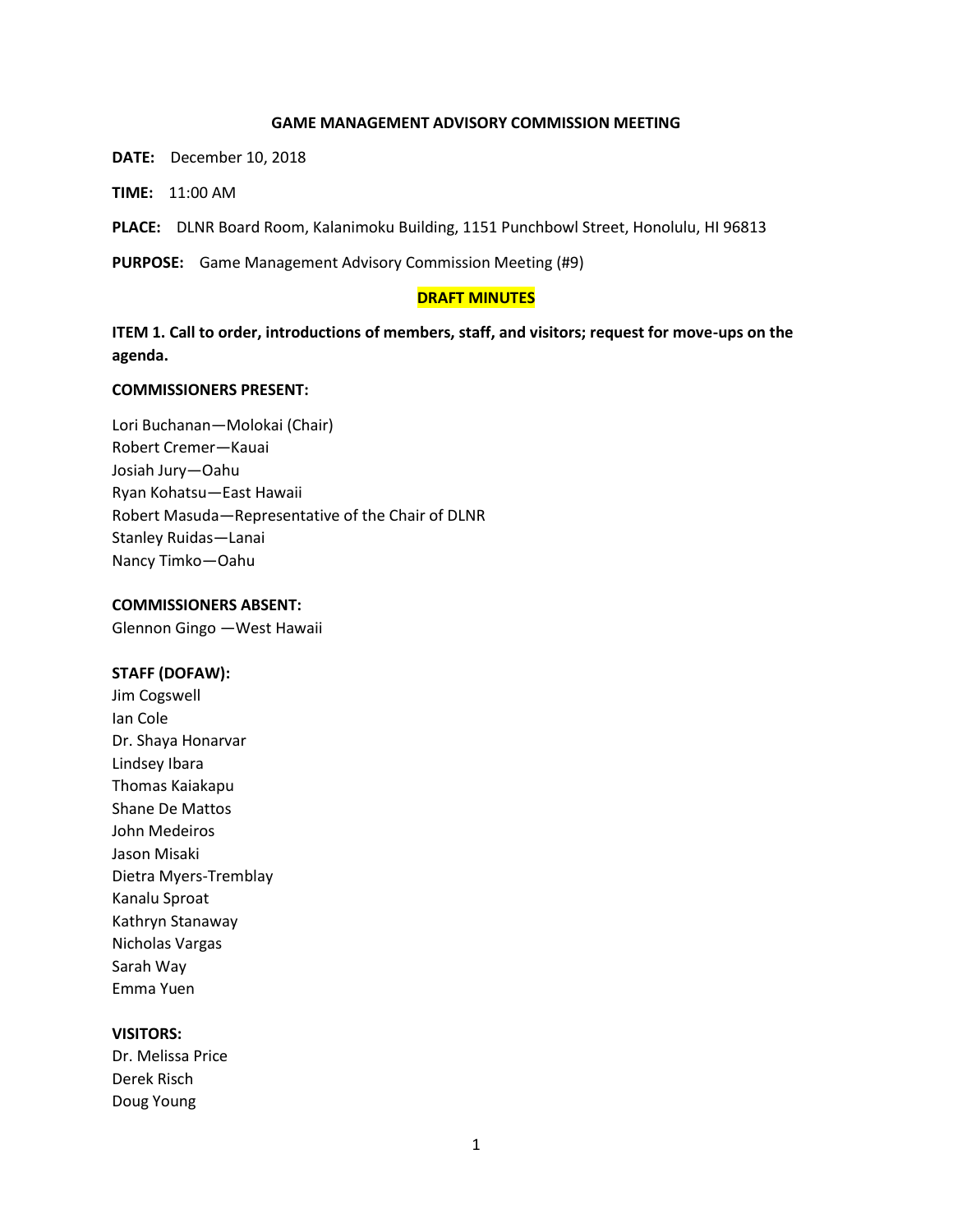## **ITEM 2: Action Required: Approval of minutes from September 24, 2018 GMAC meeting.**

**Comm. Buchanan:** Approval of the minutes from September 24, 2018 GMAC meeting. I trust you all got a copy from Shaya. Are there any amendments to the minutes, and please notice that Shaya send out both versions? The reason why we had both versions was because of the discussion verbatim vs a summary. So take note, because in 2019 we're going to revisit the whole minutes thing again and probably take a vote on whether we want shortened or verbatim notes to continue.

**Comm. Masuda:** Glennon made an interesting point, chair. Minutes generally are not hours, so minutes mean the short version. I thought that was an interesting observation. And by the way, Glennon sends his regrets. He was called as an expert witness in a legal case for court, so he's not here.

**Comm. Buchanan:** Okay. We're into almost 2019, I'm sure we'll have a Maui Commissioner by then, or at least the Boards and Commissions went through their applications.

**Shaya Honarvar:** I haven't heard of anyone applying for that position.

**Comm. Masuda:** I thought we had someone applying for Maui, no? He was waiting… I told him to apply.

**Shaya Honarvar:** We had Jeff Saito who was interested, however he has not applied.

**Shane De Mattos:** There were two others that were interested.

**Comm. Masuda:** Can you guys ask them to apply?

**Comm. Buchanan:** They might have applied. We have to check with Boards and Commissions, then we'll let you know. Well, we're off our subject. Going back to the approval of the minutes, if there are no amendments or corrections, is there a move to approve it?

**Comm. Cremer:** Move to approve.

**Comm. Timko:** I'll second it.

**Comm. Buchanan:** Okay, all those in favor raise their right hand. Okay, motion carried.

ALL COMMISSIONERS VOTE IN FAVOR OF THE MOTION.

**Shaya Honarvar:** And this is the verbatim that has been approved.

**Comm. Buchanan:** Yes.

# **ITEM 3. Presentation on Pig distribution models for wildlife conservation and recreational hunting on Oahu and Maui by Dr. Melissa Price (University of Hawai'i at Mānoa, Assistant Professor).**

**Dr. Melissa Price:** Thank you so much for having me today, I really appreciate it. In 2015 I sat down with Jason Misaki here at Oahu DOFAW to chat about what was needed on Oahu for research, and one of the things he brought up is that it would be really useful to have distribution maps for Oahu that he could take to the state legislature to talk about how to increase access for hunters to areas that currently people don't have access to. So that's what this project came out of, seeing how can we have some distribution models of pigs on Oahu. We don't have numbers, but if we want to determine population numbers of pigs, it's actually much harder. You have to do a lot of catch and release, where you mark, release them, catch them again, mark, release, and catch them again, and that's a little bit more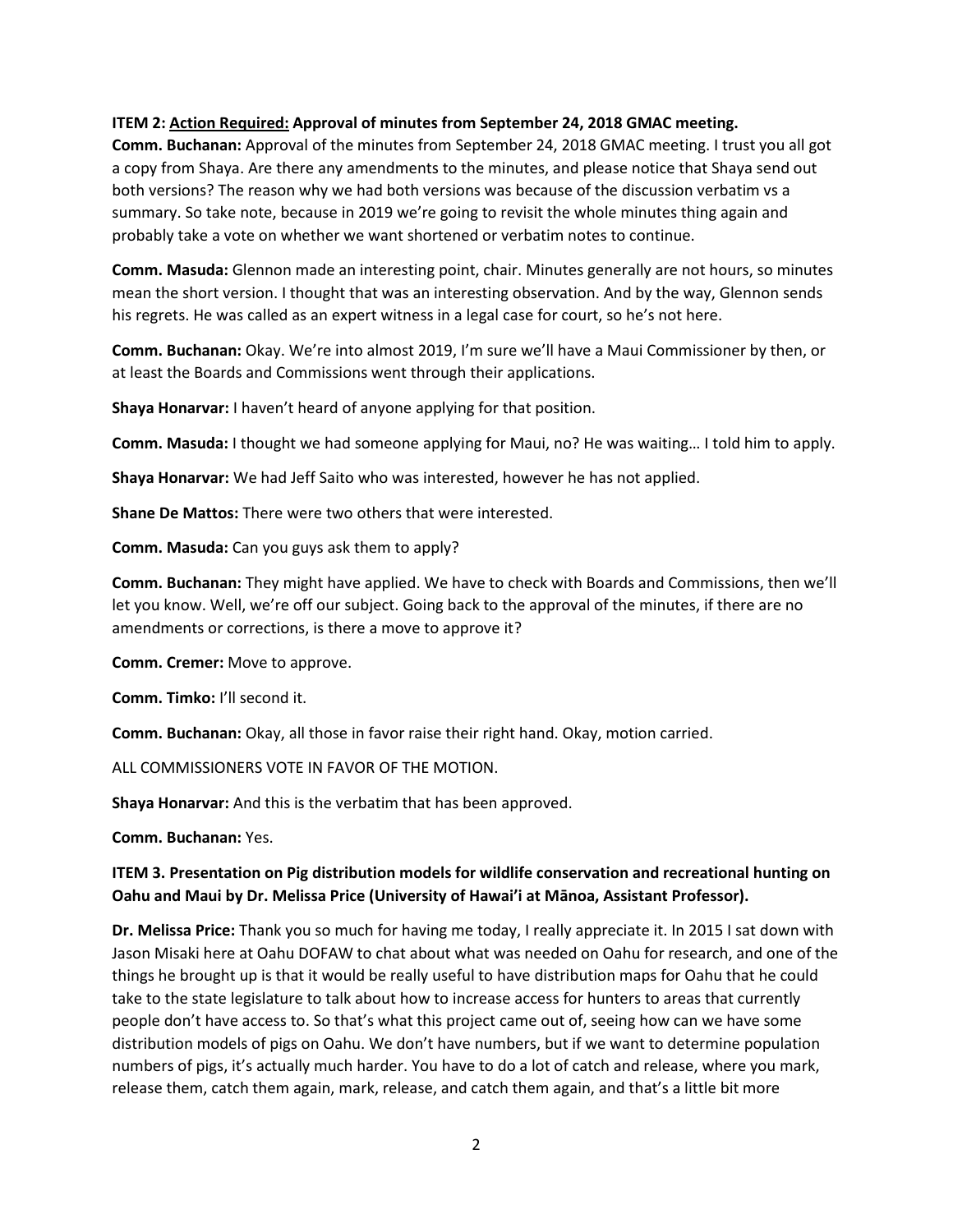difficult, so we started with distribution models. I'm going to present that study to you today. So, across the islands, you're aware that we have many different ungulate species that have been introduced, mostly for hunting and provisioning purposes, so people brought them here so they could have recreational hunting or provisioning of these species. And this varies depending on island which species are going to show up. So on Oahu we have pigs and some goats, we have Axis deer, Black-tailed deer, even feral cattle as well as Mouflon sheep on other islands as well. In this study, we focused just on feral pigs, so if you want to optimize for some of those other species, you have to change a little bit the angle of the camera that you put up, so we do capture other species on our cameras, but the models do the best job with pigs. So those are the data that I'm going to present to you today. So, pigs, as you're well aware in this room, DOFAW is assigned to manage pigs for two purposes: one, to maintain populations for recreational hunting purposes, and then also to minimize pig damage to ecosystems native and endangered species. And so that is a fundamentally contradicting concept if you're trying to do those two things in the same place, you physically can't both maintain a population and simultaneously decrease that population. And so, a lot of the controversies that take place in this particular room with these discussions happen because those two things in the same place are fundamentally opposed. If we're going to have discussions about how to manage pigs, it's really useful if we actually are dealing with real data having to do with where they are. And so that's what I'm going to show you.

We had three questions. The first one is very simple, with no layering of values or interests or anything, just seeing where are pigs on Oahu and Maui. what is the distribution of pigs on Oahu and Maui? We started with Oahu because it's really easy to get grad students who are here out to Oahu, and we moved to Maui as the next place. We were planning on also doing Kauai in the same year, and instead realized that we needed some seasonal differentiation. And so we decided to do two seasons within the same year on Maui. We're hoping to expand this to the other islands so we can provide you with the same data. So first of all, how are pigs distributed across Maui and Oahu. Secondly, doing some layering on of where the hunter-accessible areas are to see what is the relationship between pig distribution and hunter access, and then third layering on to see where are the things we need to protect, that DOFAW is mandated to protect, so what is the relationship between pig distribution and endangered species. Those are the three things that framed our study. So, the basic idea as far as deciding where to sample. Intuitively, you'd go 'I want to put my cameras where the pigs are.' But if you only put the cameras where the pigs are, you're going to get inflated numbers as far as how many pigs there are and where they are at. So you actually want to sample across the full distribution of where they are not as well as where they are most abundant, and then over some sort of environmental predictor that we can then use to model where pigs are going to be without literally sampling every square foot of the island. So you want to sample across an environmental gradient such as temperature, precipitation, in our islands usually that's correlated with elevation. So as long as you sample evenly across elevation, you usually have good representation, you can get statistically significant models of predicting where things are with some confidence. On Maui, this is what that looked like as far as the distribution, so we first looked at where do we have access and then took just those areas where we had access and asked the computer program to select sample sites randomly across areas to which we had access, making sure we had even distribution across those gradients. So that's what that looks like when you do that for Maui, and then this is what that looks like when you do it for Oahu. We did not sample in urban areas. Your environmental predictors don't work so well in the lowland urban areas because human food supplementation tends to change where the pigs go apart from temperature, precipitation, and those things we can use to predict. And so the predictions don't hold well if you sample in the urban areas, but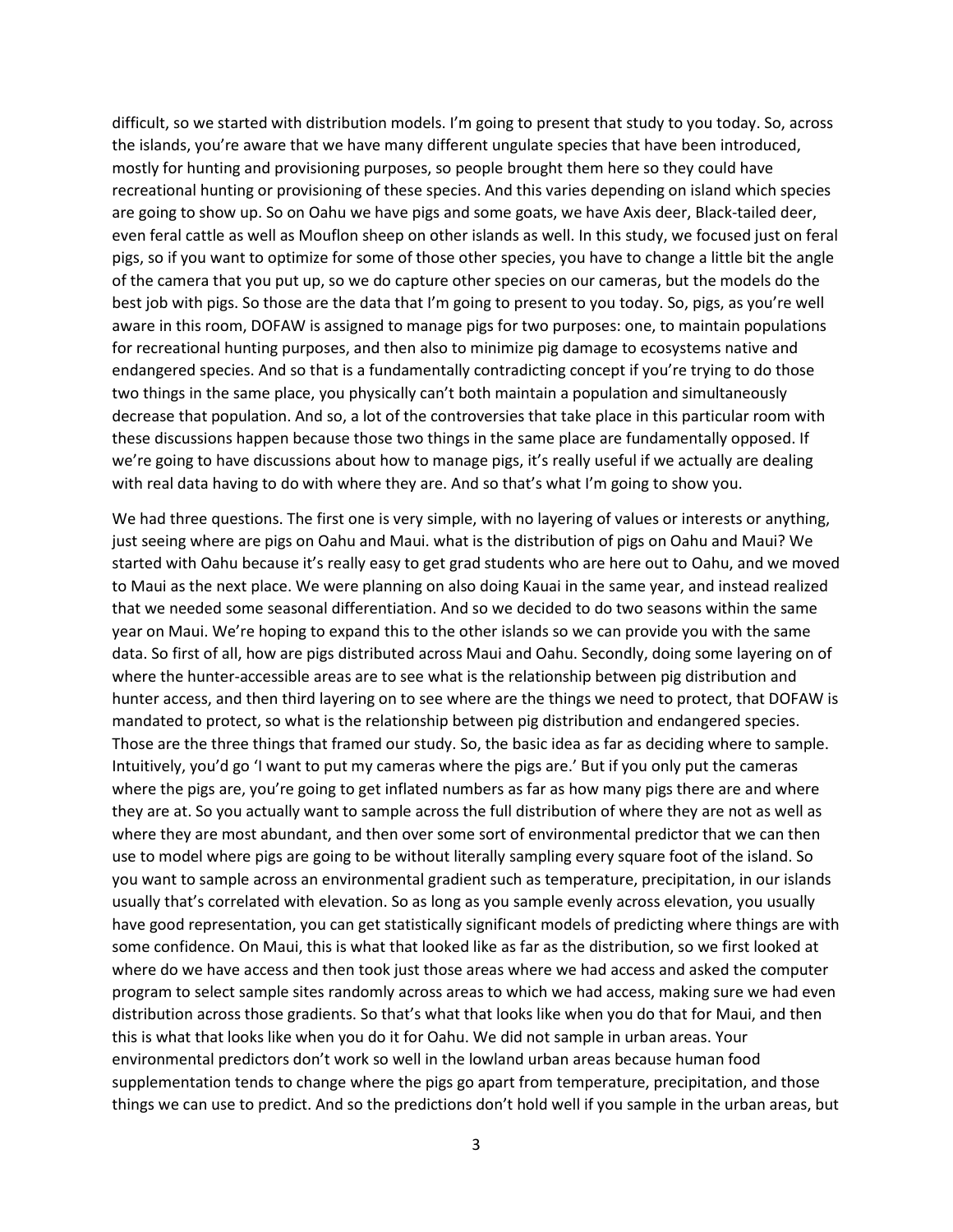I want to be clear that that is an assumption or missing piece from our model, that we did not sample urban areas. Okay, so our methods were that we put out six cameras per randomly selected site, we used a rectangular or linear array. This is because I want my grad student to stay alive throughout the course of this study, and as you know from hiking around in these mountains, there are some places where if you try to do a grid you'd be off the side of a cliff. So in places where it was a ridgeline and it wouldn't be safe for him to set out a rectangular grid, we did a linear array, otherwise we always did a rectangular grid where the points were 50 m apart. One other thing I should have mentioned in our site selection, we made sure all points were no less than 500 m apart, since that's what previous research had shown was the approximate home range of a pig, so we wanted to minimize oversampling of a single pig. Those cameras were deployed for two weeks at approximately waist height, which other research has shown was most likely to trigger the motion activated cameras, and on the trigger it takes two consecutive photos with a three second reset, so it takes two consecutive photos and then after three seconds, if they walk back across again it will capture them again. And then we also at the same time we set out the cameras and at the time the cameras were picked up, we did sign surveys. So those were done four quadrats, so they're each 100 m<sup>2</sup>, per camera. So about a 20x20 m square around each camera, you sample the disturbance at the time of putting out the cameras and the time of picking up the cameras. That lets you know not only where are pigs and how many are there, but how much disturbance are they causing in that area. You can think of it this way: I could have 200 pigs pass through an area and not stop, just use the trail and go straight on through, you're not going to have much sign that they were there. But you can have one pig that moves back and forth in front of your camera the whole time and digs up the whole area, digs up roots, eats the fruit, does a lot of stuff in that area, you're going to see a lot of impact but it's a single pig. So you want to capture the full range of those two possibilities by doing both the sign surveys and the detections. Okay, so people in this room are fairly familiar with what sign looks like, so track or trail, scat, bedding areas, digging, those are all captured. And then we're able to look at just where did we see nothing, where did we see camera detections but no sign, where did we see sign without camera detections, and finally where did we see both. So the red dots are where you see both camera detections and sign, blue is where you see just sign, yellow is just camera detection, and white is you don't see camera detections or sign. We then used those, along with those environmental predictors, to then produce models of where pigs would be expected to be on the island. Keep in mind that if you're seeing on the next things that I'm going to show you pigs being predicted in places where you know there are fences, it's because it's a prediction of where they would be. So these are not actual detections inside fences, these are predictions of where pigs would be without fences. So this is predicted distribution simply based on camera detections ranging from... we had the highest number of detections, actually 2000 detections in one of the locations, but modeling comes out to an average of about 300. The dark green is where you see the highest number of detections, the light pink is where you see the lowest number of detections predicted. And when I'm done with the presentation, I'm sure particularly if this is your island and you want to stare at this for a lot longer, we can come back to any particular images that you want to stare at a little bit longer. Secondly, predicted distribution based on disturbance, so I'll toggle back and forth between those briefly. It's the same scale as far as low is light pink and high is dark green. So if we go back and forth between those you can see slight differences. There's a couple of reasons for that on Maui. In the areas where you're seeing green on the disturbance detections but not the detections is areas where we were dropped off by a helicopter to do sampling because they're really low access sites with really dense vegetation, meaning that the cameras are probably not picking up all of the pigs that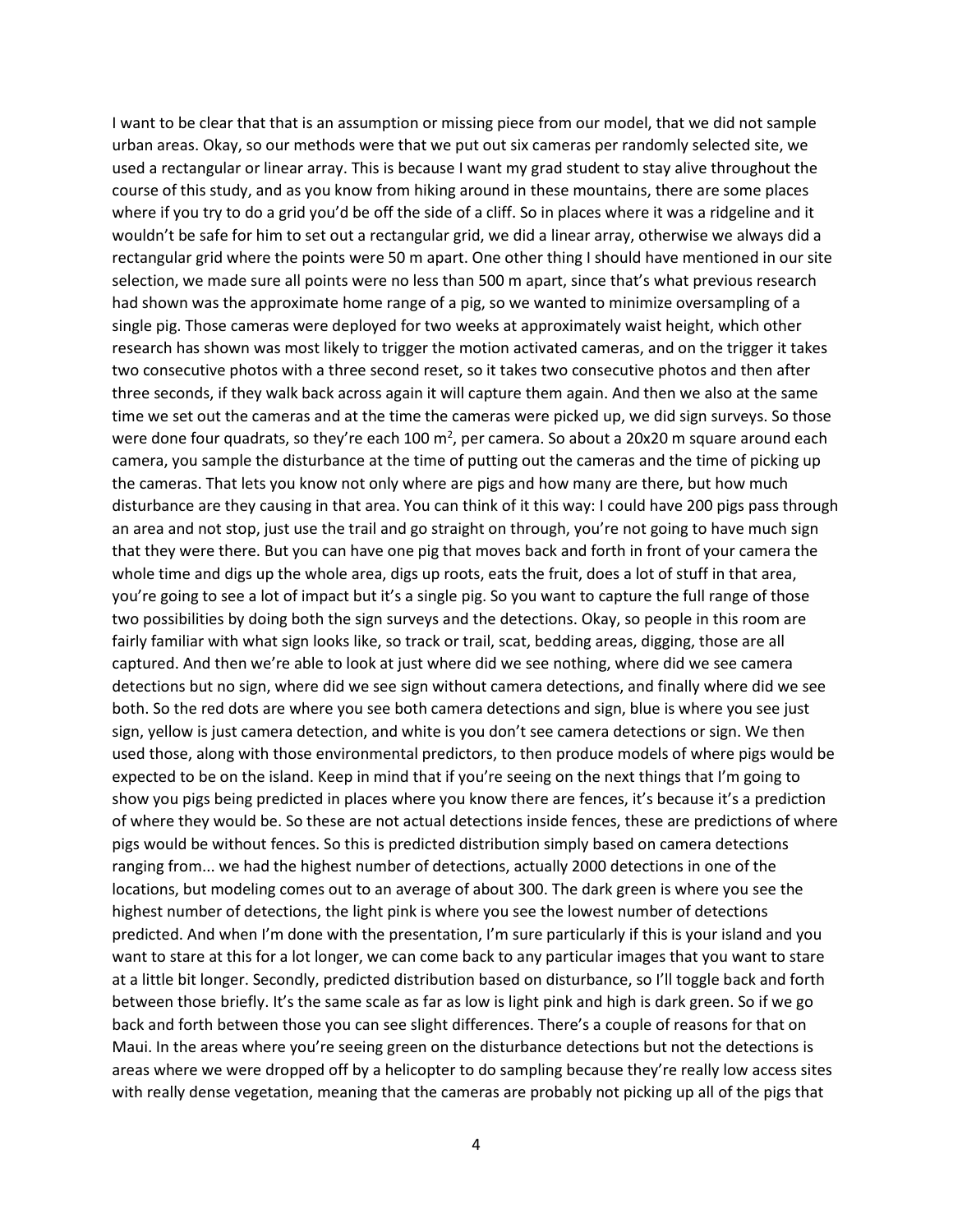were there, but there was a lot of sign. So the cameras probably don't do as good a job of picking up detections and estimating abundance in those locations as sign surveys. Then, if we do a combined data set, so a couple of pieces of information on here. One is the combined data set of both camera detections plus sign, it's a combined model of where you'd expect there to be pigs. And then secondly, we've put on top of here in blue the ungulate fences to our knowledge of where they currently are, and then secondly hunting designated areas. I'm going to layer on a couple of things now to show you what that looks like if we're looking at areas that we might want to increase hunter access versus areas where we really might be concerned about protecting things. So the dark blue are areas that have a relatively low number of endangered species but are predicted to have a high concentration of pigs. And depending on the location, there are always nuances to these places, you might see that these would be areas that might be excellent to increase hunter access. There's a lot of pigs and not a lot of stuff you want to protect, why shouldn't you have a ton of hunting in that area? It would be a high success rate hunting area. In this darker blue area in particular, notice that some of that is right next to a hunting area, but there is some of it within the hunting area but it's right adjacent to it. Secondly, these are areas with a relatively high number of endangered species also predicted to have a high number of pigs. One thing that's interesting to me looking at this is we see that inside these blue lines, the fenced areas, they actually would be predicted to have a high number of pigs as well as a high impact on endangered species, so those fences are keeping pigs away from things where they would have a high impact, and otherwise there would be a high concentration of pigs. Again, it's useful to have these things particularly for seeing these areas that are outside of fences but they actually have things from both a conservation and hunting perspective you would say 'how can we increase hunter access to remove pigs in these areas?' Because you have a lot of things threatened by pigs in those areas, and you have a lot of pigs there that someone might want to hunt out. And so that could be a win-win solution potentially. For Oahu, same data types. Notice that in contrast to Maui, where detections ranged from 0-2000 at a single site, on Oahu it ranged from about 0-300. Much different range of detections. Again you can see where there were no detections, camera only detections, sign only detections, or both. That results in a model that looks something like this for camera detections, with green being the highest number of predicted detection areas and light pink being the lowest number of predicted detections. We can then see what that looks like if we base the model on sign, and if I toggle back and forth between these, they're not that different, in contrast to Maui where you saw some bright green areas pop up between the two. So in other words, the cameras are doing a pretty good job of detecting the disturbance and activity of the pigs in these areas. If we then do the same thing and combine the two models so we get a predictive distribution based on both sign and camera detections, and then layer on the reserves, so state lands as well as hunting areas, so the colors mean something a little bit different there, the hunting areas are outlined in black here. I'll make this a little easier by pointing toward areas with a relatively low number of endangered species predicted to have a high concentration of pigs, so in other words these are kind of no-brainer areas to increase access for hunting, you see this kind of low to mid elevation band around the Ko'olaus and then up kind of toward mid to high elevation around the Waianaes. And then if we look at areas with a relatively high number of endangered species predicted to have a high concentration of pigs, it's just a little bit up of the other one. So one of the interesting things about Oahu is that we've lost most of our native vegetation up to a certain elevation due to cattle ranching and other activities that took place that cleared off a lot of that vegetation. So at the low to mid elevations we have a lot of invasive forest. So from a plant perspective, there's not a lot to protect in that area. Just above that though, you have still a high concentration of pigs predicted and a lot of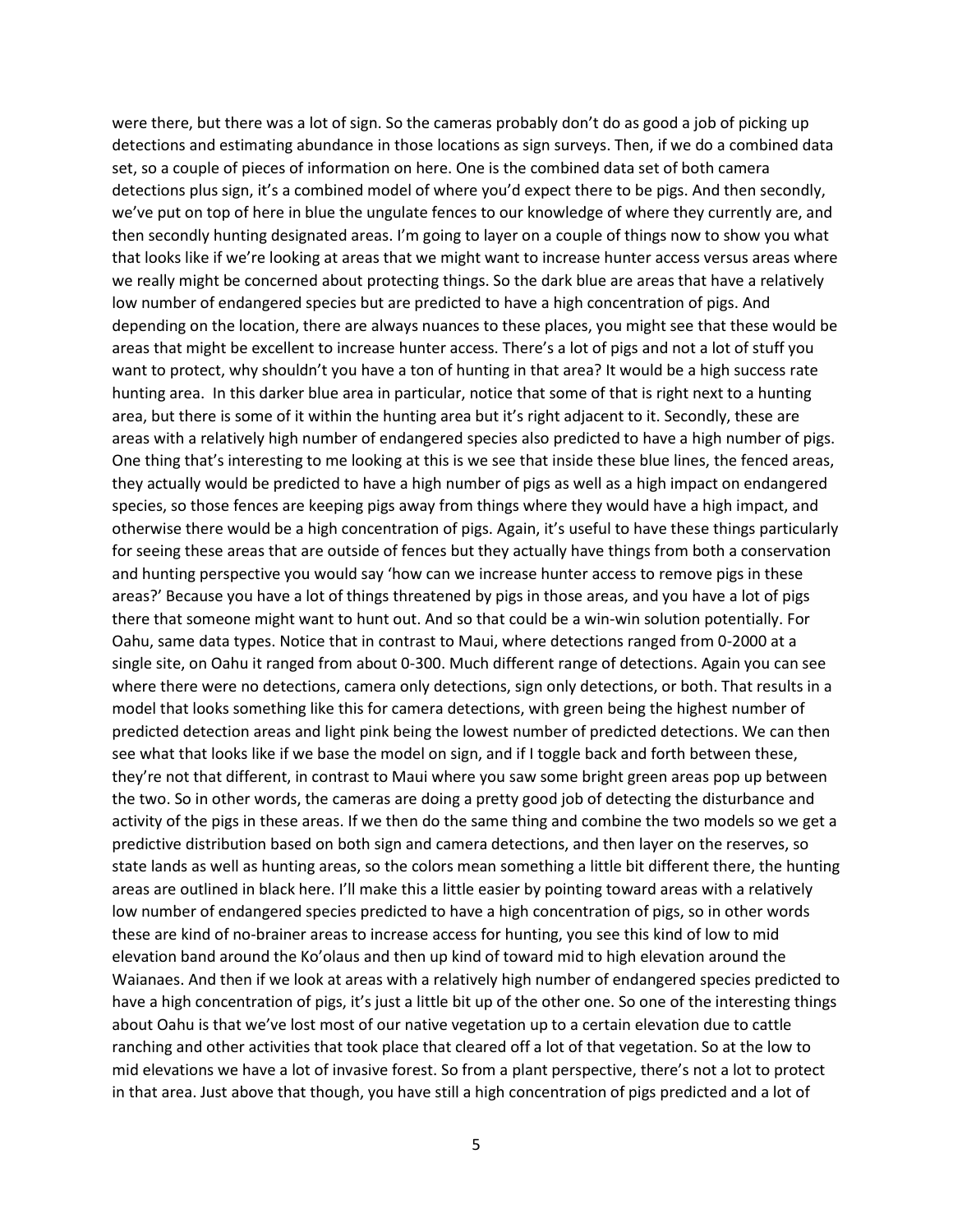stuff to protect. So it's kind of that mid-elevation band you've got areas with high number of pigs not much to protect, and right above it high number of pigs and lots of stuff to protect. A lot of that is outside of fenced areas and the hunting reserves stretch over some of them. One final thing I want to point out, and I should take these numbers off because they're not super meaningful in comparison here, but it's just that difference in number of detections. So when I'm showing you the relative scales between these, keep in mind the highest number of detections on Maui was 2000 at a site. The highest number of detections on Oahu was about 200 at a site, 200-300, and so very different kinds of numbers that we're talking about between Oahu and Maui. My guess is- but you're the experts in the room- is that it's probably similar to the fishing situation where it's just a matter of how many people you have pulling stuff out. Oahu has much higher hunting pressure, I would assume, than on Maui. That's my assumption, but please correct me if you think there are other interpretations of these data. There are some management questions, at the end of the day I can provide you with these data that show you where pigs are, or are predicted to be, I can show you how that overlaps with things we might want to protect from a conservation perspective, but at the end of the day you guys have the hard job of saying how do we sort out the decisions on this. And so the management decisions that hopefully these data can help improve discussions on have to do with how can we increase hunter access to areas without fences that are predicted to have high pig abundance, and/or high impact from pigs. We have a lot of areas that are landlocked from private lands and so people can't legally cross that land to access these high pig abundance areas. So how can we work with the legislature or other means to increase access to those areas for hunters? Hopefully those maps provide you something to go and say 'hey, these areas have high pigs, how can we get people to them?' Secondly, I know a lot of our discussion centered around what's the best way to protect areas that are most at risk from impact from pigs, and so those are two different potential implications for this study, but the hard work of making a decision on this comes to the people in this room as far as how do we use this information to make the best management decisions possible to meet the needs of hunters as well as the needs of conservation, that they have the tough work of making decisions for both. So with that I want to acknowledge all of the people that helped us with access on Oahu and Maui, I want to particularly thank these two people over here: Derek and Sarah have spent many hours hauling very heavy cameras and cables and everything into very high elevation places to produce this data, there's a reason it's taken us three years to get here. It's a lot of work to get to all these sites, get the cameras up, and then process all the data. And also to the people who helped us- as those of you who work with cameras know, cameras trigger sometimes with a blade of grass going back and forth 30,000 times, and so it takes a lot of help from former undergraduate students to sort through all those photos for ones that actually contain something that we want. And then our non-state partners as well, who provided access, we're very grateful for that because it expanded what we can say about these islands. So with that, I'll take any questions, I can go back to any maps that you would like to spend some more time looking at, and thank you so much again for the opportunity to present this to you.

**Comm. Kohatsu:** You know the one that was the distribution of the endangered species maps?

**Dr. Melissa Price:** Those were combined actually, so they don't show the location of the endangered species, they show the overlap of where there is high pig abundance or impact potential and there's endangered species.

**Comm. Kohatsu:** Didn't you have a map that just had the layer of endangered species?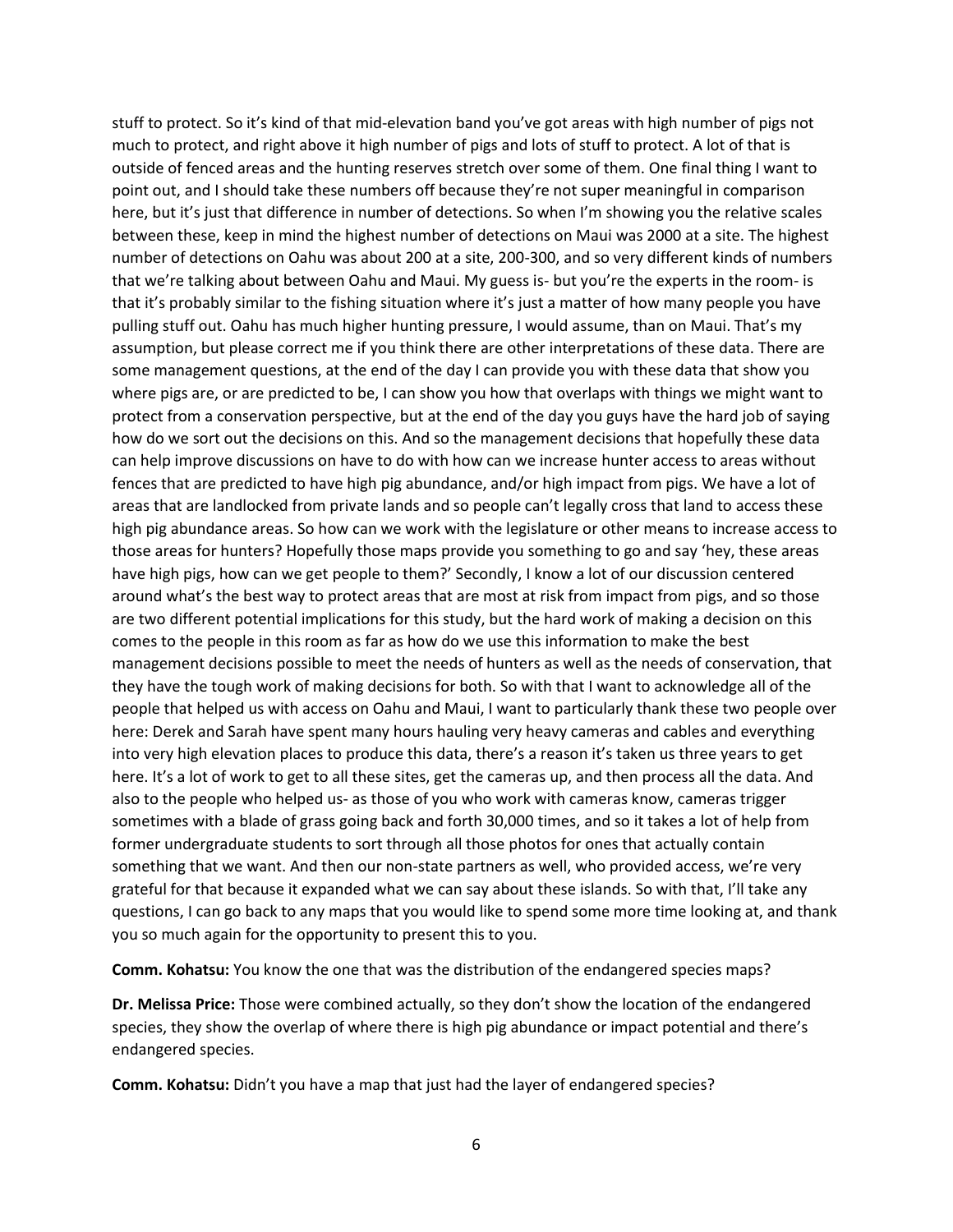**Dr. Melissa Price:** I don't have that, that's a layer we definitely have and for the sake of time I only showed the combined maps.

**Comm. Kohatsu:** I'm just curious, how are the layers made? Is it a physical individual survey, or is it a elevation habitat area?

**Dr. Melissa Price:** That's a good question. It took us about a year and a half to get the data we needed to make that because obviously, particularly with the Plant Extinction Prevention Program, with good reason they protect that data because there are people that go and steal plants, and so they didn't want to give it to researchers… Eventually they gave us a degraded version which had kind of a buffer zone with randomized buffers around it, and we were able to use those to produce distribution models of endangered species, and then we used that as a layer in here.

**Comm. Kohatsu:** I'm curious, there was one with Maui on it, and it had all the fence units on Maui, and it had a high number of endangered species and high concentration of pigs. So if it had low concentration of pigs, it would show white, is that what this map shows?

**Dr. Melissa Price:** Correct. This is saying high-high, correct.

**Comm. Kohatsu:** What would high-low look like? Would it just be a lighter color? Say high endangered species, low pigs.

**Dr. Melissa Price:** Either way, it should show lighter than the others. Derek, do you want to speak to the nuance of that a bit?

**Derek Risch:** Yes, so this could include, there was a lot of pigs in lower Kula where it blows up blue there, and then the next map which is the threat to endangered species, that all but disappears because there's not very many endangered species down there, but there are a lot of pigs. So it shows lighter if it's high pigs, low endangered species.

**Dr. Melissa Price:** I appreciate that question, because that's where some of the nuanced discussion comes in. Because the PEP Program might come in and say 'yeah, but that's the only place this one plant exists, it's the only place we can protect it, so it matters even if there's not that many of them.' So that's where those nuanced discussions take place. We can show you general trends, but at the end of the day it takes real people looking at real data to make decisions.

**John Medeiros:** So that whiter section in the middle of this, that's the crater. That's Haleakala, the national park, that's why it's white.

**Dr. Melissa Price:** I should mention too that we didn't have cameras at Haleakala in the crater. Those super high elevation areas that are pretty dry, if they weren't represented by other points in our sampling, then the potential for pigs was not captured by our study. That's something that so much of the high elevation places on Maui are fenced, that was just a restriction we had to deal with. There weren't too many high elevation places that we could sample to capture that that weren't fenced.

**John Medeiros:** It would be interesting for us too that ever since HC&S closed down, now the animals are moving down and there's a lot of pigs in that area. It would be interesting to sample there.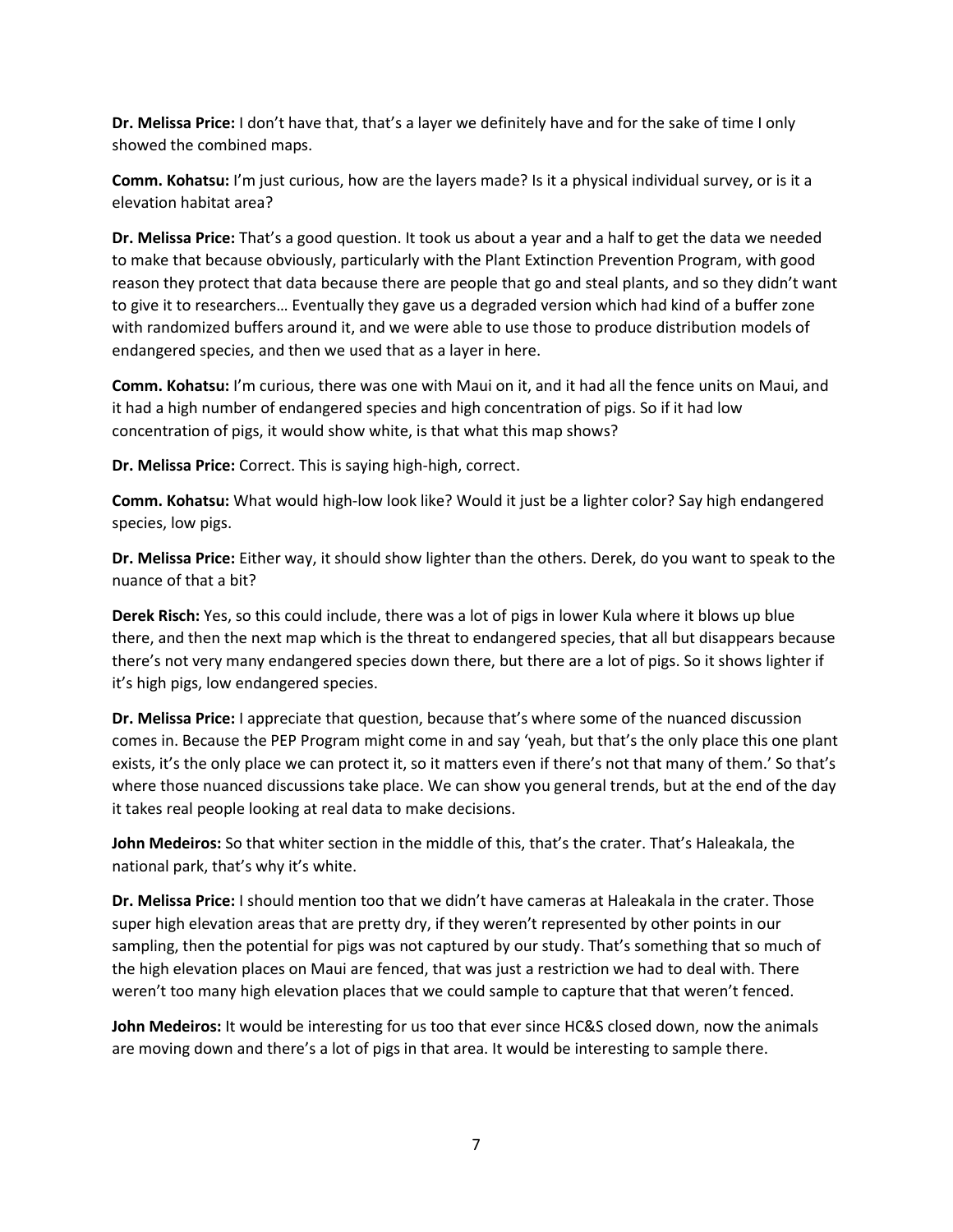**Dr. Melissa Price:** So we're hearing that, we're also hearing that about deer and some other ungulates, so we have worked in this second season, we're hoping to expand access to some places that we didn't have access to for the first portion of the study into some of those lands.

**Derek Risch:** We're working with Haleakala Ranch, and they have some lower pastures into bordering lands of HC&S…

**John Medeiros:** If you want anything to do with HC&S, I can talk to them.

**Dr. Melissa Price:** I don't want to overstay my time, so if there are other questions I'm happy to take them, but I'm also interested in knowing if there are ways that we can improve our presentation of this so that it's more useful to decision-making.

**Comm. Masuda:** What would be helpful for me with the Oahu one would be to overlay that with this map that Shaya gave me that shows all the game areas.

**Thomas Kaiakapu:** I'm from Kauai. Kauai's situation is similar to this area, where you have public land reserves open to hunting adjacent to a private landowner that is closed to hunting. So although we have our areas open to hunting year-round, the higher hunting pressure, hunters are hunting from the bottom working their way up, so you see animal, pig concentration at the higher elevation because hunting pressure starts from the bottom and they work their way up, keeping the animals up there. So that's the issue with access, trying to get them up to the top. The other issue is that private landowner area is closed to hunting, no trespassing. Pigs build up. They only have a few hunters that go in, which is friends or employees they get to hunt, nobody else gets to go. So the animal numbers build up because there's not enough hunting pressure on the private land side. So what happens is animals move out of the private land area into the public land area and then hunters hunt, they chase the pig back into the private land side because that pig is from private land. So that hunter's dogs chase the pig onto private land side, now they're trespassing. Okay, the animal runs down into the valley, dogs barking, and the hunter has to go down and get their dog, otherwise their dog will get killed and they would never get their dog back, now they're trespassing! A lot of times they say that by the time they get there, the dogs have killed the pig, but they have to get down there because they don't want their dogs getting killed. Because if they don't get it there, depending on what kind of animals they might get killed. So now they've killed the pig. The hunters that went down there, you think they're going to leave the pig? No, they're going to take it back. So now they're poaching, they've become lawbreakers, when all they're trying to do is hunt. So now this is the situation that's been happening on Kauai.

**Comm. Masuda:** And you're saying Kauai and Maui are similar?

So we're only seeing part of the picture of pig distribution, hunting, and everything. This is only part of the picture and you need to see the whole picture of what's going on Kauai.

**Comm. Masuda:** So maybe at the next meeting you can make a presentation on Kauai, showing us what you just explained, similar kind of thing.

**John Medeiros:** Can we go back to the Maui maps? Yeah, even like the blue here, I would say is from the hunters pressuring the pigs out into private land, so that's a good example of the pressure of hunting.

**Comm. Jury:** My question is kind of what you began with: where do we go from here? I understand that the pigs are in that area and this is what was requested from Professor Price, but what is the next step?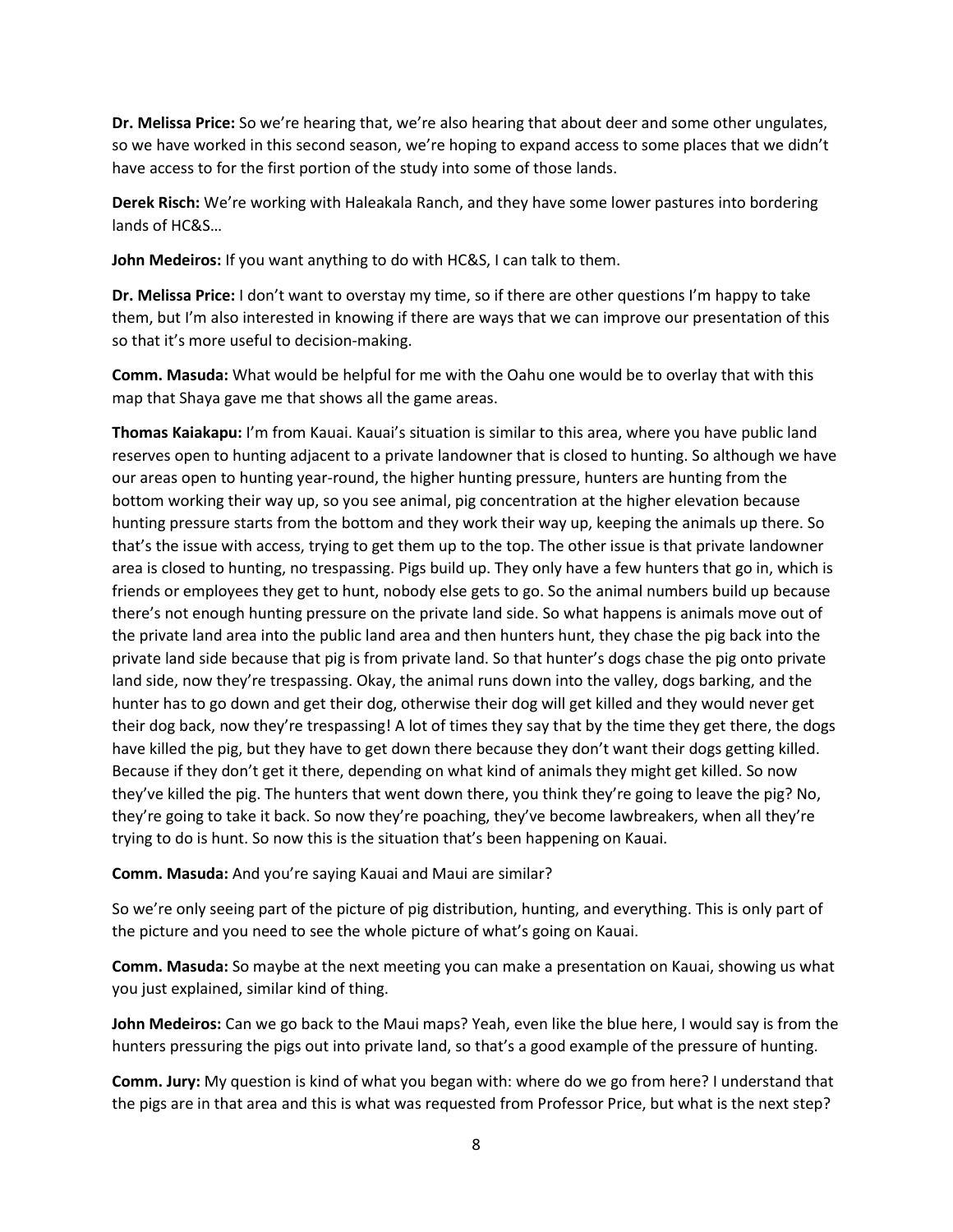We know where the pigs are based on this data, so what is the Department going to be doing to take advantage of the areas where we can increase hunter access.

**Comm. Masuda:** Well I think the whole point of having information and this kind of reconnaissance could lead to us having a discussion such as Thomas is giving maybe around Oahu, and you can tell us all the issues around the dispersal versus endangered species versus accessibility, and then lead towards a discussion that results in hopefully maybe some recommendations on how to gain better accessibility or where we need accessibility, and we then would look at how we would negotiate that accessibility.

**Comm. Jury:** would it be the Access and Acquisition position that would adopt this and run with it as a point to plead the case of accessibility?

**Jim Cogswell:** Currently there is nobody specifically in this position like what you're talking about, David Penn's old position.

**Comm. Jury:** Yeah, when we first started as a commission like two years ago it was vacant.

**Jim Cogswell:** Right. It's still vacant because UH is not allowing that position to be hired through UH so we need to have a Leg approved position for that.

**Comm. Jury:** I'm asking who's going to run with this next.

**Comm. Masuda:** Let me finish answering your question if you don't mind. I think, as I said, that we need to have a discussion around all of this with the advantage of ground level guys like Thomas is saying and you Josiah, with Waianae, that should result in our getting better information, better assessment of how you can have accessible game management or hunting areas etc. and if it's not currently accessible, then it's up to the staff to determine a way in which we can make it accessible, like what I'm trying to do with Kauai right now in getting that area where Robert tells me is primo area, so we're trying to work on identifying unencumbered state land so we can trade with DHHL for example. So all of those kinds of options are open, it's up to you guys to help us understand what the issues are, what the desirable outcome is. The desirable outcome should also include protecting endangered species etc. And then we work together towards achieving that. Does that make sense to you? Is that acceptable to you, that process? Or do you have a better way?

**Comm. Jury:** I agree with you, and that's what I was getting at. I just wanted to know from the Department's side who would have to work it, but…

**Comm. Masuda:** I would depend on you guys to let us know what the desirable outcome is from a hunting point of view, then we'll get the forestry guys helping us understand the endangered species side, and we need to work together to find how to get the best access. For me, the desirable outcome is that we have happy hunters and protect the endangered species. That's the desirable outcome.

**Comm. Jury:** I have been working closely with Jason and with Ryan and with Marigold, and we have been looking at this map, I've worked with Professor Price, and we've been in discussion and I've brought up this map, and through the discussion with Marigold and them we've helped to increase the hunting area on Oahu by 40%. I've talked to Kamehameha schools and gotten ROEs with them and other people, I'm saying that I'm doing this…With all that we're doing and working together, there's only so much that I can call them after I'm pau my 9 to 5, so I'm looking at who is it who could really invest their time utilizing this data... I mean, I'm able to utilize it but it's after pau hana or on the weekend, and...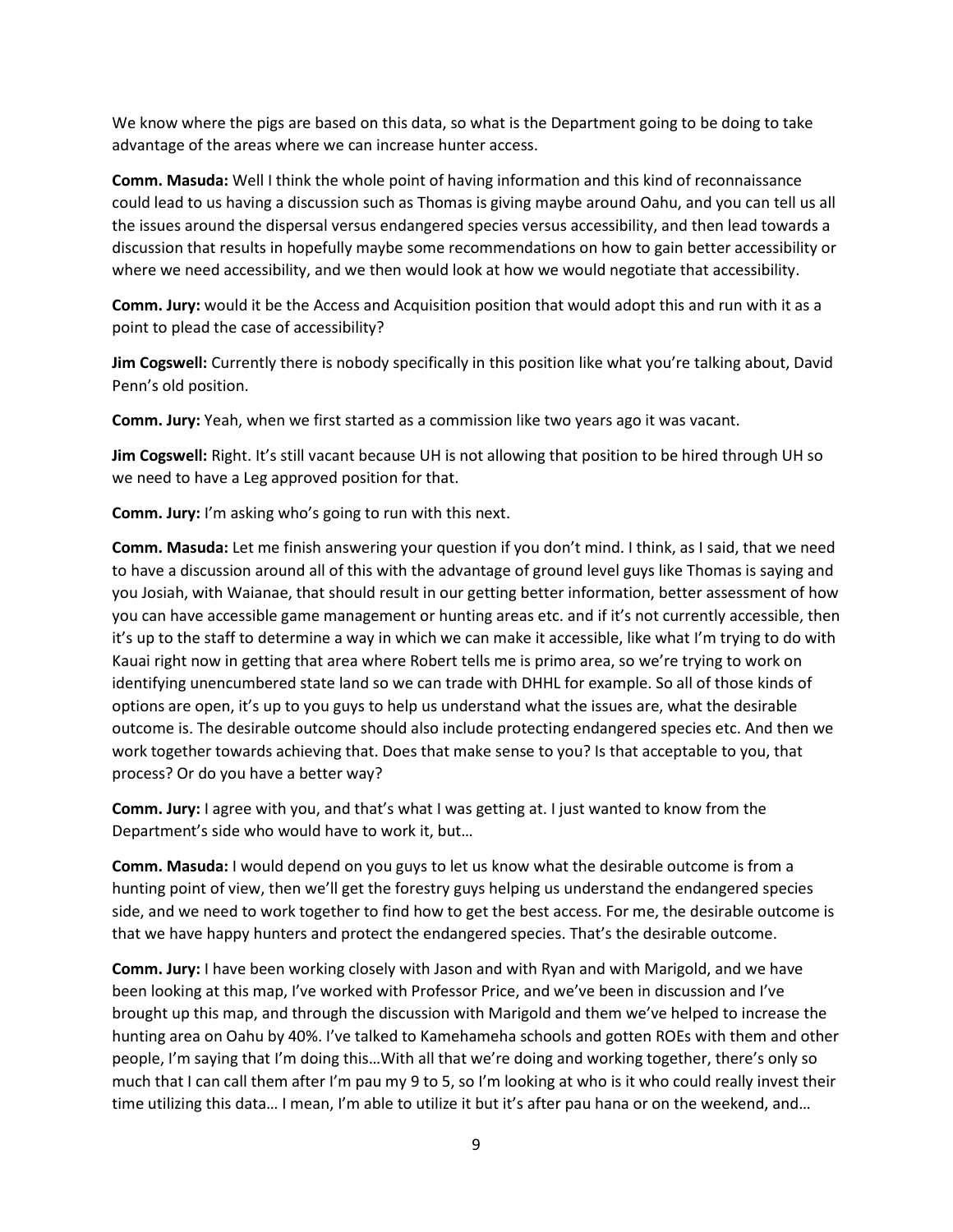**Comm. Masuda:** When you do all that work with our wildlife staff, and you guys come up with some good recommendation, call Jim, call me, call Shaya, and let's hear that plan here, and then let's have a discussion so I clearly understand where you want to go, and you guys shouldn't be talking on the Department's behalf with Kamehameha Schools or whoever the private owners are.

## **Comm. Jury:** I'm not.

**Comm. Masuda:** Well, what I'm saying is you shouldn't be, and if you are shame on you. You guys should let us know and let us carry the ball there and see how well we can deliver for you. That's what teamwork is, and that's what I'm trying to get to. So we use the best information from our scientists, and if there's science processes that need to be tweaked by the ground level hunter guys, you guys should be sharing that with the scientists, and then work together like you are with Ryan and Jason and them and pull together some of this stuff. That's what we need to get to. And it's okay, we should argue all the time, I like arguing with you. It's challenging.

**Comm. Buchanan:** Well, we were instructed to work with our wildlife managers per island, so I'm really impressed with the work that you guys have done, and I never heard that you guys increased by 40% because Legacy Lands put out a lot of money into purchasing Poamoho and other areas with instructions that they should focus on moving hunting within those lower areas that Melissa's report just brought up, and while I felt that some of that was anecdotal based on the model used and the analysis of how you got your final maps, one thing you said was about the numbers, and I underlined it- does Oahu have a higher amount of hunting pressure versus urbanization and loss of habitat versus Maui not having the same issues with loss of habitat, and so I don't think anybody has quantified based on hunter check in stations or whatever metrics you want to use to quantify what is the hunter pressure actually per island. I don't know how you're going to collect that data, you know? Whether it is relevant or not is another issue.

**Thomas Kaiakapu:** This had to do with this issue you're trying to solve, two things: endangered species and then public hunting, work toward that goal. In order for this group to do that, we need the private landowners involved too, because you see right now it's just the public lands and the NARS areas, we're not talking about private land. They need to be part of this issue of keeping pigs under control, which is what we want to do. The watershed alliance is established on every island, but when we talk about feral pig control on their lands they're going to say 'no I'm sorry, keep out,' that's what they're going to say.

# **Comm. Masuda:** Why do they say that?

**Thomas Kaiakapu:** The main reason is liability. But we have private lands on Lanai, Lanai hunting, and that is a good example of how the state and private owner works together for hunting and to protect the watershed. So, I cannot see why we cannot apply that same management scheme to the watershed. Because our hunting areas are open year-round, we maximize hunting in some areas, but our adjacent landowners are private land. Our hunters don't want to trespass, they want to hunt pigs, but a lot of times the dogs chase and end up going on the private lands, and this is a big problem on Kauai.

**Comm. Masuda:** So Thomas, one of the things I'm learning from what you just said, and I'm glad that because of what Josiah's questions were it brings up this kind of issue which is good, the whole business of on one hand we have watershed partnership and they're intended to protect the watershed and protect endangered species, all this kind of stuff. Pigs are a liability to that, and it makes more sense to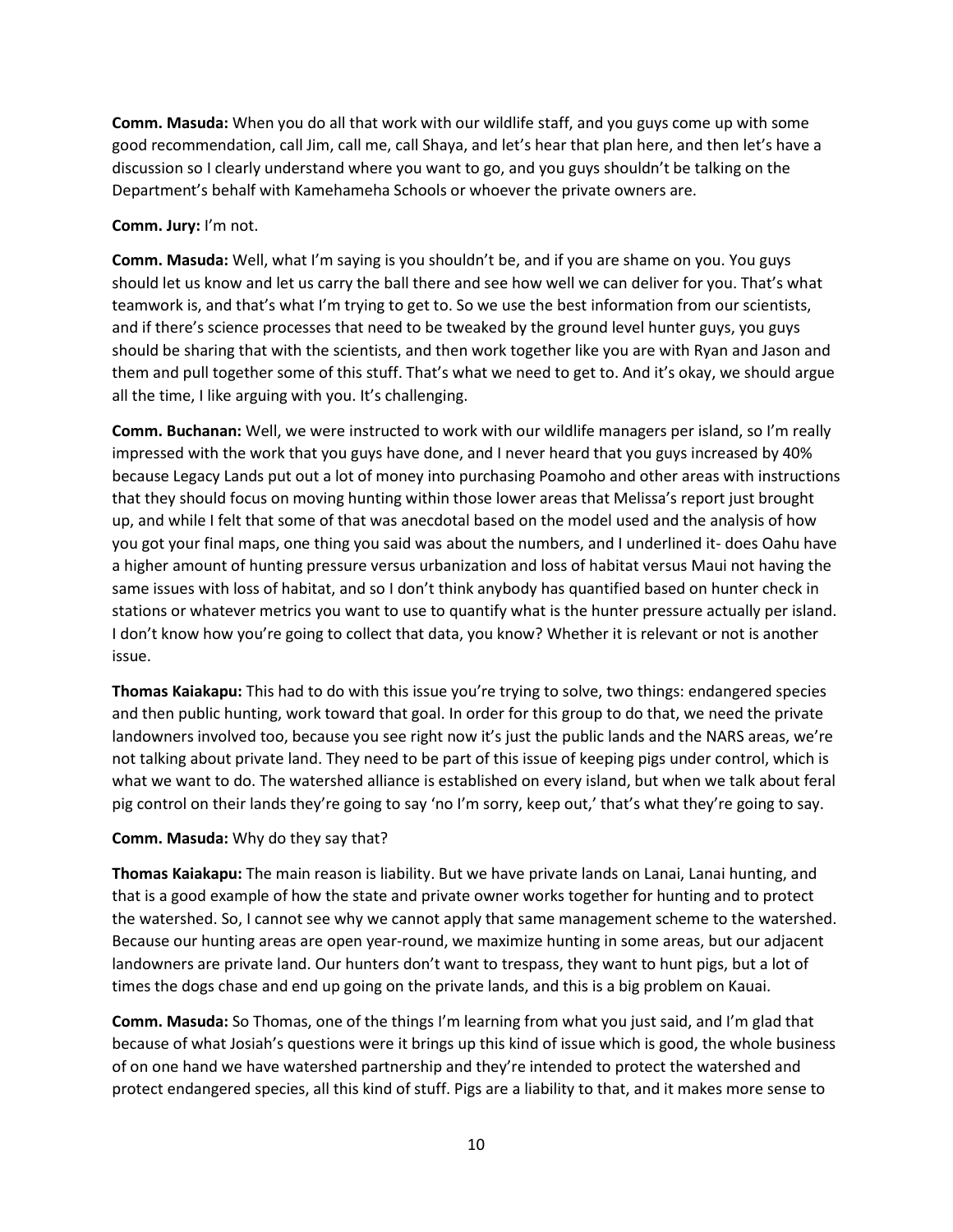reduce the stress of pigs on that kind of watershed area, so the thing that's hanging up the accessibility is liability. So the problem becomes how do we as public servants work with the private people in addressing the liability issue so that it can be addressed with hunter responsibility and hunter involvement. So that becomes a challenge that I think we should take on. So Jim, you and Shaya put that on our agenda as a question on how we address that, and if we can do that in a reasonable productive kind of way and play win-win with the private landowners, then we move the ball for the hunters too. We want to protect endangered species, we want to protect our watershed, and we want to have the fun and accessibility for sustainable hunting as well as recreational hunting etc. and apply that kind of energy and passion towards protecting the watershed. To me, we just have to connect the dots in the right sequence and the right way so everybody sees the results as a win-win.

**Thomas Kaiakapu:** But on Kauai the situation has gotten even more intense with the addition of watershed fences on public land. Fencing off traditional hunting areas. On Kauai, there's a lot of big fences and there are more to come, so when an area is fenced and ungulates removed, it's a loss to public hunting. In many public hunting areas are getting smaller.

**Comm. Masuda:** Kauai is 90% open to public hunting right now, right? Only 10% is not open. So I'm not sure what you're talking about…

**Comm. Cremer:** I can explain and I can reiterate what he's saying Bob. You cannot consider a fenced area a hunting area that is successful, because they kill every ungulate within that fence. So you can get 90,000 acres, and only 5,000 have animals on top of them. Now, with the private lands going on and the food source being taken away and areas getting fenced, the pigs are now on the side of the main highway on Kauai. Everybody thinks we have a big pig population. I'm fortunate enough to go hunt on private lands, almost every private land on the island because I have good friends there and I have a good relationship with many people. Other people don't have that opportunity like me, and that's why I sit at this table today. It's not about me. I can get meat every single day, I can call off island and get deer meat, whatever I like, because I've got a good relationship with people. But you can put all that data down and no offense to you, but if you go in the lower areas and you look at the data for the private sections like he was saying, we're overpopulated I agree with you guys. But I can tell you right now, I hunt from when I was seven years old, I saw what pig trails were before in Alakai area, Camp 7, 8, 10. The trails were wide open with pigs when I was growing up. Very seldom do you see trails open. During the fruiting season is when they come there. Back in the day, non-fruiting season, the trails were still wide open. So the population for people who do studies now like you, and I appreciate what you're doing, is not accurate like my status, straight up. Because population difference from when I was there growing up to what it is now is different, so you guys looking at the population saying oh it's this much, but what it was in 2000, in 1999, 1980's, 1970's. The fenced areas you cannot count as a hunting area, straight up. Later on we're going to talk about Unit G as an example. I've got numbers in my phone about Unit G and the population from one certain time to one certain time. Like they say in 2000, 1999 versus the numbers that the people with the plants want, you know how I mean that?

**Comm. Masuda:** I'm not exactly sure, but I think I'm getting it. Robert has a lot of ground knowledge and I respect that, but if we could get Melissa's team for example to do something like this for Kauai and Big Island, and then we use the same process of looking at current hunting areas, what the accessibility to those, what the pig, endangered species relationships are, where based on the actual recon that you guys do is a good place, a desirable place for hunting and why is it not available now and we ask all those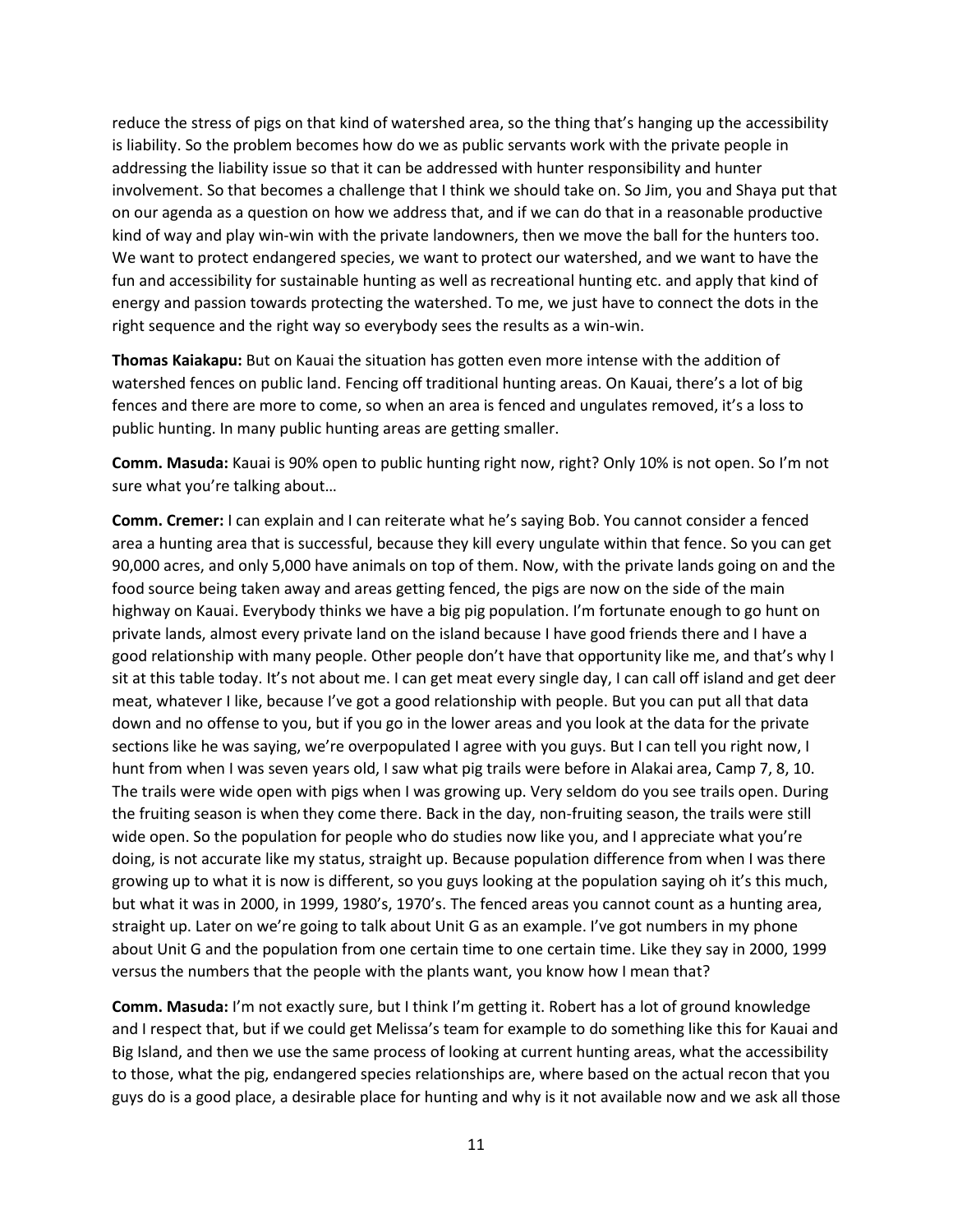questions, eventually if we persist in this we should be able to hopefully end up with protecting endangered plant and critter species, improving the watershed, having hunters have sustainable hunting more accessibility, everybody come back having scored rather than whitewash. I don't know what you guys call it when you go out with your gun and come back with nothing, when I used to go out with my spear and come back with nothing we referred to that as whitewash. Anyway, if we can have that kind of stuff, then these kind of studies can be useful and very applicable, and what do you think Jim?

## **Jim Cogswell:** Yeah.

**Comm. Masuda:** Let us look at a public policy kind of approach to how we can work with the watershed partnerships etc. and the private landowners and try to create a win-win kind of situation.

**Dr. Melissa Price:** I think one of the things that the exchange, the conversation between you and Josiah explains something that I'm trying to tell my students all the time. You know, I teach science, and we spend 16 years trying to teach them how to do scientific method, no one teaches anyone how to make a decision. So it's one thing to have good scientific data, it's another thing to make a good decision. And I can provide you good information so you can have a discussion about reality and not argue about 'well I see a ton of pigs here all the time' and people are saying 'no, I don't think so' or 'yes, I think so,' this can provide the answer for that, where pigs are predicted to be, it can't tell you how to make your decision for policy, for access. That's something that you guys have to sort out. So I want to be clear where my data ends and where decision making begins, but yes we are happy to provide you with good data.

**Comm. Cremer:** When you come to Kauai and need assistance, I can help you. I can give you… and Thomas and Lindsey too, they know.

**Dr. Melissa Price:** Thank you. I think because of funding reasons, my understanding is that it will be delayed until maybe 2020…

**Comm. Cremer:** Well, when the time comes up, whether I'm on this commission or not I'm willing to help. Second thing is, the position that was open, the Access and Acquisition, sometimes we don't need really go ahead and get the land buying them. Maybe we can work out a deal where we can lease hunting rights. Just an idea, lease hunting rights from the private landowner.

**Jim Cogswell:** Where possible, we'll be looking at those options.

**Comm. Buchanan:** Well, Commissioners, just a reminder that even when Administrator Smith was here, he said the same thing. Because the Department of DOFAW is, I would say complex, in the layers, it always comes down to discussion of really place based and project based on the arguments for hunters about places just what Thomas brought up. We understand all of the pressure, you know, hunt over here and pressure over there. Really fast, a couple of things besides what Dave and Deputy say is always right. Get to the meat of where, and then at that point let Deputy massage and see how he can work stuff out, and then if not that will let us get to bigger policy type of actions. I was wondering where the funding came from, Melissa? If staff knows.

## **Shaya Honarvar:** Pittman-Robertson.

**Comm. Buchanan:** You know why I ask, it was a trick question, yeah? And last question, what is the relationship between the distribution of pigs and endangered species, and so when I have that kind of question, I wonder where the pot of money came from, because you already have a prerequisite of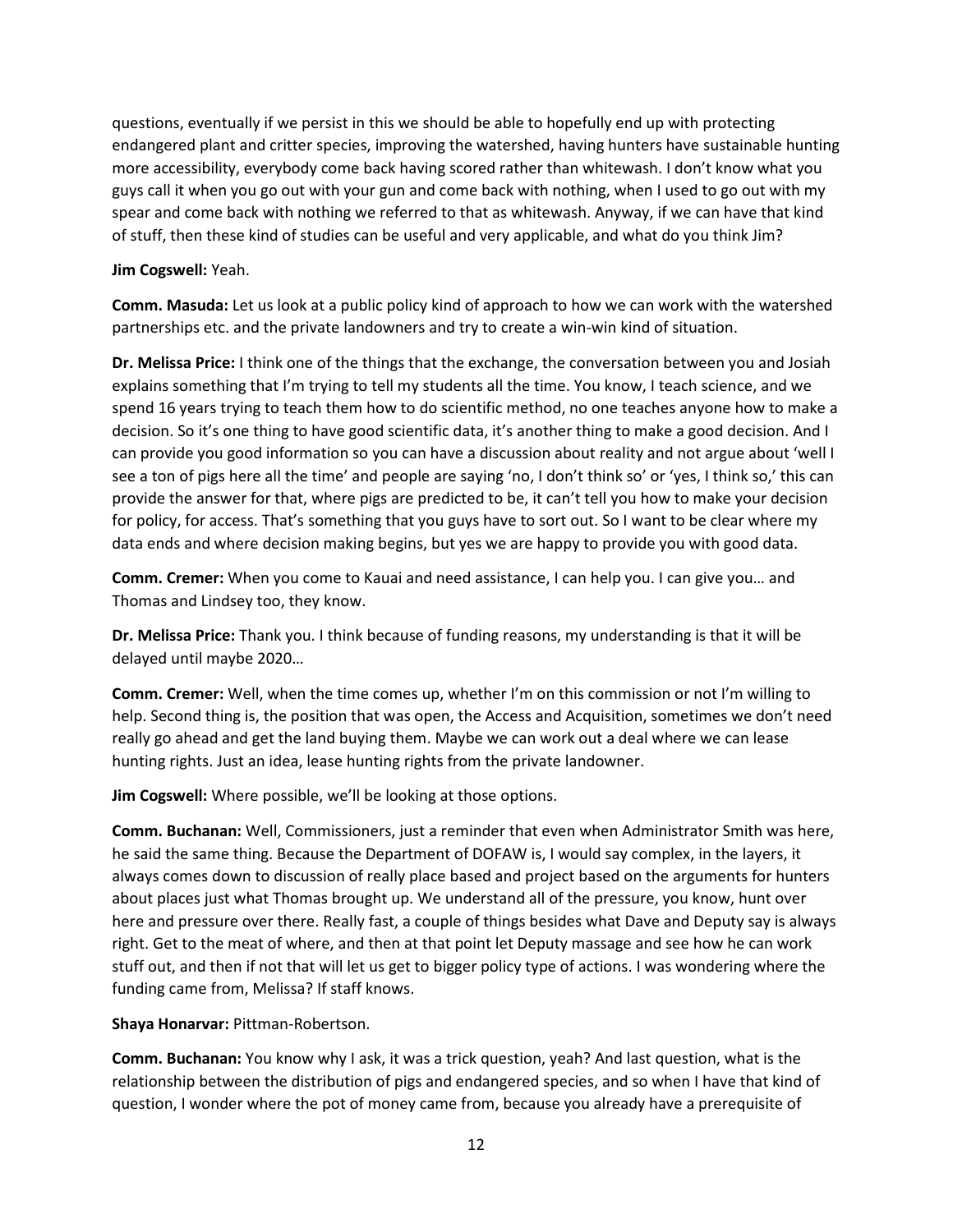what you're looking for, while you're still answering that question… that's why I said that to me it was kind of subjective and anecdotal. Because he just told me 'pigs stay on the private land because we push them over there, and pigs stay high because we start from the bottom and never work down,' common sense. We have common sense stuff already, same on Molokai. The point is, if we can get back to common sense and project based, I think this commission and their constituents or the people we represent, we can have small successes along the way with…

**Comm. Masuda:** Yeah, I think that's what we're trying to do. But common sense as we all know is very uncommon and so we can use common sense to the extent we can find it, but we also should use scientific method where we are able to get it, and put everything together. Use every source, and that's where I would agree with… to me, the knowledge that our hunters bring is what I would refer to as common sense, it's practical, pragmatic, etc. I also think that when we have data collection scientifically analyzed kind of methods it always helps to make a case clear and easy to understand. So I think we have to work out plans to how we can continue this, extend it into the island of Hawaii and Kauai.

**Comm. Buchanan:** That would be awesome.

**Shaya Honarvar:** Another interesting thing is to look at other species as well. It worked really well on pigs, but I think if we changed the methodology, then we can look at Axis deer, or goats or whatever other species as well so that we know where they are in relation to the hunting units, and in relation to everything else. The funding part of it becomes a little tricky, but we're doing our best.

**Comm. Masuda:** Yes. So you'll been working with Melissa also for Big Island and Kauai?

**Shaya Honarvar:** Yeah, that was the plan, however we just got some budget cuts on the Pittman-Robertson. People are not buying enough guns and ammo.

**Comm. Masuda:** They're not? We've got plenty of guns being bought in this state. Well let me know how I can help.

**Dr. Melissa Price:** I will mention that we also have funding through McIntire-Stennis and funds through the University through CTAHR for a hunter focused study, so we have interviews going on to get the hunter perspective on things. We've tried to create complementary sets of data to cover all different angles.

**Comm. Masuda:** Thank you so much, Melissa, we appreciate it.

# **ITEM 4. Presentation on HCP in Pu'u wa'awa'a by Kanalu Sproat, (DOFAW, District Wildlife Manager-West Hawai'i).**

**Kanalu Sproat:** Thanks for having me. So, basically what I'm going to do is brief presentation. Last time we were here, Shane gave a presentation about what they're trying to do on Maui to create the hunting area, and in that meeting Shane became a hero, because he's fighting for the hunters, it's awesome. Now I want to show you guys that we're doing a similar process to what Shane is doing, but we're fifteen years in the future from where he is right now, and somebody fifteen years ago wanted to be a hero and here we are fifteen years later maybe he's a ghost rather than a hero, I don't know. We'll go ahead. We're trying to do an HCP, a Habitat Conservation Plan, at Pu'u Wa'awa'a and Pu'u Anahulu in north Kona. I'll explain a little bit more about what that is, but first I wanted to give an overview of what we're going to talk story about. First, a brief introduction and history of the area. The goals of the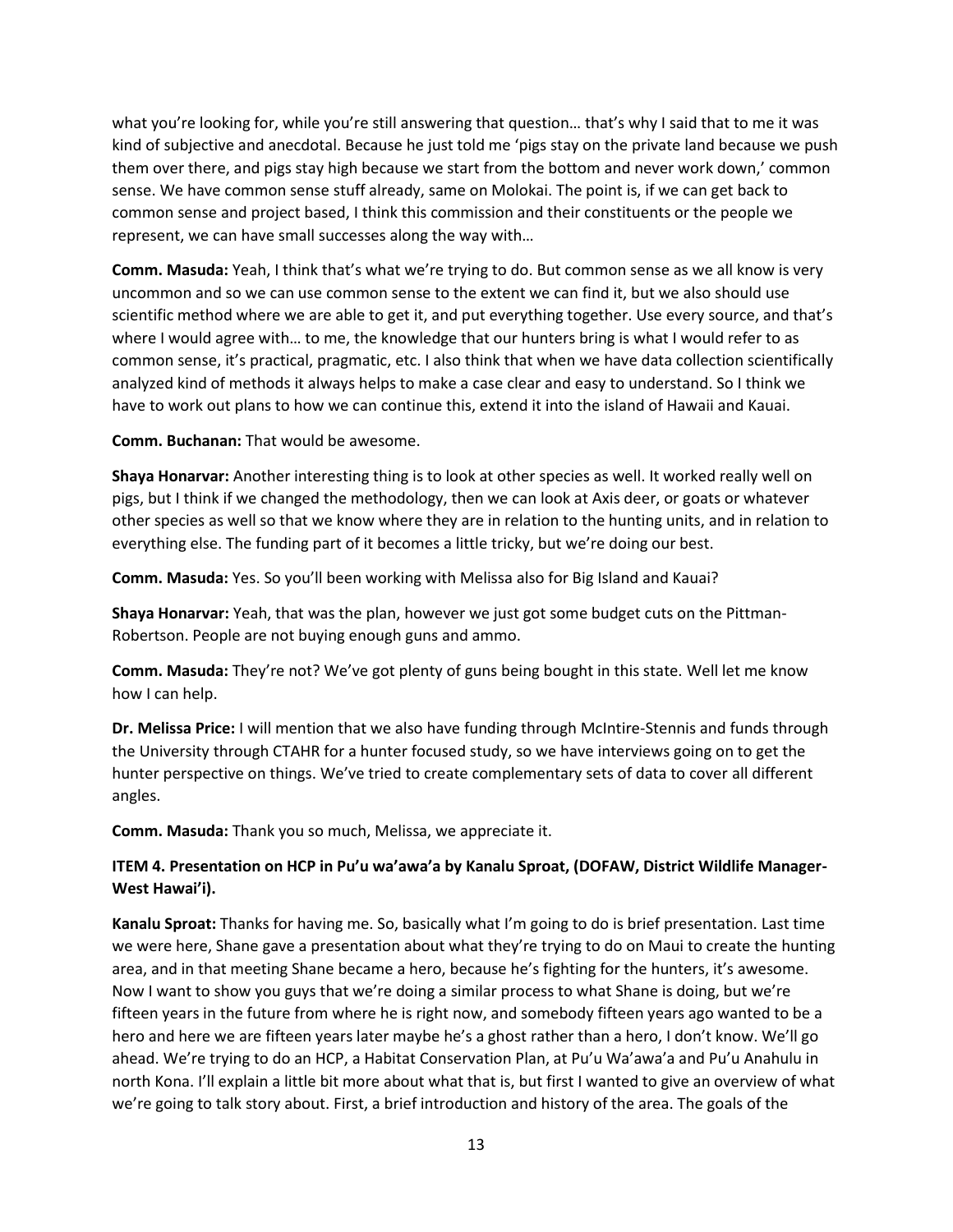objective and the plan. In the area, there are several endangered species, so we'll just talk briefly about what those species are, and how come we're having a hard time fifteen years later to move this forward. But the things that we think we need to do to move it forward, next steps. So this is the area in north Kona, that's the two areas combined, and the next map is a bit better… so Pu'u Wa'awa'a FR and Pu'u Anahulu GMA, the total area makes up about 104,000 acres. So, brief history: back in the 1860's, maybe even before that, the area was leased for grazing goats, or Pu'u Wa'awa'a was, and Pu'u Anahulu was leased for cattle, then in 1917-2000 it was about six leases in that time for cattle grazing in that whole area of 105,000 acres. A long-term lease was signed in 1940 to Dillingham Ranch, and then 1972, so a few years later, that was transferred over to Noah Bohnett. Then in 1984, a large portion, pretty much that Pu'u Anahulu GMA was taken away from Bohnett because of illegal activities that he was doing, and so he was left basically with just a portion of Pu'u Wa'awa'a for grazing. Then in 2000 his lease ended, and in 2002 land management transferred Pu'u Wa'awa'a and Pu'u Anahulu to the DOFAW, and then a portion down makai to state parks. Also in 2002 with this land transfer, there was a creation of a Pu'u Wa'awa'a advisory council, which was comprised of ohana and local residents from the area and also some DOFAW employees, and their objective was to create an integrated management plan for the area. At the same time, we started to do surveys for endangered species in the area. In 2005, that advisory council took their plan to the Board, and it was a ten-year plan, so from 2005 to 2015, the plan was taken to the Board and approved by the Board, but approved in concept, because it didn't have an Environmental Assessment accompanying it, so it didn't have the compliance document to go with it. So because we had the plan but it was without an EA, in the plan, they had several objectives, but their objectives were not as detailed. They were basically 'we would like to see this,' so creating the HCP after that was supposed to give the details, the extra information for those objectives, and the EA, to then be able to carry it out.

Here is the history about grazing and fire, so this is from 1975 to 2011, all this red are places that have burned in that area. I don't know how many fires that is. I started in 2014, and from 2014 to now there have been five fires there. One of them was the 18,000 acre fire at Waikoloa that burned into this side, so a couple thousand acre fires just in the four and a half years I've been there, we've had 5 fires, pretty big. I guess I show this with the grazing and the fires to show you guys that much of that area is severely degraded. A lot of fountain grass, the ranch side of Pu'u Wa'awa'a was a ranch for 150 years, so there is kikuyu, so it's not the most pristine habitat, so you would think ideally, great place to go manage game. Just for your information, current rules what the hunting is like over there in Pu'u Wa'awa'a we only have hunting in the makai section, and it's an archery season that starts at the beginning of August and runs for four weekends. Those are your bag limits: three goats, one non-typical ram, one pig. And then right after the archery ends we do a muzzleloader, that's then a new season with a new bag limit, same as the one before but if you hunted in both seasons you could get six goats, two non-typical rams… We have a special youth and disabled hunt that's above the subdivision, those are those bag limits, they run basically for the month of August, weekends and state holidays. And then Pu'u Anahulu is from the beginning of March to the end of June weekends and state holidays, bag limits: two goats, one ram-- it's any ram, so it doesn't have to be non-typical-- and it's one pig.

So, Pu'u Wa'awa'a advisory council that got together in 2002 and they had their meetings and they created this management plan, their basic objective, now they have a lot. I got to like objective 30 something and there were a lot more, because there were recreation objectives. I didn't even read those, I was just reading the hunting and protect endangered species. The basic thing they wanted to do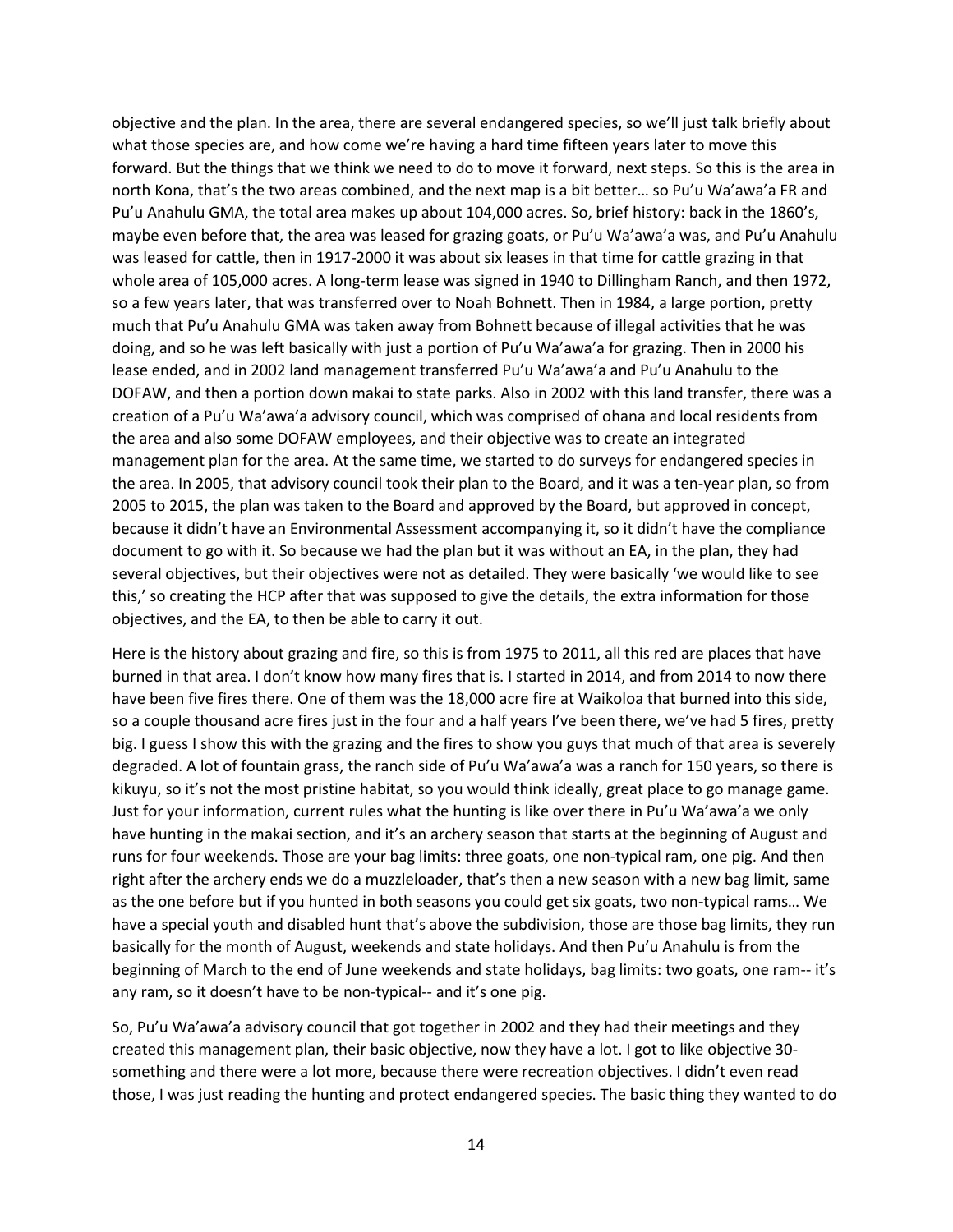was fence and protect the most pristine areas that remained because the area is degraded, but go to those areas where it was really good, fence that off, remove animals from within that, and then outside of those fences manage for hunting. All the stuff you guys talk about every time here, food plots, counting animals, making sure we get access, all that stuff they wanted to do outside the fenced areas.

So going back, there are fifteen plants that are federally listed currently on the endangered species list, and then one moth, *Manduca*, the Blackburn's Sphinx Moth. Those are the plants, all fifteen of them, I know most of them but I don't know them all. So back in 2002, again, this was kind of the idea of where they wanted to put the fences, the green. I like this one better than the next one, but just so you guys can get a visual, the new fences are above 4,000 acres. This forest bird sanctuary, there's a wildlife sanctuary is already fenced, and it's 3,000+ acres, so we're about doubling the number of fences in the area. In red, those are the fences that have already been built, so some of these fences were proposed in 2002 and even though we don't have our HCP completed for game, we still moved forward with those mitigating actions, which I think is appropriate, we still built those fences. This Henahena fence is mostly done, just a little more. The Aiea fence next to it is done and it's closed off, it's' going to be about 8,000 acres in the fences, which is about 8% of the total area. There's another map I'll show you, that 8,000 acres is going to protect 80% of the known listed plants, so quite a bit of the plants that we know are there will be within those fenced units. Spend a little bit of time on these mandates that are contradicting, that make it difficult for us to do the game part of it. The first is that we're mandated to manage the wildlife. The second is that we're supposed to provide hunting as a state, you guys already know that, and then we can adopt rule and provide areas for that purpose. But Chapter 195 basically defines what take is of an endangered species and it's been-- I have not seen this written specifically, but maybe you guys can support me-- it is understood that the presence of a game mammal, just the animal being there, is considered take. So already you're taking that plant whether it's eating it or not, that constitutes take.

These are the activities that we're planning to cover through our actions with the HCP, so we're going to go in and build fences. Part of building fences we might have some take of endangered species along the fence line. Maintaining roads and access, clearing the fence line, all of that stuff there could be some take of endangered species, and so this HCP should cover us should that take happen. I didn't explain what an HCP is in great detail, but I'll try my best now. A Habitat Conservation Plan is a plan that's supposed to mitigate for any take of an endangered species depending on the actions that you do, and the state will then, based on your plan if it's appropriate, issue a license or a permit that allows you to take those endangered species if your actions mitigate for it appropriately. The State is then trying to issue ourselves an incidental take permit or license with this HCP, which is complicated as well. But these are all the actions in our plan that we're saying basically we're allowed to do, because with building these fences and outplanting and protecting and putting more plants into the fenced areas, it's enough to offset the take outside of the fences and probably more, the goal is a net benefit. I won't go into too much technical detail about this stuff, but they spent years and a lot of man hours on them, and very quality scientific study design to survey for endangered plants and the moth. Those are the areas that they surveyed- this is just for plants. Obviously, they can't survey the whole area, and so with their survey method they developed a predictive model for where we know plants are here based on all of this stuff we think they're also in these other areas.' And based on that information is where they decided to put their fences. So all of these dots are endangered species, it's not all of them but you it's like I said, those fences have 80% of the known plants within the fence, and it makes sense. It should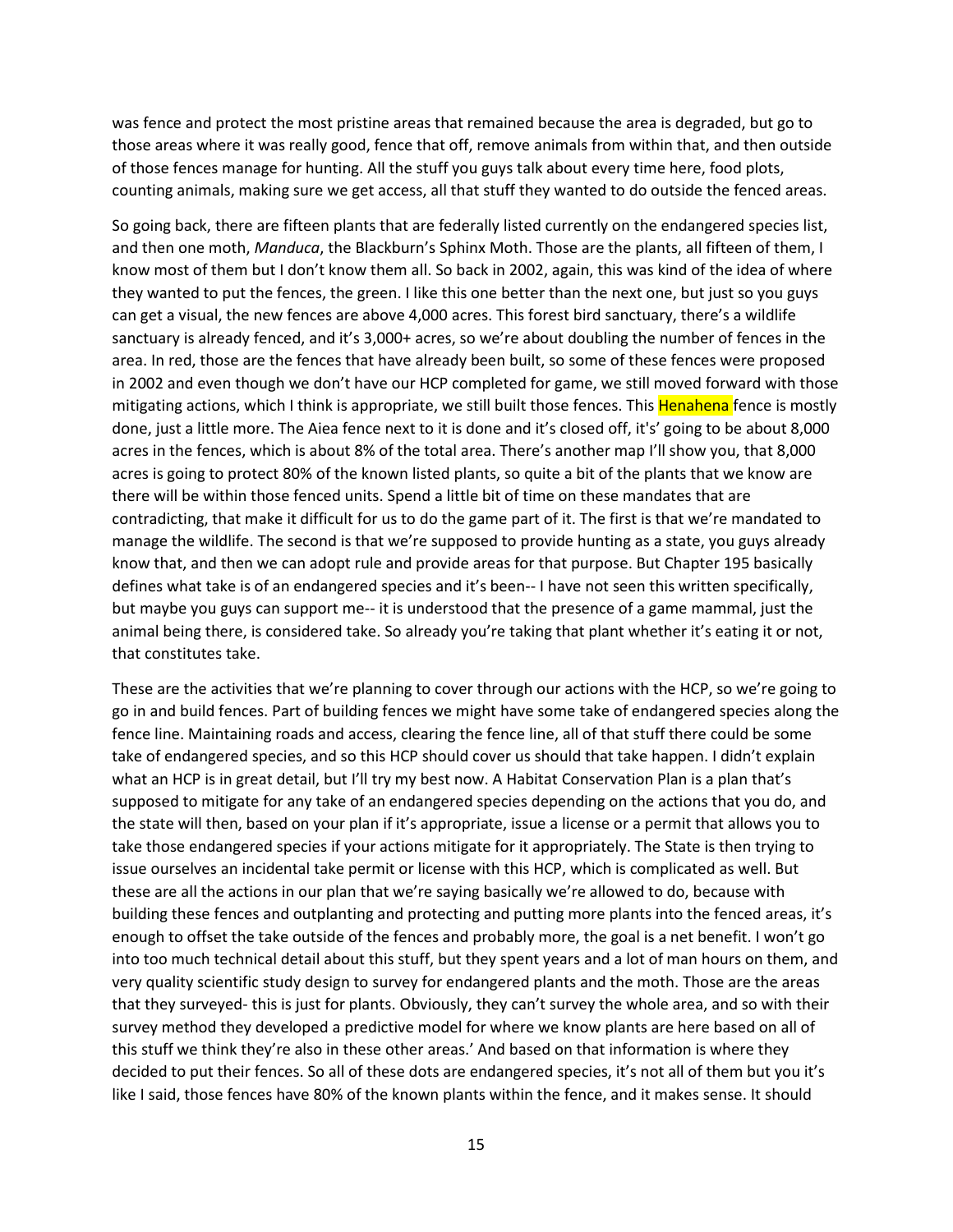make sense, it should be simple, 'okay, where's the plant, let's go protect that area.' And then with all of our actions and all of the things that we do, there should be more plants after than there were before, and outside of those fenced areas we should be able to enhance and improve for game so it's a net benefit.

This is just a little bit of a timeline: 0-10 years we're going to build all of our fences, ideally. We're doing this at this time, we're doing that at that time… any game enhancement we were waiting until phase one is complete, so until all of the fences or at least a majority of the fences, we won't do anything to enhance or improve game. We'll just let them build their fences, and after that we'll go at it, that's what we're supposed to do. Those are some of the goals for how many plants we want to outplant and mitigate for. Clean it up those years, and then maintain, that's basically what it is. Okay, part of this process for us to get the HCP is that we need to go to the ESRC and then that committee reviews the plan and if appropriate to them they'll suggest to the Board that they approve the plan and give us the incidental take license. So the ESRC are kind of like you guys, right? Advising the Board for endangered species recovery. I wanted to read just a few comments from people on the ESRC so you guys get an idea of what we're up against. I'm not going to name anybody… *"The purpose of this HCP seems incorrect. The purpose is not for enhancement above and beyond existing game programs. Take is already occurring and has occurred for decades as a result of ongoing DOFAW management practices. The purpose should be to allow for ongoing land management operations into the future, which include but are not limited to game management, fencing, road management, and fire management in these areas."* Basically, we should not be allowed to make more game. So this is a comment from the ESRC. Before we went to the ESRC, we had meetings in which members of the conservation community and hunting community, and these people in the Pu'u Wa'awa'a association agreed with each other 'yeah, let's fence the good areas, have hunting on site, manage within that. So we already have some people from different sides of the spectrum that agree with each other, but then we go to the ESRC and the ESRC says 'no, you cannot have more game. You can only have what's there,' which is contradicting what the Pu'u Wa'awa'a Advisory Council had suggested. This is not unique to one person on this committee or even within these agencies, just so you know. This is very common thought. There were also comments about we need to cover for fire because increasing access for hunters into the area is going to increase fires so we have to do more stuff for fire, which the plan already has fire stuff in it but it's not enough. Compensatory mitigation for these actions will need to occur in perpetuity. The plan is not to recover the endangered species. The plan only to protect what's left and enhance it a little bit, but not full recovery if that makes sense. That's never what this HCP was meant to be. But members of the ESRC want it to be a full recovery plan. So they want even more endangered species outplanted, they want much more area protected than the fences that we've already proposed, basically it's not enough.

**Comm. Masuda:** Are you saying that from the original HCP 15 years ago, the original management plan, since that time, comments are coming in that we need to restore rather than conserve?

**Kanalu Sproat:** Yes. And I will say the ESRC has changed in who's sitting on that committee several times within that 15 years. And that's another issue. When we went in in 2015, they approved that we go to public review, and I'm sorry I didn't talk about it. We went to public review in this plan, and public review we had not many comments, less than 20, and we had an 80-90% supporting the plan. Then we go back to the ESRC, there are new people on the ESRC, they don't like the plan, it's not enough, after we already went to public review. So we're kind of in a bind right now, which is part of the reason I'm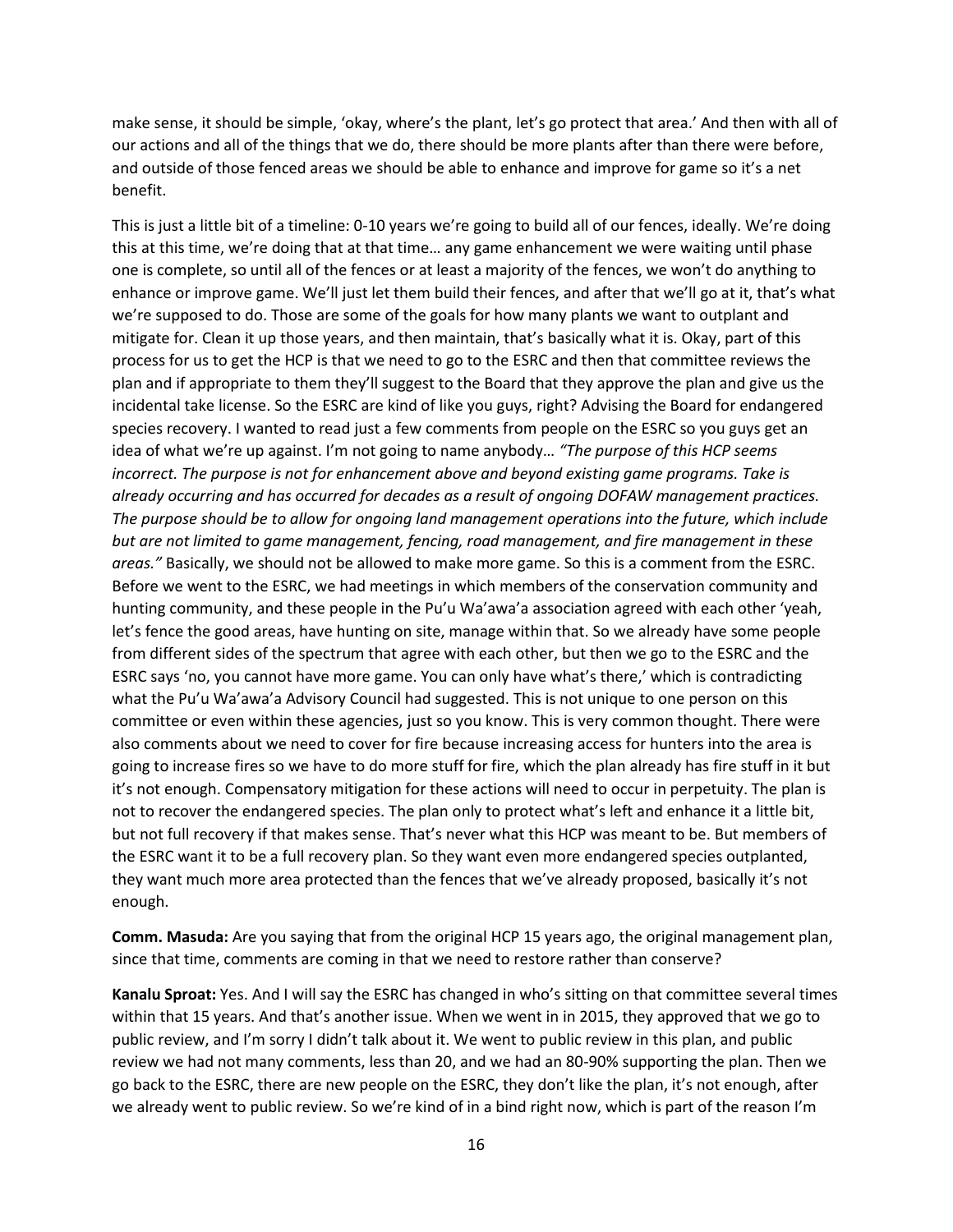here for you guys. We have had internal discussions of how to proceed forward with this plan. We are not abandoning the HCP, but we think there might be a way to not go around, but not have to deal with the ESRC so much by maybe instead of calling it an HCP calling it a general management plan. That is, basically the same plan, and we're going to brief the Board on this plan in the first quarter of next year to get their insights on how we can do it, does it have to be an HCP or can we proceed with it as a General Management Plan without having to do all this stuff. We do need still an Environmental Assessment. We had one that we drafted the first time, but I guess game actions were not included in it, it had everything else that we did, all the fence building, but game was not in that first EA so now we need to go and basically amend that first EA to include game management portions of it. So we hope that's happening in the next month or two, that we solicit probably some outside agency to write it for us, we'll contract that out. So we're going to go to the Board first quarter next year to get advice on how to proceed, does it have to be and HCP or can we do it not as an HCP, then we need to do our EA, and then after that point if it's still an HCP we have to get it approved by the ESRC and if it's not then we go to the Board, Like I said, this is a 15+ year process, something that to me seems to make sense 'okay, let's protect the good stuff and outside where it's degraded, fire, all that stuff, managed for and increase game,' but there are many people that don't feel that way like I was reading. I would say maybe something you guys could do is review the plan and make suggestions according to your belief to the Board on how we should proceed with the plan, I don't know. But that's basically all I have. Do you guys have any other questions?

**Comm. Masuda:** I sat in on a recent meeting that included DOFAW staff representing various sides of the spectrum, and I thought I was hearing the whole group have a consensus that we can resolve the challenges to holding back anything and begin to move forward, and that's what you're referring to about going to the Board to determine whether this can just be a general management plan or has to go through the HCP process. And part of the rationale is not having to go through an HCP process, because we're not talking about a NARS or pristine area, we're talking about areas that have a history of having been abused, misused, overused for the last 150 years.

**Kanalu Sproat:** Yeah, actually you and I had conversations about maybe this should be a different land designation, in that Pu'u Wa'awa'a management plan from 2005, that was like number 2 on the list was create a new land designation for the area that's appropriate for the condition of the land. Unfortunately, managers at the time decided not to take that course for whatever reason. They made it a forest reserve instead of something else, I don't know if that's still an option.

**Comm. Masuda:** The Board can still make a decision to take it out of its current standing and put it into another standing. Is that correct?

**Kanalu Sproat:** I would think yes, that's their prerogative.

**Comm. Masuda:** So that's one of the options. So through that option there can be a more active hunting area, not limited to only muzzleloaders and bow and arrows or whatever.

**Kanalu Sproat:** Ryan is very familiar with this project.

**Comm. Buchanan:** That's why I wanted to hear from Ryan.

**Comm. Kohatsu:** I think Bob mentioned the re-designating it because it's degraded, that's one thing, but I think the key takeaway for seeking a different process is because you're hitting a specific committee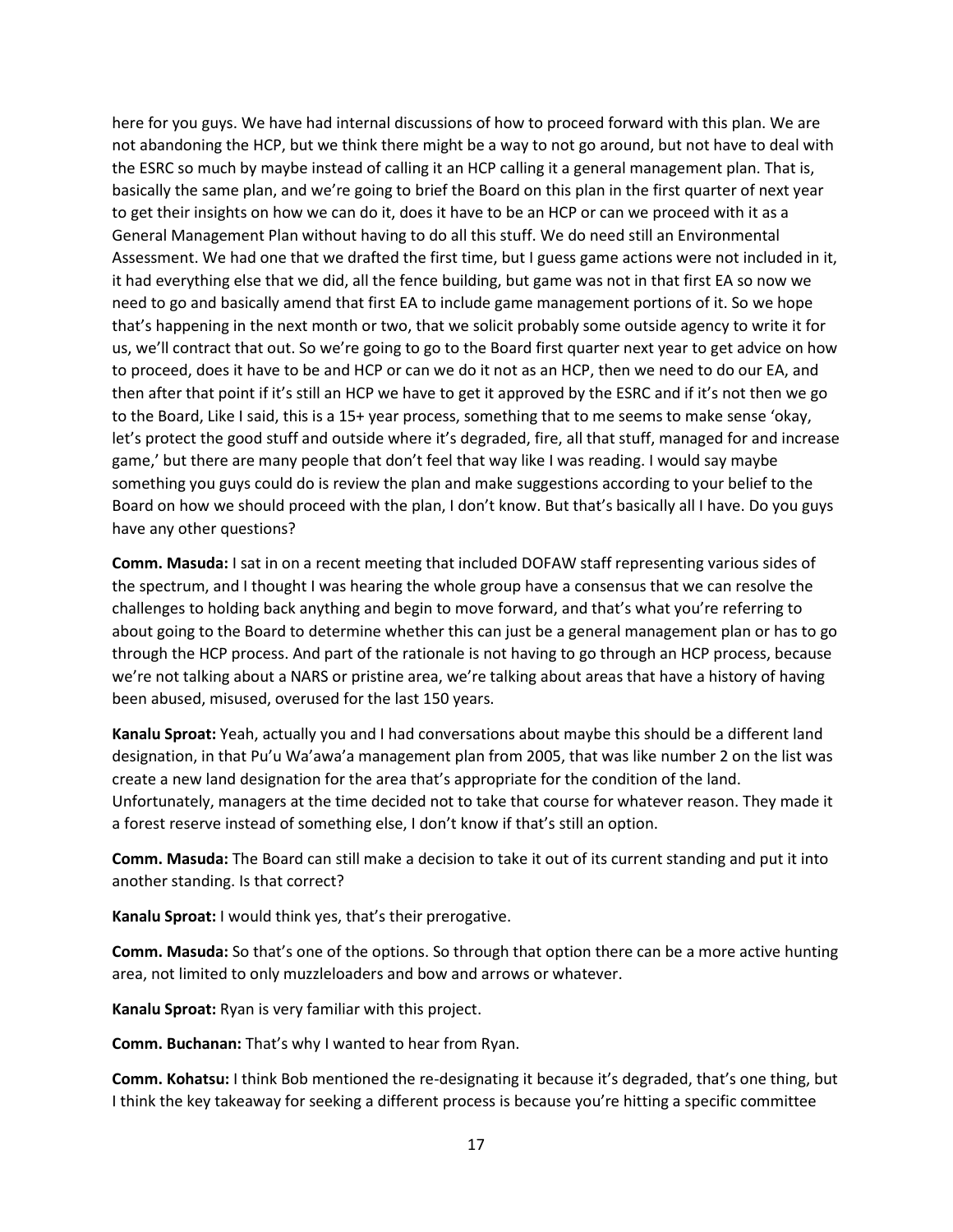that won't move forward on that has a lot of consensus from staff and a lot of years of works. That's the key takeaway. This is just one plan…

**Comm. Masuda:** We're not taking anything away.

**Comm. Kohatsu:** No, I'm saying that's the moral of why you're changing your path.

**Comm. Masuda:** No, we're reconsidering the most appropriate way to handle this issue. Which is different from taking it away from somebody because we disagree with them.

**Comm. Kohatsu:** It's not disagreeing, what I'm saying that they've gone through this lengthy and expensive process that they've gone to all the stakeholders, they've done a lot of things, but it hits a point where a certain few can stop the whole thing. Whether that's right or wrong is not for me to decide, all I'm saying is that in light of that there must be another way to move forward, and that's what you're looking at. So I didn't specifically ask this agenda item for the agenda item itself, I did ask this agenda item more for a clarification of every commission member on this commission because this is the same challenge that every mammal management plan will face if you go down this road. And what it needs and we talked about this in the last commission meeting, is leadership to move it forward, and I'm hoping that that change in leadership is sitting here. Because we can actually bring this up and talk about it…

**Comm. Masuda:** And that's why we convened the DOFAW working group representing all areas and achieved a consensus that we would go forward to our land Board and recommend that they reconsider its designation and move forward with a new designation. That's the way I understand it being presented.

**Comm. Kohatsu:** That sounds fine, it's just unfortunate that you spent all this time and money, and you do all this great planning and just hit a wall. It is what it is.

**Comm. Masuda:** The elements of a great plan will remain, and we're not disregarding the thinking that's gone into it. I think it's because of the good thinking and the feeling that we should support the good thinking that can be operationalized, and move forward, that we're taking this position.

**Comm. Kohatsu:** Yeah, and I just for the record want to reiterate that I have people that sat on there a long time and they've been through the process for the 2013 draft EA comments from the consulting Garcia & Associates, I have the plan, I have all this history of it, they were sitting patiently all this time, and in that time they see phase one happening, you know fences getting built and this and that, but there was no approved plan on the back end. So they're saying 'okay, we're doing all this great stuff- oh, we still don't have a plan, no one wants to pass it.' Pretty soon, and this is not an action item, I'm just saying it for the record-- pretty soon they look around and see all the fences that everybody else wanted done, and then their interest was never approved for the plan at the end, while perhaps even funding and monies for getting that plan done was a justification for getting the money to build everybody else's stuff, while the main reason for the plan was never done at the end.

**Comm. Masuda:** So what I'm hearing is that you're in favor of the direction we're taking now.

**Comm. Kohatsu:** I'm in favor of moving any, something forward. What I foresee, and this is just a guess, you take it to the Board and hopefully the Board has people that want it and you move forward. I can name a few people on the Board that would probably say 'no, you should go through the HCP process,'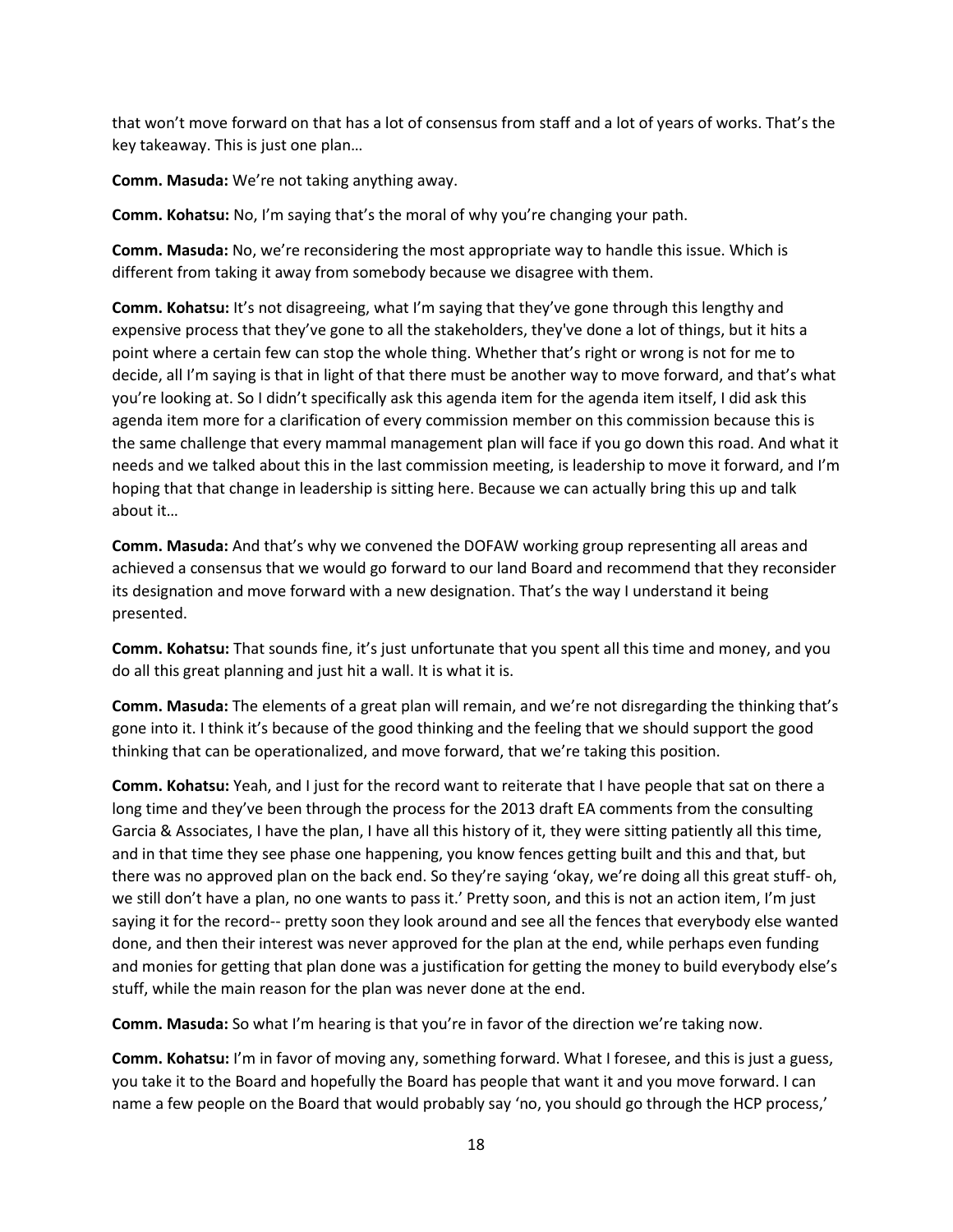and now we're stuck, right? Same place as square one. But you've been through all of that, I do think, and I'm not speak for the Department, the Department has taken the prerogative to build these things, and I believe they have the prerogative to issue themselves the plans or license, whichever one it is. You just need them to take that.

**Comm. Masuda:** My understanding, Ryan, is that if the Board determines that a more appropriate overall designation of the area is determined to be correct, and supported, then that new designation would not require an HCP. But the elements of the HCP's deliberation could be taken under advisement in helping to make the general plan a beneficial one. So you agree with that?

**Comm. Kohatsu:** I do agree with that, yeah. I mean, just… when?

**Comm. Masuda:** As soon as Kanalu and his working group gets the proposal ready for the Board, which is in the first quarter of next year.

**Comm. Kohatsu:** And moving forward with that, I believe one of the statutory obligations of this commission is that we are able to advise the Board on plans and those things, so when that's ready and moving forward, as a commission, and I speak to all of the representatives, I would like the commission hopefully to support and move that forward, in a letter or whatever.

**Comm. Masuda:** I guess I would say for the record that I would be terribly disappointed if you weren't totally involved in generating that plan and recommendation.

**Comm. Kohatsu:** Yeah, it's just… fifteen years, you get kind of bored, you know?

**Comm. Masuda:** Well, you're a young man, you have another fifteen years, but I don't expect it to go that far. So you agree that you will be involved with Kanalu in helping with this commission to be involved in looking at this proposal and recommendation to re-designate this whole area.

**Comm. Jury:** So that Forest Reserve side, Kanalu, is what we're talking about?

**Kanalu Sproat:** The whole thing is in the plan. I do have these slides, but I didn't show them… basically all of the Forest Reserve side is critical habitat for something. This side is not designated critical habitat as much. But the whole area we're trying to do those actions to enhance game, if that answers your question.

**Comm. Jury:** My next question is, I know that that's the process that Ryan and them are working, but in the Forest Reserve, are you still able to issue a special use permit, because it's critical habitat on the basis of nuisance to allow more…

**Kanalu Sproat:** You mean special use hunting permits?

**Comm. Jury:** Yeah, according to nuisance or crop damage, being as that it's a critical habitat.

**Kanalu Sproat:** So I didn't include that, we've basically done it every year that I've been here, but our main purpose for that was to remove polled rams. The sheep numbers for both areas are very low from what they've been in the past. Right now, we put camera traps and estimated for everything mauka of... so this is Mamalahoa highway, between Kona and Waimea. We put cameras along the whole upper part between the two sides, we did it two years, and our estimates are between 700-900 sheep. We were only looking at sheep- there are not a lot of goats mauka, goats are mostly makai of the road. Our roles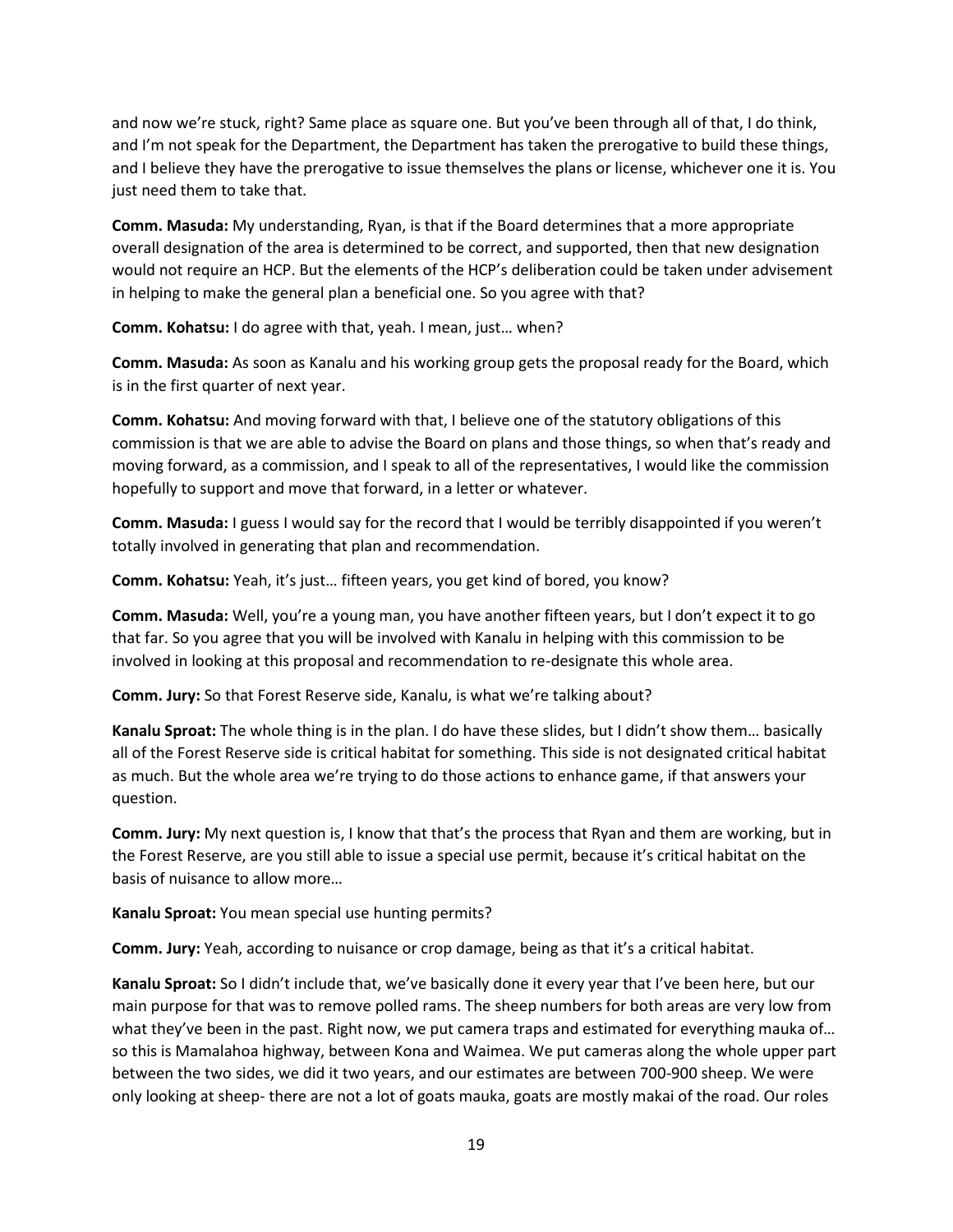as managers is to increase that, there used to be a lot more sheep than that. Little more history I guess I should have included, PTA used to have a lot of sheep but there's a big fence on this boundary. When I first started it was 1,200 sheep that were shot out of a PTA helicopter, so movement between the areas has been cut of and removed animals that were there, so numbers are really low. So for me I would like to see those numbers increase so that we can have more hunting opportunities. So I have not been issuing those permits in the Forest Reserve side, only to remove polled rams to remove or lower that gene if we can. But it's a possibility, yes.

**Comm. Kohatsu:** They're just trying to maintain what hunting is there and make it what it used to be to some degree. But in the current state that it is in right now, say you have to eradicate Mauna Kea, that's federal court order. Say I want to not kill the sheep there and I want to put that sheep in Pu'u Anahulu GMA, that would be illegal. So I'm trying to establish the legal resistance to them being there, as that testimony that he referenced, there are certain legal types that feel like just the existence of sheep there that you're trying to keep for at least hunting to some degree, just that existence is against the law. That's how they feel, right?

**Comm. Masuda:** But that's not the law. That's an emotion.

**Comm. Kohatsu:** It's interpretive, right? So what they're trying to do is find a way that it's okay, and I mean any reasonable person that's been there knows that it's okay, a lot of it is grazed, a lot of it is not even native habitat anymore, but there are obstructions to...

**Comm. Masuda:** Do you and Kanalu work with Pu'u Wa'awa'a and Pu'u Anahulu advisory council?

**Comm. Kohatsu:** Not entirely. So we used to have hunter positions that are on there, I think Bob is still in but Alan is kind of whatever.

**Comm. Masuda:** Well you have to talk to Alan and get him back in.

**Comm. Kohatsu:** Fifteen. Years. Like I said, they went through this whole process and have seen all of these things pie-in-the-sky stuff. But they just know the obstacle is hit and then what's the reason of continuing on, so they leave.

**Comm. Masuda:** All I can council is, why don't we look at this as a new challenge and an opportunity to restore and reinvigorate an area into a productive kind of land management use

**Kanalu Sproat:** We are going to the Board. We can come back after that meeting, hopefully you guys are there when we present to the Board or at least have a presence.

**Comm. Buchanan:** Okay, so let us know when you guys go to the Board. We'll schedule a meeting the day before or the day after or something like that.

**Comm. Kohatsu:** And to your credit Bob, this is years ago, and past administrations would never want us to go to the Board and change this stuff, so different time.

**Comm. Masuda:** I have made a commitment to work with Kanalu and the working group including all of the sides of DOFAW and we will go together to the Board to make this recommendation. So I expect for you guys to do your part and get all the people for and against on one side to recognize the new way of looking at this in a productive, useful way. No sense spinning the same record.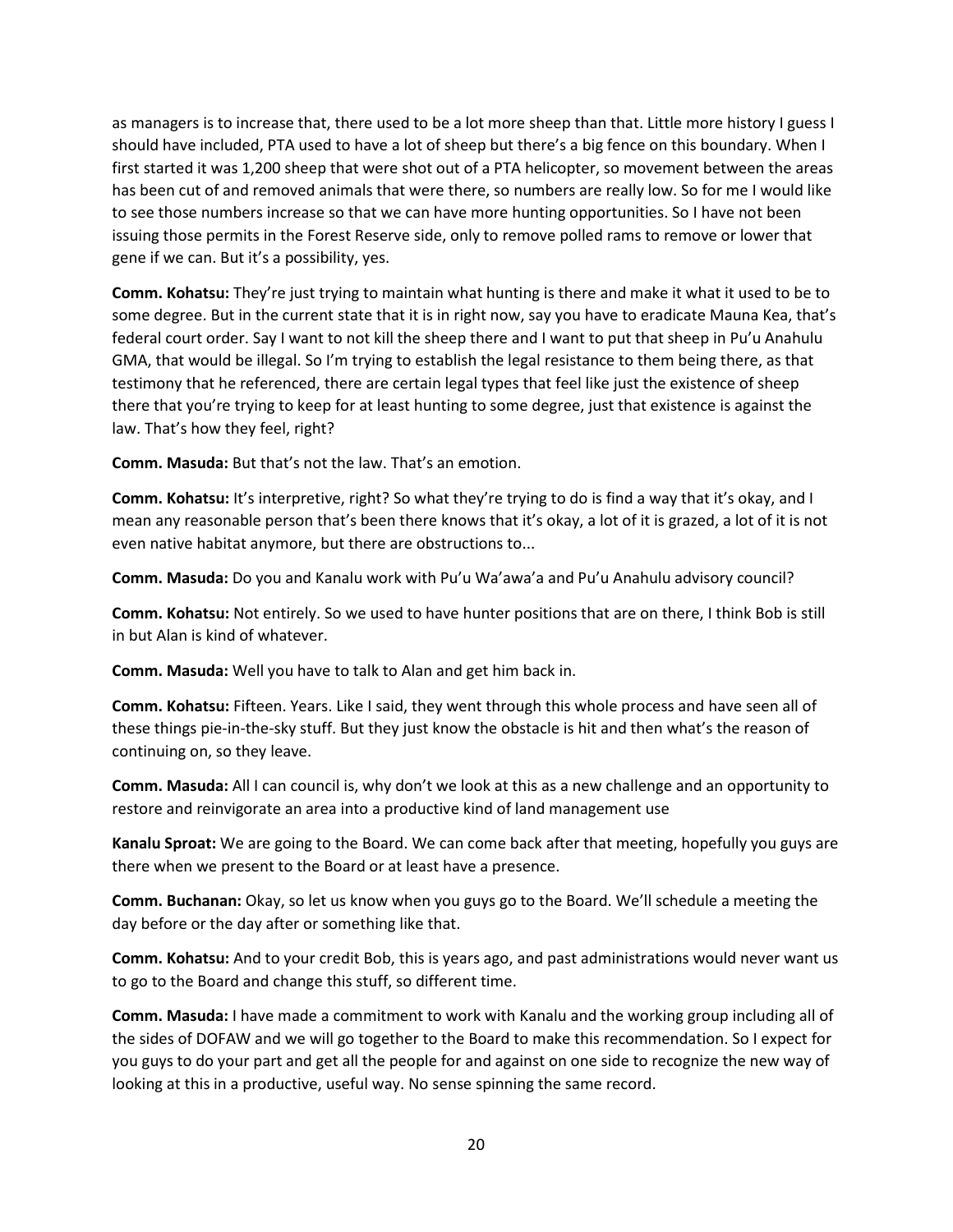**Comm. Buchanan:** But Deputy, you cannot use the same analysis. If I listen to Ryan, he says 'all these people wanted this, and a handful of people never liked this but they win,' and just earlier we talked about and I'll cite the CBSFA, same thing, that all these people like this and then this small group of people never like this, so it just depends on what side of the fence you stay. You can use that justification but…All I'm saying is that you cannot dismiss the frustration by practitioners.

**Comm. Masuda:** Oh, absolutely. And I totally am not dismissing it. I'm an old guy, I don't have 15 more years, so I intend to work on this and address it within this next term, and have it done within this next term.

**Comm. Ruidas:** I have one question. Can we go back to… What does that mean? So the HRS, that's a statute, that's the law.

**Dietra Myers-Tremblay:** That's the endangered species law.

**Comm. Masuda:** Hey, we recognize that they are endangered species that we want to protect with fences around, a fifty yard fence or whatever it is, not a 10,000 acre fence.

**Comm. Buchanan:** And that's separate from restoration.

**Comm. Kohatsu:** Some people want to fence the whole place.

**Comm. Masuda:** We don't have enough money to fence the whole thing. We have enough money to protect the endangered species, that's what we intend to do. I'm practical, if we have some endangered species we have to protect them now, or yesterday, not fifteen years from now. So we're working on doing both.

### **ITEM 5. Discussion on Hunting/Game Management Guidelines.**

**Jim Cogswell:** I believe everybody has copies of the map of Oahu, and also the hunting management guidelines. This is an example of something that Dave Smith recently sent out to everyone. These hunting management guidelines are part of the Division's complete management guidelines. We have hunting management guidelines as well as forest product management guidelines, conservation resource management guidelines, that is natural species habitat and water resources, recreation management guidelines, vegetation resource overlays… So these are all map overlays that we have for our managed lands, and what we did was we divided each one of these management objectives for DLNR DOFAW into these categories, and then each category we broke it down into four major management class definitions and tried to define management strategies associated with each class. So in hunting we have H1, areas where we'll focus active hunting management defined as: public hunting is the high priority for this particular unit, areas are suited for a high degree of management for public hunting, and management area is designed to provide maximum sustained yield of game animals. Some management strategies we could use in areas with that designation, that hunting objective H1, are: hunting regulations for that area will provide maximum sustained yield while minimizing environmental impacts, a high degree of management to maintain hunting programs and infrastructure, habitat is managed to maintain or increase game animal carrying capacity while maintaining a healthy vegetative cover, and proper range management and erosion control. Those are some of the management strategies we would use in that area. I could read every single one, but you all have the paper right in front of you, so just give a contrast. H4 would be an area where hunting is not managed for. These are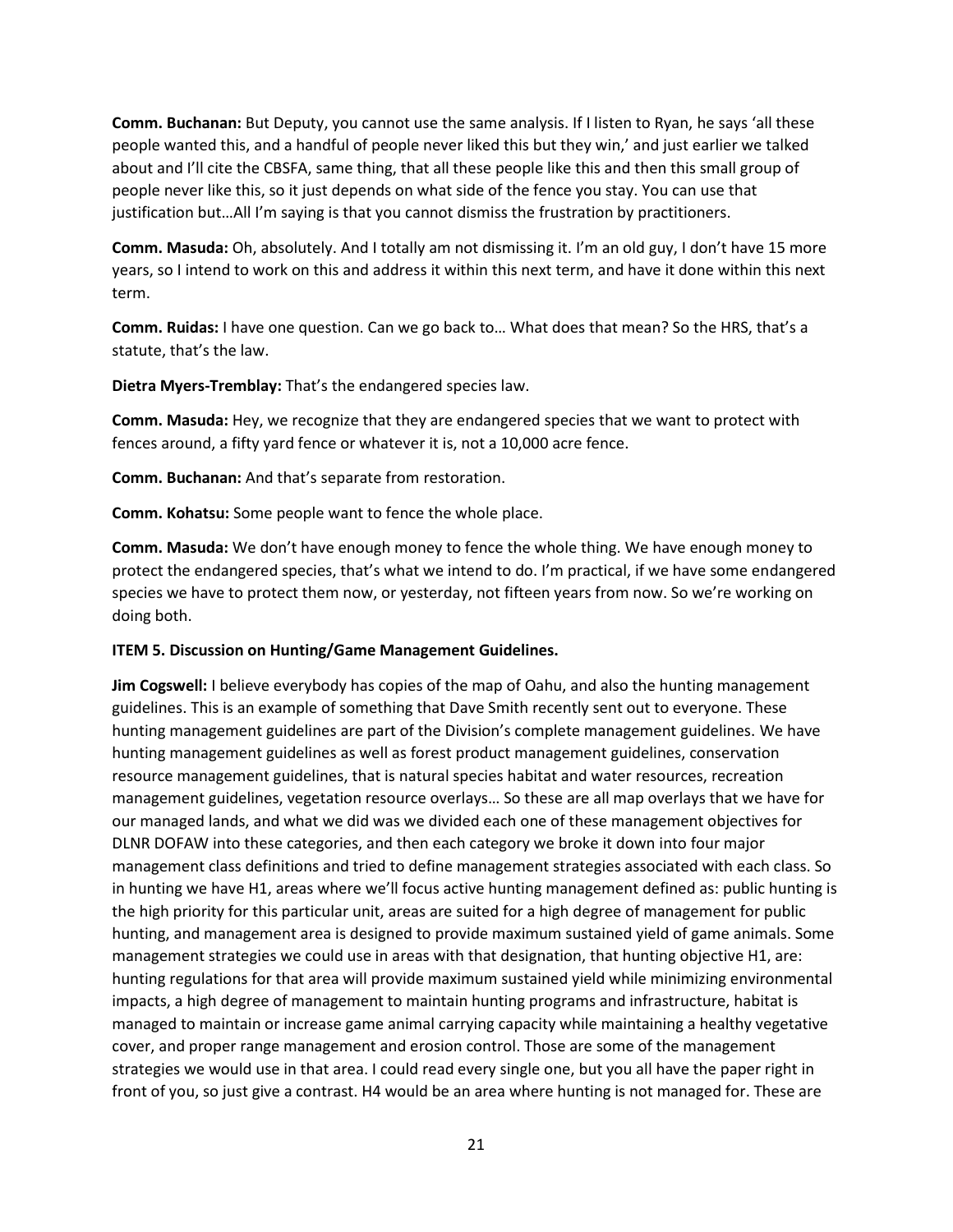areas not suitable for public hunting due to environmental sensitivity, access issues, or hunter safety. No active management for public hunting will be done in these areas. Public hunting may be used for damage control on permit basis, where public hunting is not the primary management objective. So these areas wouldn't be open to public hunting, and animal control could be conducted by staff or by permitted hunts from the public. So those are the two extremes. And we've got those management classifications again for forestry products, conservation resources, and recreation management, so I can pass those out to you. Again, these were given to us by David Smith, our administrator, for soft release, so the reason for these, they're living documents. They can change, they're somewhat flexible.

**Comm. Buchanan:** So not to be distributed to the public, for internal use only.

**Jim Cogswell:** Yes, and this is to inform the public about the scope of things that we have to consider when we're doing landscape discussions. So I can give you all these other…

**Comm. Buchanan:** Tell Dave I said thank you. I wish I had these two years ago.

**Jim Cogswell:** It's been in the works for years, but now we feel comfortable enough to… To give an idea of what that would look like, for hunting only we gave you all the Oahu map, with the game designations. The H1 zones are dark green, H2 moderate hunting management is in lighter green, low intensity etc., no hunting, in those pink areas. Now as you'll notice here, game designation in the map, so you'll look at our legend and we have mammal units, mammal and bird units, as well as safety zones. The reason we split up mammal and bird units is because there could be different hunting priority in those areas. One particular area could have a high bird potential where we're able to really focus on sustainable game bird management where perhaps ungulates would be less desirable, a lower priority. So game birds could be an H1 in that area whereas mammals could be an H2. So not as high management for mammals potentially, but it could be the other way around in some areas. So this is just to give the public and you an idea of the complexity and considerations we do. So imagine these hunting management units overlaid over the conservation management unit for example, and if we would see somewhere where we've designated H1, active hunting management for mammals, and you see H2 or a high conservation priority area overlapping, we know there could be a potential problem with management activities, because we've got two overlapping and conflicting management priorities in that unit. So this will give use also a way of seeing all of our different management strategies from the different programs and how they fit together to ensure they fit together with some kind of intelligent management goals.

**Comm. Buchanan:** Can I ask a question? Strategically, does the Department get together with the other agencies within the Department, does a GIS person come to these meetings and you sit down and put the layers on the map of the different management strategies that go on in order to give you guys direction in how you can move like 'this is critical habitat for bats, there's absolutely zero, move on.' You guys do that?

**Jim Cogswell:** Yes. And that's mainly done per district, the district sits down. This is how they develop their strategies for each of these areas that we manage, and how we balance our priorities, whether they be forest products or hunting, recreation, whatnot.

**Comm. Buchanan:** So Shane, I'd like to put in an order for a map and a presentation for me on how the layers on Molokai would work. Something like this with the DLNR's priorities…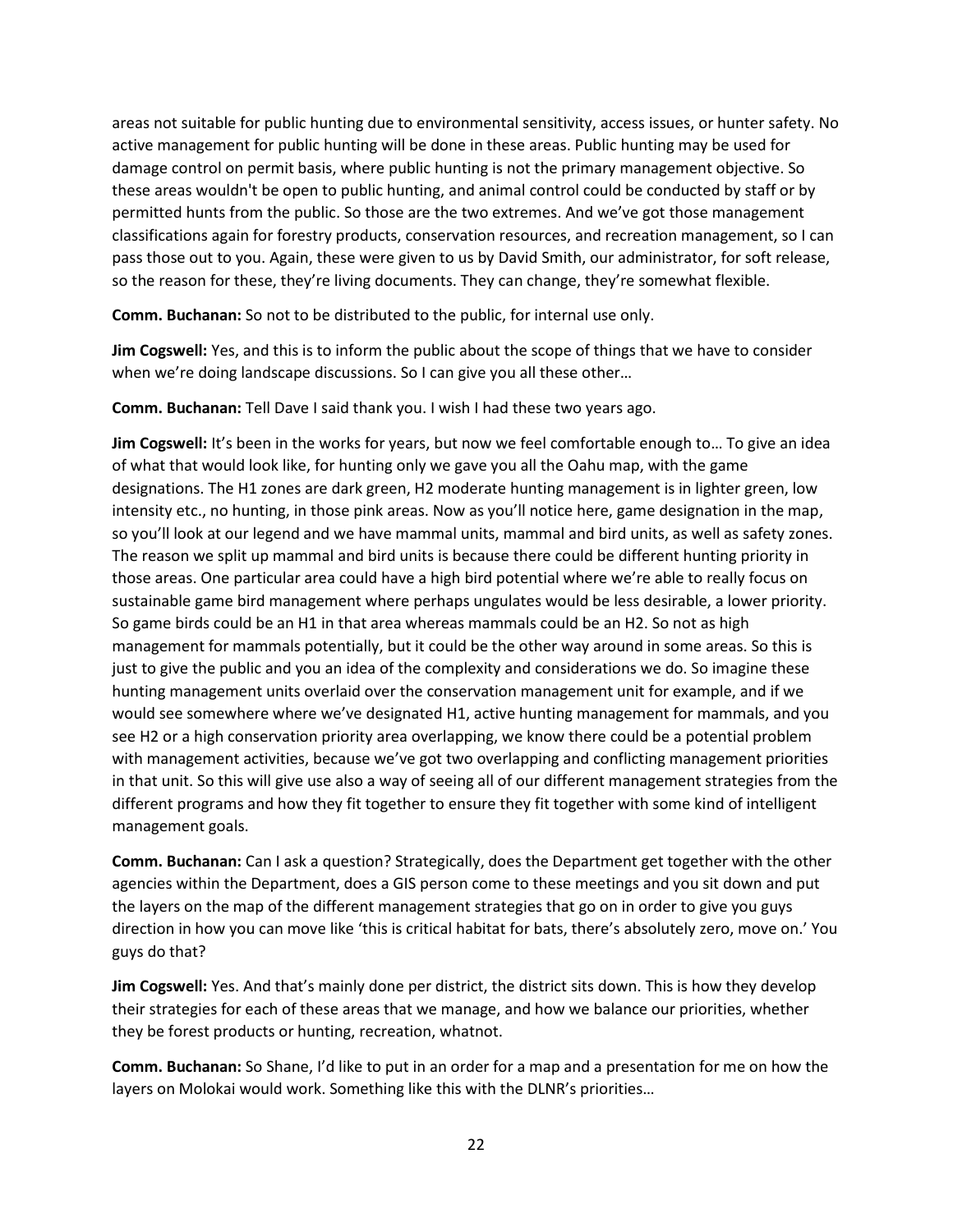**Shane De Mattos: I believe we already have one.** 

**Comm. Buchanan:** So maybe just the polygons, the shapes and points and stuff from a GIS perspective are going to change then. Like 'here's the Forest Reserve, within the Forest Reserve here's this other whatever…' That would be helpful for me for management.

**Jim Cogswell:** I think each district, they've got those plans and they can sit down with each of you and go over this.

**Comm. Masuda:** It would be interesting to see the map that she showed with density and look at this…You guys can look over with your staff from the related districts and see where on Melissa's map it showed desirable hunting areas, where there were lots of animals and not so many endangered species, and tell me what the access issues are, and what we need to or could do to open up those areas. Because when you look at this, I'm surprised to see only Josiah's area has active hunting management. That's the only dark green area.

**Comm. Jury:** Yeah, that was one of my questions. What was the matrix behind coming up with this?

**Jim Cogswell:** They're based on our current hunting rules. And if you look at the current hunting rules and the degree of management that we do in each one of those units, it should correlate with the hunting management objectives at those areas.

**Comm. Masuda:** So if we look at those maps, and even if it's only one or two more places that she's identified with high animals, low endangered species, and then it is already a hunting area, let's see if we could do something to help make it more accessible. That should help.

**Jim Cogswell:** If you remember, her maps had quite a large area, she did island-wide going over private and public land, so these areas… We only have management control over our public lands. So it's…

**Comm. Masuda:** So look for low-hanging fruit, which of the areas that we control has high animals...

**Jim Cogswell:** But it also shows us which partners are most important to get in touch with and start working on the district level.

**Comm. Masuda:** So if you can get your staff to look at that and come up with a brief overview for maybe the next meeting, and I can help you guys facilitate that accessibility stuff, I mean, we must have some ability to negotiate some of those things. We will find some.

**Comm. Buchanan:** So, commissioners, do you have questions for Jim?

**Comm. Kohatsu:** You said this was a living document, but where does it go from a living document? Does it stay based on the administrator or does it go to a Board review or something like that?

**Jim Cogswell:** We're probably going to present it to the Board as this is our strategy so they understand, and we'll use it more and more in public meetings, because I think it allows us to better explain some of the complexities and why we choose the management strategies we use in these areas.

**Comm. Kohatsu:** It used to exist in the five year plan, they used to have A1, A2, etc.

**Jim Cogswell:** Yes, this comes out of that, it's a continuation, reanimation of that plan.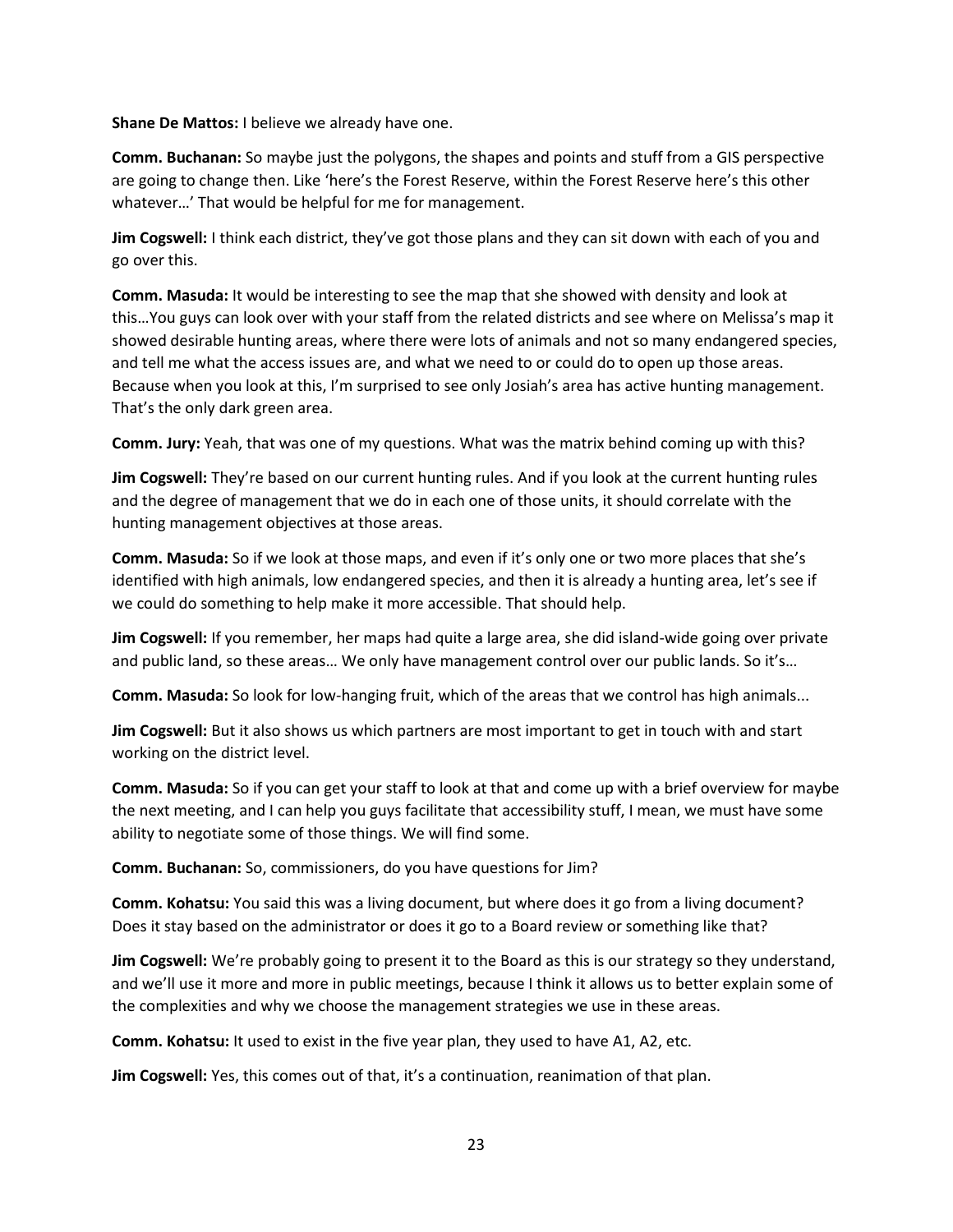**Comm. Masuda:** And if there are any areas based on the presentation we saw this morning and the areas where there are endangered species and it's in a hunting, let's take a look at that too, pull it out maybe. We need to protect that too.

**Jim Cogswell:** That's why we're doing these maps. And then also, this will provide us, to link it to your training this morning on the process of rulemaking, we're just beginning the rulemaking process for the hunting rules, so based on these guidelines, the conservation overlays over this, the forestry utilization overlays, we'll be using all that and be able to integrate all that into any modification of the hunting rules that we think is appropriate.

**Comm. Masuda:** I suspect Chair Lori is very happy with all this information coming in.

**Jim Cogswell:** So those will help us work with you all to make sure those are the best they can be.

**Comm. Buchanan:** I have a question that's semi-related because of designation and drawing circles on a map. How is the priorities of the Natural Area Reserve... you guys meet with them and go through these mapping exercises? So for Kanalu's presentation earlier that I missed, but I know he was touching on critical habitat, so Section 6 in the federal law is the Endangered Species Act. For due process for us practitioners and hunters, whatever, when the Board meets I know it's a public meeting, anyone can attend a public meeting, right? When they look at potential habitat and they talk about whether they're going to protect something in situ or ex situ or do restoration, or they're going to build up critical habitat, how does the Department handle that kind of discussion?

**Comm. Buchanan:** I'm talking about the Endangered Species Act, think Haleakala. You said we have to save our native species, I agree, we look for potential habitat to outplant. And then once we outplant in critical habitat, because a big issue on big Island, I don't know if Ryan can chime in on this, is Pu'u Maka'ala. They extended Pu'u Maka'ala with the intent that they would do outplantings of endangered species, which they did. But then the hunters got really upset because they were taking habitat that did not have endangered species on it, but research and science said that it would be appropriate to outplant endangered species there. So that got people really upset, at least with the hunters I was talking to in Hilo. So how does that discussion happen at your level? Where you would say 'well we've got a high use by hunters now' and you want to move that habitat and change that designation. Is there a point where the public can come out and be a part of that process, or us?

**Jim Cogswell:** Yes. I mean, whenever NARS Commission makes their proposition, NARS Commission meetings are open and that's an opportunity for the public to comment on that. The new plans are proposed… when we do rule changes, that's another opportunity. Rules are based on what we would do in these areas for if it's NAR rules…

**Comm. Buchanan:** Okay. Would Shaya be aware of those proposed changes or discussions that she could share to us by email?

**Jim Cogswell:** Yes. There shouldn't be any big surprises, because the conservation management strategies that are outlined here and that are then put into those overlays, those basically spell out what the conservation and native habitat folks want to do in those areas. So we can look at those on the map with this tool right here that we're just putting out, and this list was only prepared like two or three weeks ago…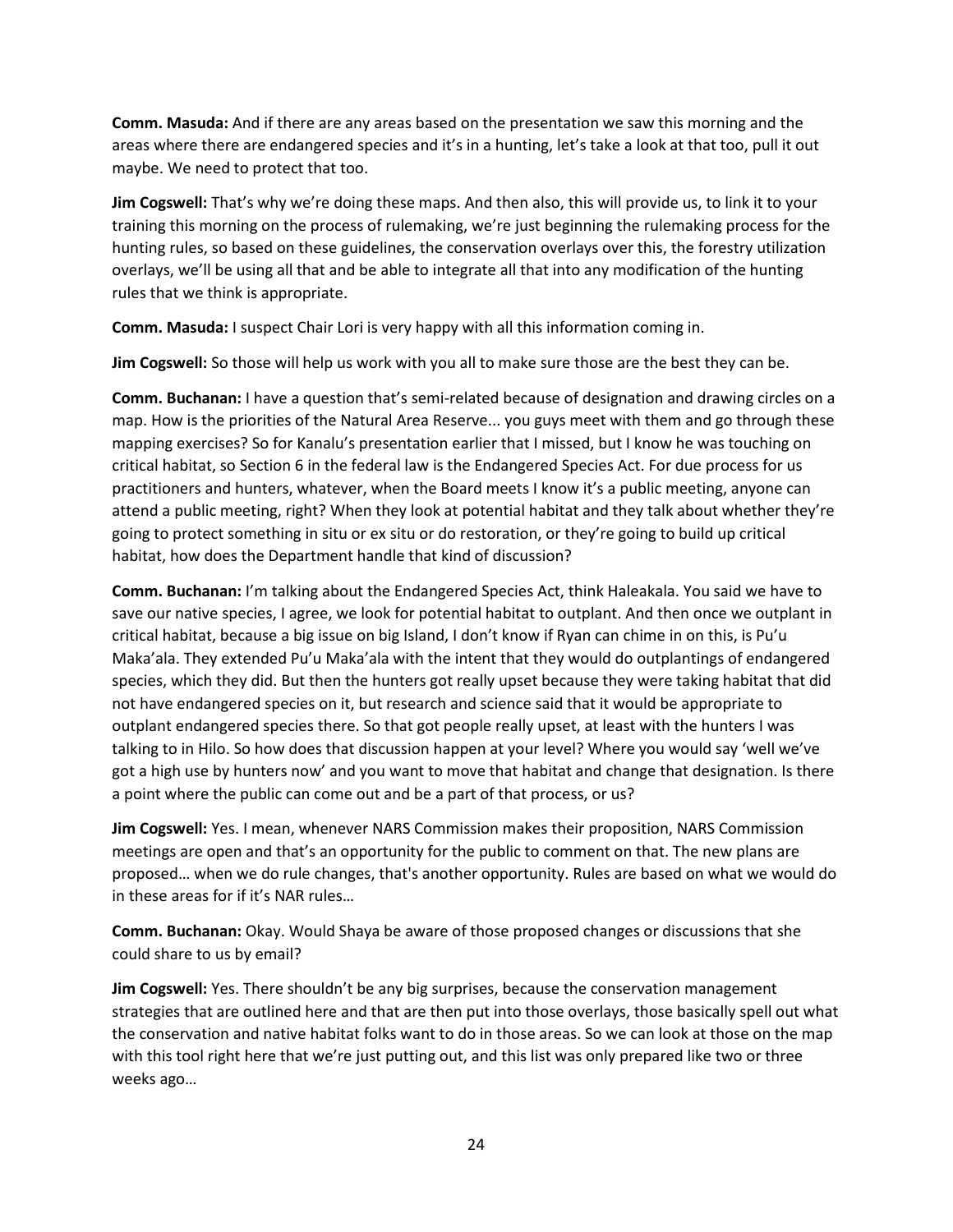**Comm. Buchanan:** So I guess what I always get back to because Ryan's always hounding me on this, but if we get back to the Act it says you're taking, you've got to give. You take, you give. So we're talking about the highest taking from our perspective, and you guys are just the reverse of that. I'm just advocating for hunters, I'm sorry if you're not following me. But if you're taking critical habitat, you're doing ex situ types of planting because the habitat is well suited, whether it's Mauna Kea or whatever, at the same point I'm wondering if the Department is looking to replace those potential habitat lands that are taken for endangered species and replacing it like how the Deputy is saying, like 'oh, let's use the data, look for low hanging fruit,' if we can put that on the hurry up list.

**Emma Yuen:** I wanted to add something. I'm Emma Yuen with the Native Ecosystem Manager. I would just want to offer to any commissioners or any member of the public if they are interested in getting more information or seeing all the proposed fences in one place, what's out there, they're all in these plans but if they want to see it all together, I'd be very willing to set up a meeting with anyone to go over that, and also as far as adding new areas, almost all of DOFAW's land is a public hunting area, so it's very hard for us to add more areas because it's already designated that way. So the main way that we're trying to improve public hunting opportunities is through getting access to landlocked areas, acquiring new lands that we can add to the public hunting area, because that seems to be the most promising way to expand hunter opportunities.

**Jim Cogswell:** And also working with private landowners to give access, because again on Oahu, the land that we manage is a small fraction of what's actually out there, so the more we can get access to other…

**Comm. Masuda:** Emma, in this morning's session there was a discussion about how even on the private side so many of them are concerned and very active with our watershed partnership, and through that they're concerned about endangered species and watershed protection, and so we're committed to help be a point of discussion with private people and our watershed partners, I just want you to know that I committed you and me for that.

**Comm. Buchanan:** So Emma and Jim, is this available for NAR? Am I to understand that the map would be different as well as the spreadsheet objectives?

**Emma Yuen:** Yes, it's actually called the conservation, not just NARS, it's all of conservation.

**Jim Cogswell:** Page three. So C1 are the high conservation areas, which would probably be most of the NARS. Some of the NARS might fall into the medium conservation areas…

**Comm. Buchanan:** Is that reflected on the map?

**Jim Cogswell:** This particular overlay is only for the hunting, but there is a separate overlay for the conservation resources and she can provide that.

**Comm. Buchanan:** That would be helpful to see that.

**Comm. Masuda:** We'll get you the map and have all of these together.

**Jim Cogswell:** But like I said, we just got the green light from David to start working with this, so I think it's in the works, each district is putting that together for you and it will be available.

**Comm. Buchanan:** I like it, it's easy to read.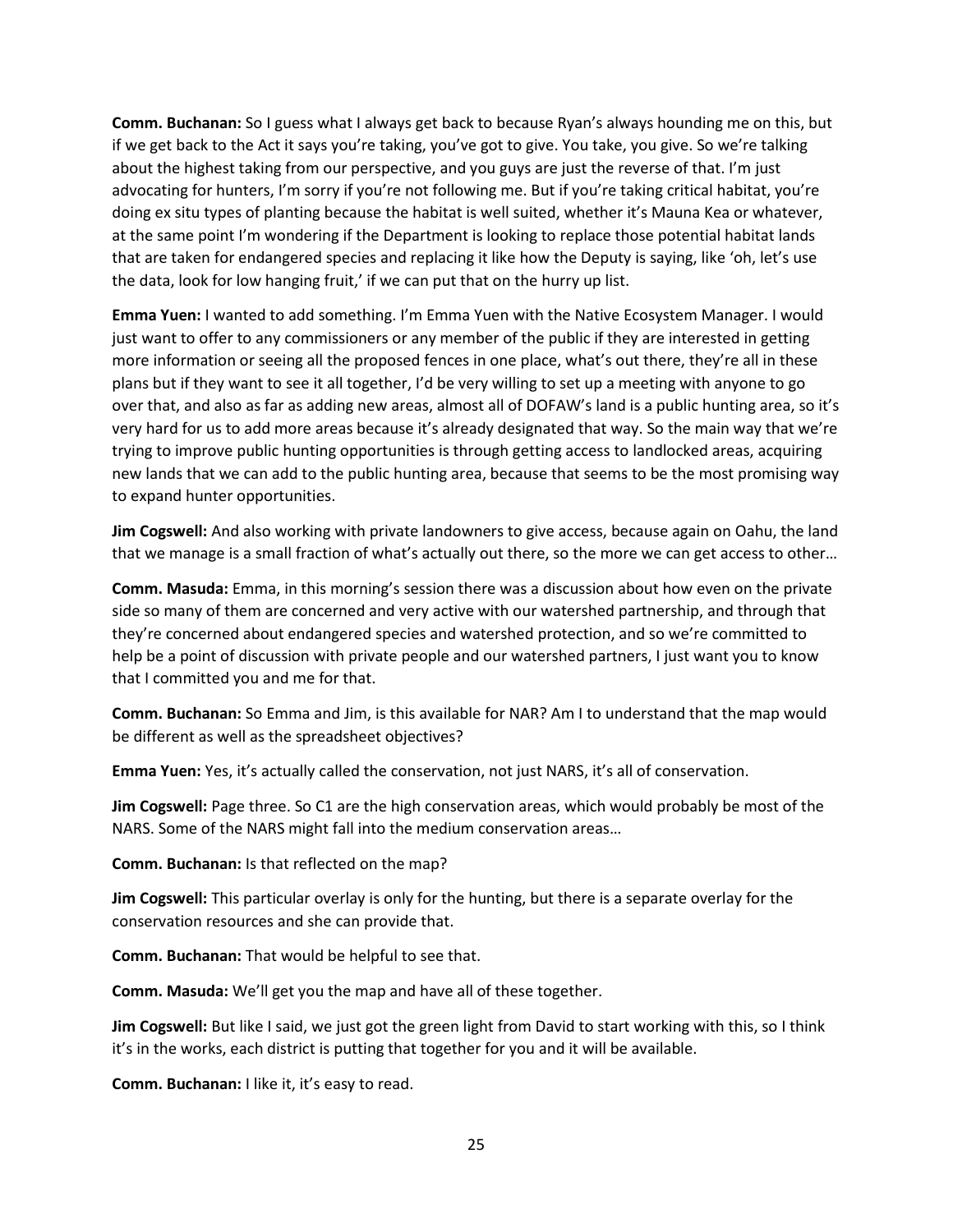**Comm. Masuda:** We're working as good partners between the two sites.

**Jim Cogswell:** That will give us a good idea of where our conflicts could potentially be and where we can help each other out by focusing hunting on one area.

**Emma Yuen:** And we have to remember that critical habitat is a federal designation.

**Jim Cogswell:** Yes, that too. Because we don't worry about critical habitat so much on the state side because it's not our designation, it only causes us problems too.

**Comm. Buchanan:** Commissioners, do you guys have questions for Emma or Jim on the designations? Ryan, you have a question?

**Comm. Kohatsu:** No question. I know you wanted a comment on the NARS stuff. Personally, I know the language of the NARS, it's eradication, so I kind of just give up on that, I feel like that's the no touch area. I don't know what to say toward your comment on that.

**Emma Yuen:** I think that we're actually looking at it more broadly because there are certain NARS that because of the way it was designated does include kind of junk forest that's very invaded and doesn't warrant further protection or doesn't have endangered species. NARS is a legal designation but it doesn't mean necessarily that we're going to fence all of the NARS. And so in certain of those areas we are making public hunting as liberal as possible and aren't planning on fencing a lot of that landscape. That being said, we want to look at native ecosystems holistically, not just within NARs but if there's a neighboring land that is really important bird habitat and watershed that is being really impacted by pigs, we might want to fence it. So that's why it's important to look into the management guidelines as opposed to the NARS or Forest Reserve designations, because this is more fluid as to what the actual land resources are.

**Jim Cogswell:** Right. So areas like she's talking about where maybe within NARS but are more degraded, we would perhaps be issuing an H3 for that, so low intensity hunting management with hunting season bag limits, and other hunting liberalization to maximize the opportunities in those areas, so we're working together and looking at these maps and overlays to see where we can do that and push for more of that.

**Comm. Cremer:** So what is the gain for the hunter or gatherer by you opening up the bag limits, there's no gain. The only opportunity you're giving us is to kill what we want to have on our table. Not today, not tomorrow, not next week, for the future generations. You guys never know what might happen some day, we might need to sustain ourselves with food that we're not going to get from the United States, and that's what I look at. So it's a hard issue, especially for me to swallow, when you guys say you're giving us better hunting opportunities. Opening up the game area for seven days a week, letting guys just take three deer, five goats, whatever pigs. Enforcement doesn't enforce anymore like they're supposed to because it's not worth it for them, honestly. You guys may think I'm rattling on and telling you guys this- until I'm off this commission you guys are going to hear the same thing over and over from me, because it's not about me. Like I said, I can hunt in every private land almost on my island, except for Robinson, I don't need to go to the state land to gather. But I worry about the guys that I know and have to listen to and see at the shopping center or when I go to a tournament. My question is, when is designation of critical habitat going to stop? How much would you guys like to save, the whole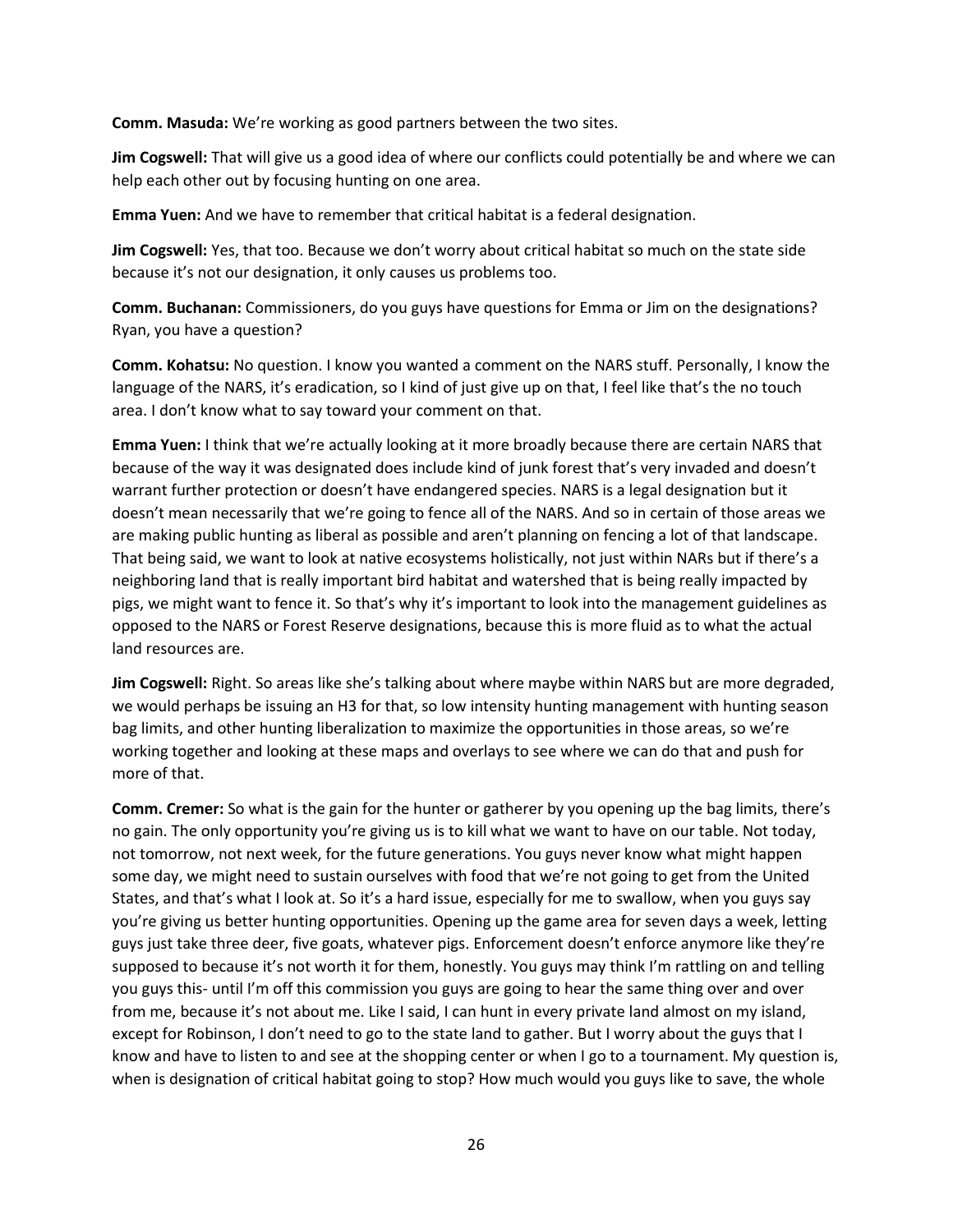island? The whole state? You know who is critical? Critical habitat is us too. I'm sorry, I'm just voicing myself, that's how I feel.

**Comm. Buchanan:** Or like Ryan always brings up, sustained hunting. We hear it all the time.

**Comm. Kohatsu:** Just to clarify, I was agreeing with them. I know the language of the NARS and I kind of see that as not the place I need to work on given what my constituency is asking for. Because the language is kind of hard, but with the Forest Reserves, GMAs, I feel like there's more flexibility, and I'm just saying that I acknowledge that, I understand there's a huge difference. Some people may disagree with me, but once I see the NARS I kind of don't worry about that area, it's gone at least as far as a hunting interest. And I know those guys are upset, but that's a whole other issue to tackle and I have other fish to worry about.

**Comm. Masuda:** You have a very practical point of view, but I would say that never say never is also a good thing to keep in mind. We need to work together to keep improving. The point of NARS is to protect our most pristine native Hawaiian forest of various types, that's the whole point, and if there's a better way to protect it I think we're going to be open to ideas. The point is to protect that and make sure that we have for future generations the ability to study those areas also and be familiar with them. I understand what Robert's saying.

**Jim Cogswell:** But I think these map overlays will help to shed light on that also because you'll see that there are not that many lands that are C1 or high conservation priority, even C2, and we'll also be able to see the open, other folks lands that are potentially available to…

**Comm. Masuda:** I continue to encourage our staff to share all of this kind of stuff and to openly engage with all our interested parties, especially those that are appointed to all our Department's commissions and stuff like that. We need to constantly engage in this kind of dialogue.

**Jim Cogswell:** And we have the same arguments internally and the same strong feelings within the Division itself.

**Comm. Masuda:** And that's why we have the people here who are here, because they are passionate about their areas of interest. Likewise with those who have to protect our watersheds and our endangered species and our fisheries and whatever. And we have a good Department, we want to keep it vibrant by encouraging that interaction. Thank you for bringing this up, and we'll get you the NARS maps too.

**Comm. Buchanan:** Yeah. I just think about if I start throwing all the military stuff on here, oh my goodness. You know? They're impacting, so it's hard. Oahu, you guys have a hard time, but we all have a hard time. Thanks you, any more questions? If not, we're going to thank Jim for bringing this forward to us. I liked it a lot, it's easy to read and understand.

## **ITEM 6. Discussion on Kaua'i Unit G ungulate control.**

**Emma Yuen:** I actually just wanted to ask the commission if they had any specific questions, because I wasn't sure what you guys wanted on that.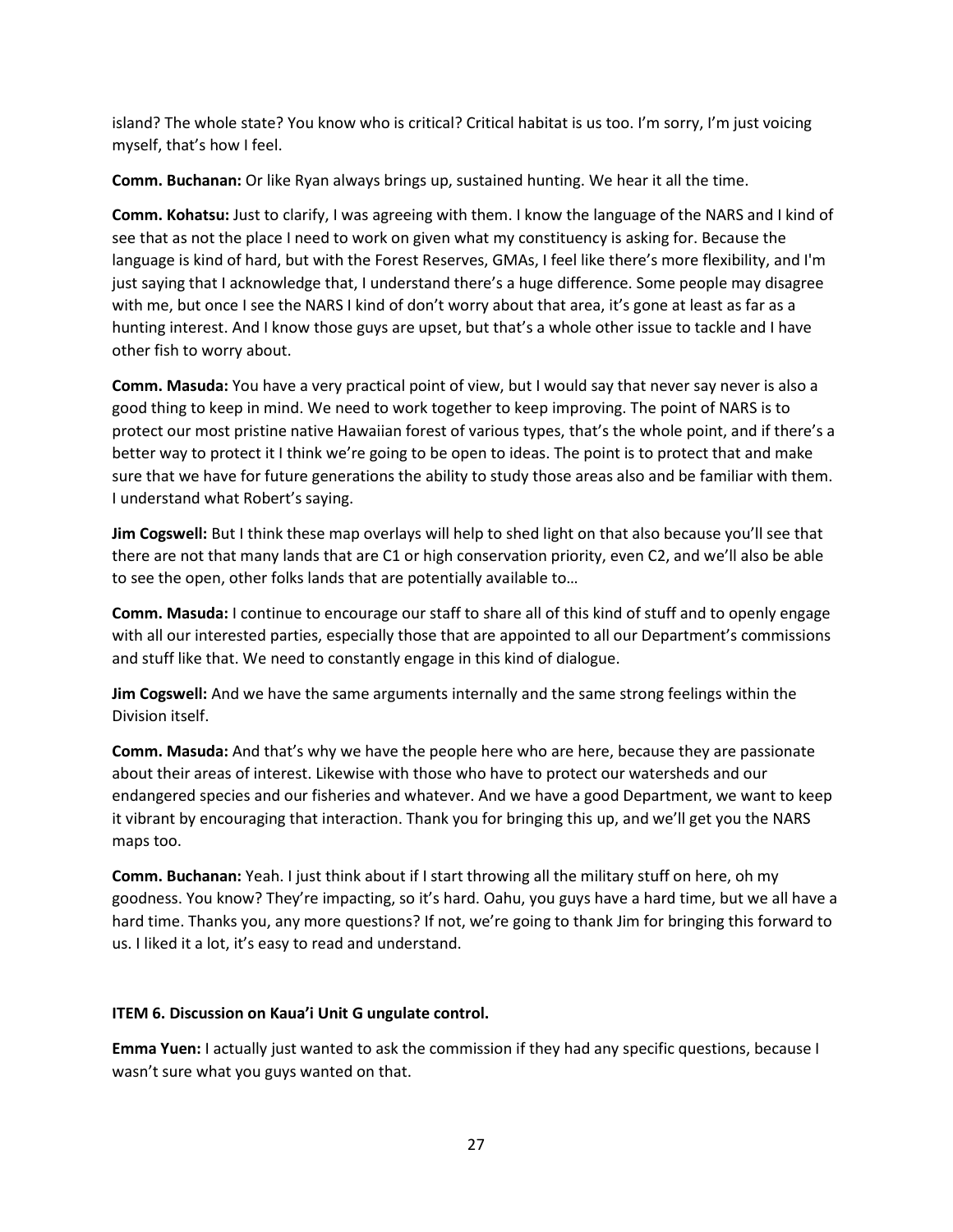**Comm. Cremer:** I've got a handful of questions for you. First of all the site and the reason for the shooting. Second of all, the population and pre-shoot data that justifies the shooting. Third, was it aerial or was it ground? Was it because of Watershed or NARS? Why was there no salvage if it was from the ground, which is what I understand? Can we have a post shooting report? Is there a hunter/gatherer on the NARS commission? There should be. And why was no communication with island staff ever made or with anyone besides you guys?

**Shaya Honarvar:** It might be useful to give some background on where this is coming from, because I'm not sure all commissioners are aware of what this is.

**Emma Yuen:** Sure. The background of the project was that on the Na Pali coast, here's the trailhead at the end of the road on Ke'e Beach, and it's 11 mile hike to Kalalau. And Unit G is this area in orange. We're planning on fencing this area in Hono O Na Pali NAR, but that actually goes all the way to the coast, the NAR designation does, but the fence is supposed to tie off to some strategic barriers up here and it's already fenced and completed in the Alakai Swamp Trail area, so this has been on the books for a long time. The strategic fences up here area where we think goats might be able to access into the unit, but there are going to be areas where its just impossible for us to create a complete fence because it's just these sheer cliffs. So what we're doing is using strategic barriers like these sheer cliffs that would prevent goats from entering this area. One of the main missions for that trip was to do some scouting of lower down where the animal movements are and where the goat populations exist, where there are pig populations, and the likelihood of where goats would be able to get into these upper watershed areas in the plateau, above the Pali about 4,000 ft high in elevation. The other purpose, this area is entirely both a NAR and the Na Pali Wilderness State Park, and there has been a lot of community feedback that is concerned about the goats toppling the archaeological sites of the area as well as there are efforts in Nu'alolo Kai, for instance, to do native plant restoration for the cultural interpretive signs and trails, and so they have also come up with a lot of complaints to the State Park folks that there are way too many goats in this area. Kalalau Beach has actually been very impacted by rockfalls and the barren areas that have been caused by goats, and so goats are continuously kicking down rocks onto the beach or campers below, as well as onto the trail. So the current status of Unit G is that it's open daily year round for hunters to do archery. I think the State Parks doesn't want to allow firearms because they're concerned that because it's such a popular trail, there's a likelihood that people might get shot if they have both hunters and hikers in the same area, but that's something we continuously talk to the State Park folks about.

**Comm. Cremer:** You did it before, I was part of that crew. On raffle, on lottery, and right now would be the perfect time. You guys went in there and did them when we could have done them as the hunters. That is the gripe the hunters are coming to me with right now. And from what I understand, I talked to Thomas and Lindsey, they were in the process of talking with State Parks to try to set up something and get this thing done sometime during the year, during this kind of time when the water is rough. You see, Hawaii is on coconut wireless, you guys can't hide things. Sooner or later it's going to come out. I have pictures of the NARS guy from Big Island on my phone from the first time you guys went, and then you guys went back again. You guys went twice.

### **Emma Yuen:** No, we didn't.

**Comm. Cremer:** Well, somebody went. About the parks thing, the problem that I have is that if you guys want to go to State Parks and shoot the goats, why weren't the hunters allowed. That is the biggest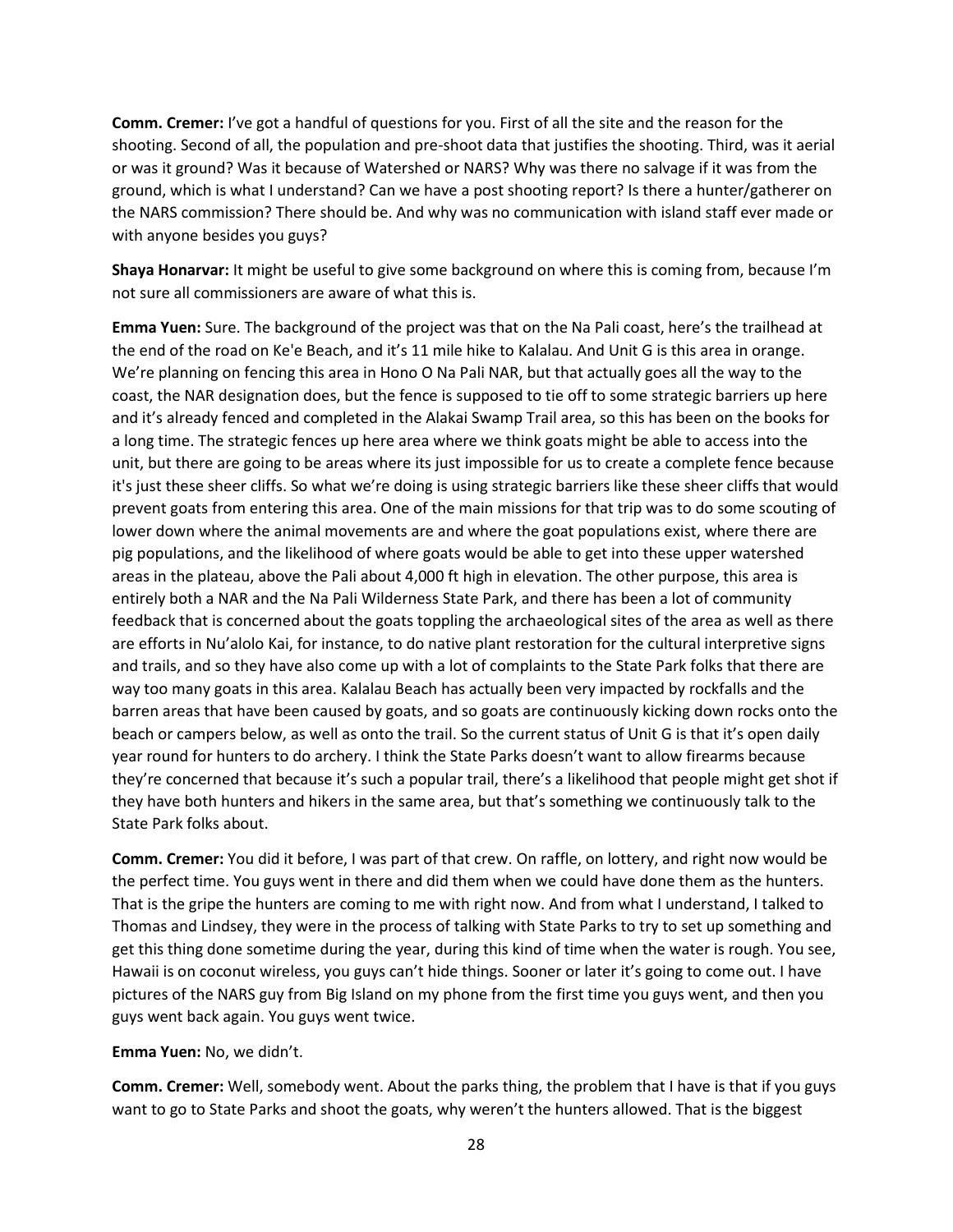downfall to it all. And if you guys could shoot from the ground, that means the goats were able to be salvaged. All that meat got wasted, yeah?

**Emma Yuen:** No, the goats can't be salvaged, because first of all there's no way to get the goats to a place that's available for the hunters to get those animals, because there's been no access for this area since the April floods. So how would we get the animals to hunters?

**Comm. Cremer:** Drag them to a net, throw them in the net, and bring them to the closest place somebody could get them. They've done that on the Big Island, they've done that on Maui. It's just that I can't see them getting wasted, I understand it's NARS Emma, but the secret part about you guys doing things is what bothers me, it's what makes us have a lack of trust of this administration, and it's why I sit on this GMAC today, because of the lack of trust.

**Emma Yuen:** Just to share with you, it's part of the DOFAW's routine management to do animal control, and while we do provide public notice and are legally required to provide public notice for when we do aerial shooting, we do not need to provide public notice for every time we go out and on the ground remove animals for conservation purposes. So while you might perceive this as us hiding this from you and other hunters, if you had asked us what we are doing, we would tell you what we're doing. It's not something that we're hiding, it's just not something that we're also continuously telling the public. We don't have any press releases that we do for this. And so I just think that you have an expectation that we give some sort of press release to folks every time we do something, but I'm just letting you know that we're doing this as a routine measure and don't necessarily publicize these kinds of things, it's just part of our management. We just kind of go, and we're killing weeds all the time, we're killing all sorts of things, we're planting trees, just because we don't tell folks every time we do it doesn't mean we're trying to hide it.

**Comm. Cremer:** You planting the trees is not affecting our gathering, and the peoples' gathering.

**Emma Yuen:** But I think it's a good point that we should work together and using this opportunity that the park is closed, create more of those hunter public access trips to go and try to remove as many of these goats and pigs.

**Comm. Masuda:** You have a great volunteer crew right now for this kind of thing.

**Emma Yuen:** Yes, I'm glad that you're working with Thomas about that.

**Comm. Cremer:** The other thing is you said it was not aerial shooting, then why were there people boarding the aircraft with their rifles not in a case?

**Emma Yuen:** There was no aerial shooting.

**Comm. Cremer:** No, I'm just asking you, if there was no aerial shooting, then why was it necessary for them to board the aircraft with rifles in their hands and slinged.

**Emma Yuen:** So their rifles were?

**Comm. Cremer:** From my understanding.

**Emma Yuen:** I don't think that's right.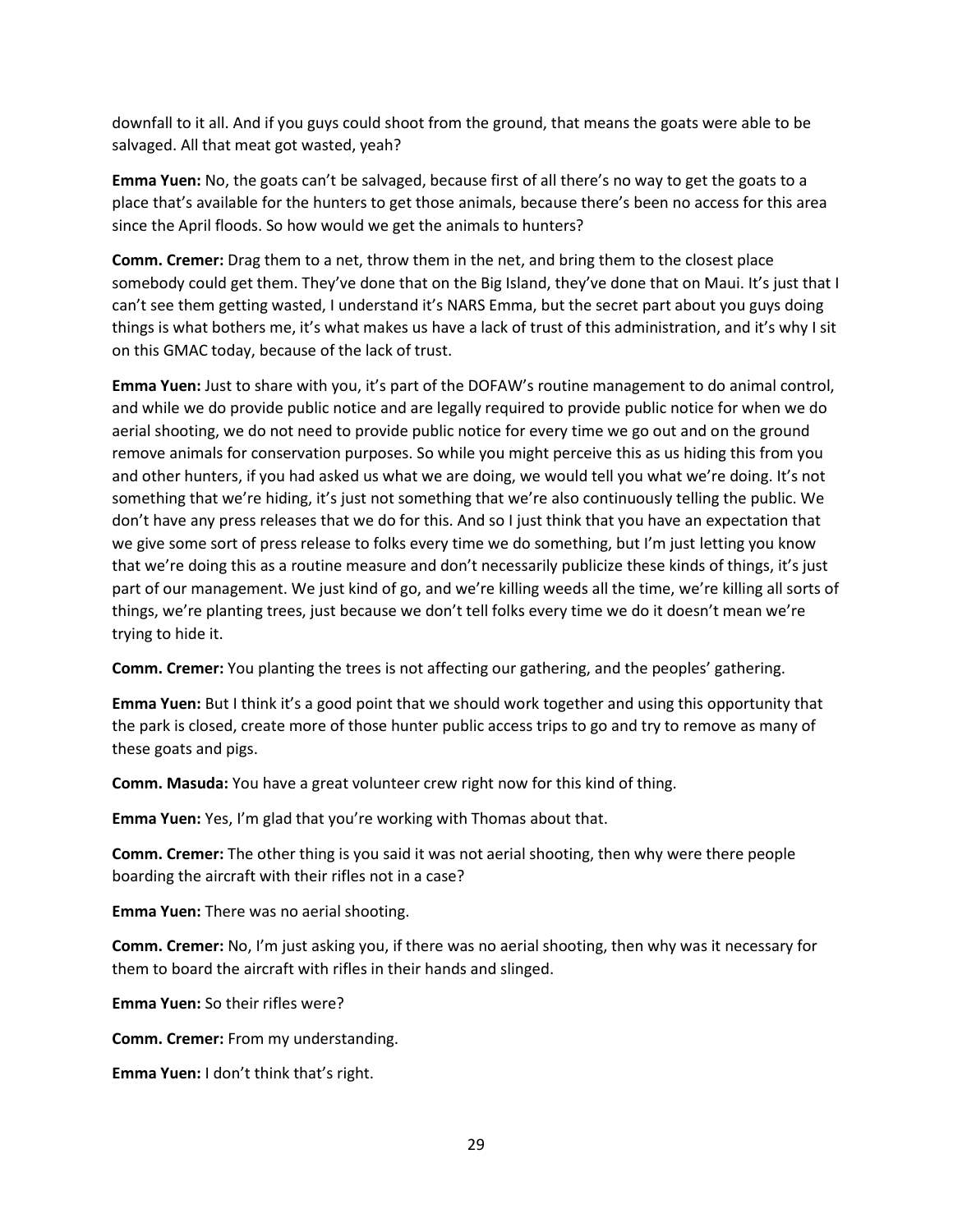**Comm. Cremer:** I'm not saying it's 100% sure because I never saw it with my own eyes, but it's what I was told.

**Emma Yuen:** We didn't do any aerial shooting, and our standard operating procedure would never have been to have a rifle just out in our hands while we flew. We'd always have it in a case.

**Comm. Cremer:** Unless you were going to do an aerial.

**Emma Yuen:** But we didn't.

**Comm. Cremer:** No, I'm just asking, unless you were going to do an aerial, okay. You're going to board the aircraft with a rifle in your hand if you're going to do an aerial, if you're not in the case. That's why I asked her, if it was a ground shooting, why were the weapons not in the case?

**Emma Yuen:** And I'm saying they were in the case.

**Comm. Masuda:** Well, if there is a complaint and if it's true that someone was boarding the aircraft with an uncased weapon, if that was made known then we would talk with that person and review the protocol.

**Comm. Cremer:** Well if he's trained to aerial shoot, then he's allowed to board the aircraft with a rifle, but if he's not trained then he's not allowed. It's got to be in a case, because I went in an aircraft to go into Na Pali to do a special hunt, our weapons had do be in a case, they couldn't be out in the open, locked until we reached the site there. So that's why my question is, if it wasn't an aerial shooting, then why were the weapons present as they boarded the aircraft.

**Emma Yuen:** But you don't even know that, you're just hearing it from someone, so what I'm saying is that my understanding is that they put their weapons in the case.

**Comm. Cremer:** Okay, so you guys shoot the ungulates in State Parks then.

**Emma Yuen:** Yes, we concentrated our control efforts…

**Comm. Cremer:** Mahiki Flats, yeah?

**Emma Yuen:** Where is that?

**Comm. Cremer:** Right there going into Kalalau.

**Emma Yuen:** Yeah, Red hill area.

**Comm. Cremer:** Yeah, I know exactly where. Somebody was watching.

**Emma Yuen:** As far as your question, there is a hunter on the NARS commission.

**Comm. Cremer:** And who would that be?

**Emma Yuen:** His name is Jeffrey Saito. He is on Maui. But I guess the overall concern that we have is that this area is incredibly important for endangered species, and there was actually another native Hawaiian plant *Hibiscadelphus woodii* that just went extinct because goats ate it and it was right on the cliffs of Kalalau, and there are just dozens more similar species in this area that are about to go extinct if we don't do anything to control them. So it is really a problem to have these large populations of goats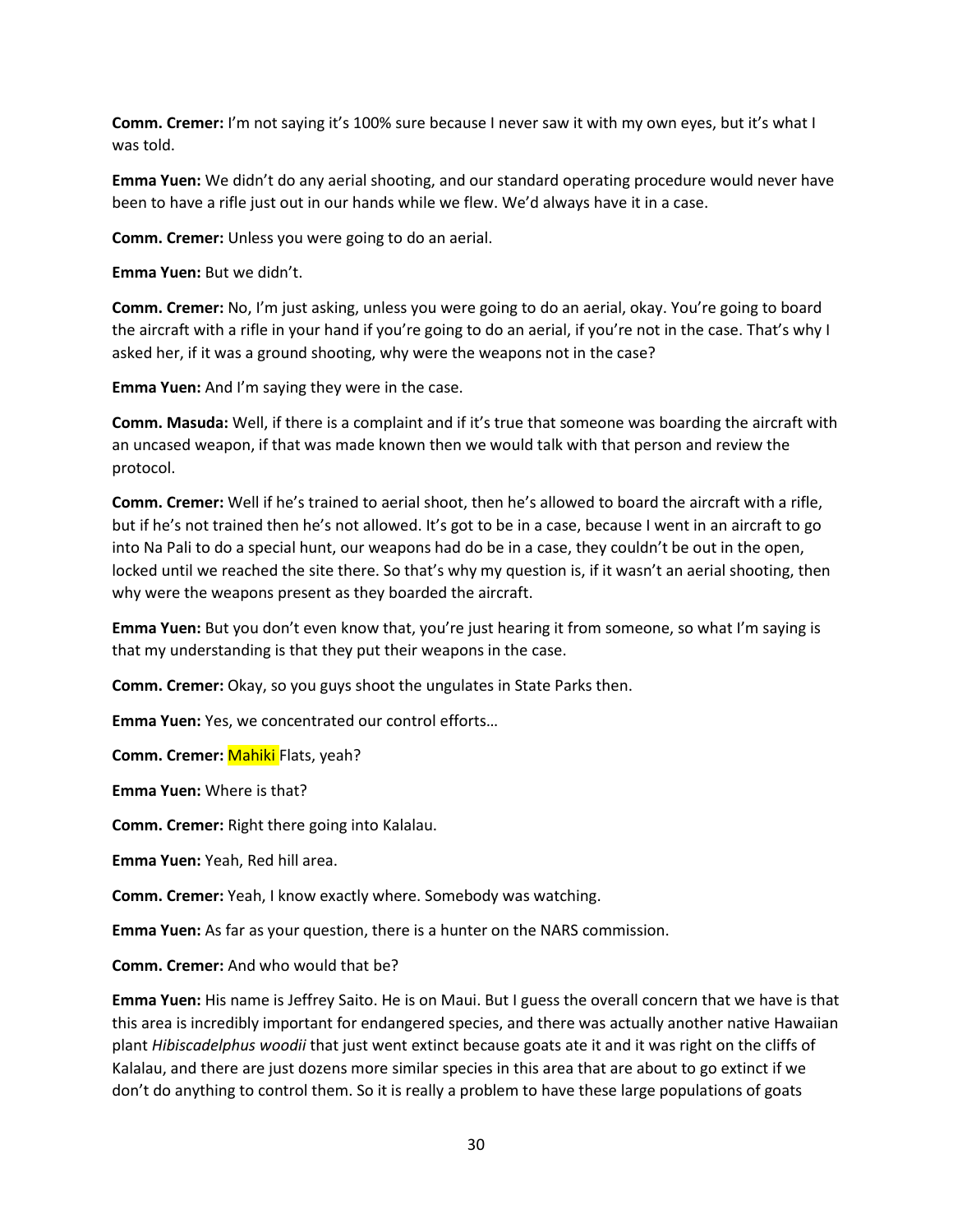roaming the landscape there, causing erosion and toppling archaeological sites, so I really hope that you do see the balance of the need to efficiently remove goats and augment the work that the public hunters are also doing in the area.

**Comm. Cremer:** I handed out a stat sheet from 2001 to now, if you guys think the populations of the goats from then to now, you look at the population and the count. That's from DOFAW. So you guys are saying that the population is that high in the sky? They had 100 goats on Mahiki flat, the guys that counted them a few weeks before you guys went there, 100 goats. What is a sustainable level for you guys, zero then? In Kalalau, which is State Parks? The NARS I can understand is zero, like Ryan said, but when you talk about State Parks as an archery area, that area had so many goats before, people don't even feel like going anymore because it's totally down to the limit. The last time we went in there for the special hunt, all we found was bones, and bones that were piled up five, six, seven in a general area, we know what had happened.

**Emma Yuen:** What had happened?

**Comm. Cremer:** You guys went and shot them.

**Emma Yuen:** When?

**Comm. Cremer:** When was that special hunt? Lindsey, do you remember? It happened.

**Emma Yuen:** What this is showing is the number of trips and animals harvested, which seems to be decreasing since early 2000's, and what I'm concerned about is that this isn't necessarily a population census of how many goats there are, there might be just fewer hunters going out and getting these animals.

**Comm. Cremer:** So you're saying the population is still the same as 2001?

**Emma Yuen:** Well, what I'm saying is that it doesn't necessarily say that there's a declining number of goats, and we can have large quantities of goats as one variable, but the variable that we care about is whether endangered species are going extinct, is whether there are large amounts of erosion happening, and whether there are archaeological sites being destroyed and all those sort of things, and so that's what I and the Native Ecosystem program monitors, and when we see unsustainable amounts of damage to these resources, that's our trigger to say 'hey, the number of goats is probably too much and the area can't sustain it' rather than strict population numbers.

**Comm. Masuda:** I think one of the things I'm hearing Robert say, Emma, is that when there's a perceived population growth that would trigger a hunt, that we might coordinate a reduction program with the hunters involved, and they could use them as volunteers. Like now when we have Kalalau and that whole area kind of closed off is a great time to…

**Comm. Cremer:** You guys worry about the goats, you guys have to worry about how many pigs are in Kalalau right now.

**Emma Yuen:** Yeah, we are worried about that.

**Comm. Cremer:** Because the goats are nothing compared to the pigs that are inside Kalalau.

**Emma Yuen:** They're really messing up the archaeological sites, trampling all the lo'i.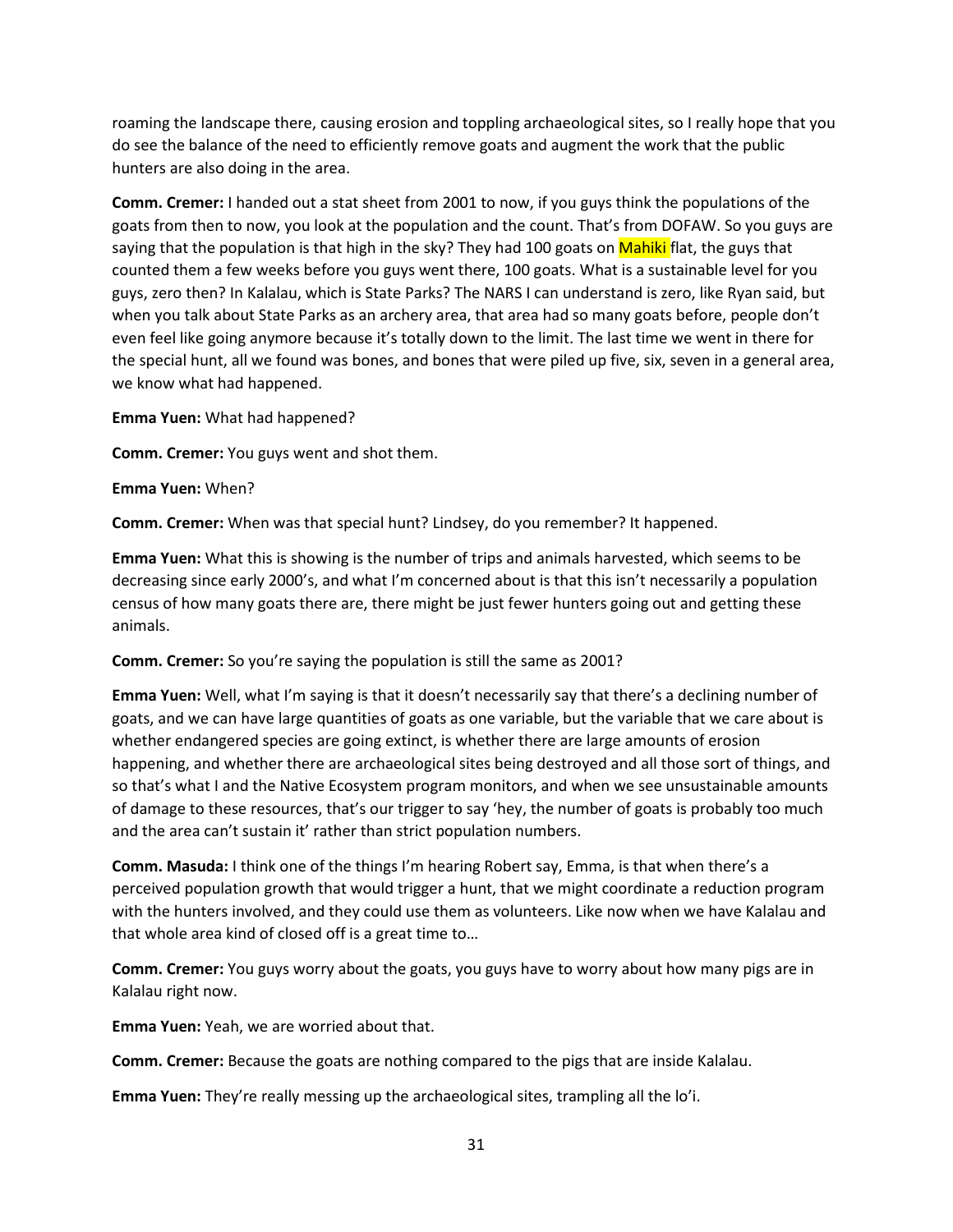**Comm. Cremer:** The populations of the pigs are three more times than the goats.

**Comm. Masuda:** So Robert, if we put a call out to hunters to help out over there…

**Comm. Cremer:** They would be glad to go.

**Emma Yuen:** Is that something that you guys are working on?

**Lindsey Ibara:** We have three dates booked for the summer of 2019 for Kalalau for rifle hunting, they're closing the state park.

**Comm. Masuda:** Well now that it's closed why don't you guys go in right now for pigs and goats?

**Emma Yuen:** There's no access right now because it's winter time, we have to wait until the summer.

**Comm. Cremer:** No, they flew us in cages.

**Emma Yuen:** But we can't fly anymore, that's a policy with DOFAW, we can't fly volunteer hunters.

**Comm. Masuda:** Even for a planned eradication by the Department?

**Emma Yuen:** Yes.

**Comm. Cremer:** When did that take place?

**Emma Yuen:** I think it's been maybe five years now.

**Comm. Masuda:** What's the rationale behind it?

**Emma Yuen:** I think there was a concern for a couple things. One is that when hunters bring in dogs, a lot of times they lose the dogs and then they want to go back and use flight time to find the dogs, which always creates a problem. The other is liability, and I would like to have our administrator Dave Smith provide more of the rationale but that's just my understanding.

**Comm. Masuda:** Sure, let's talk to Dave and see.

**Comm. Cremer:** My question is, is the trail inaccessible to hike in as a hunter? As a hunter now, not a hiker or tourist.

**Emma Yuen:** Well, I actually hiked the Kalalau trail the day after the flood happened, I happened to be camping in the valley, and it was okay for me to get out, there's a few landslides. You can't drive all the way to Ke'e though, so that's a big barrier. The only way you would be able to get there feasibly…

**Comm. Cremer:** Why can't you drive to Ke'e?

**Emma Yuen:** Because the road is closed.

**Comm. Cremer:** But there's caravans that drive in and out that the state allows.

**Emma Yuen:** But don't you have to be a resident?

**Comm. Masuda:** Let's put it this way. The limitation right now if for local residents to have access, because we don't want the whole place going in when it's not the best. But if we were to sponsor an eradication program and the hunters that are going in are signed up, signed off all the waivers and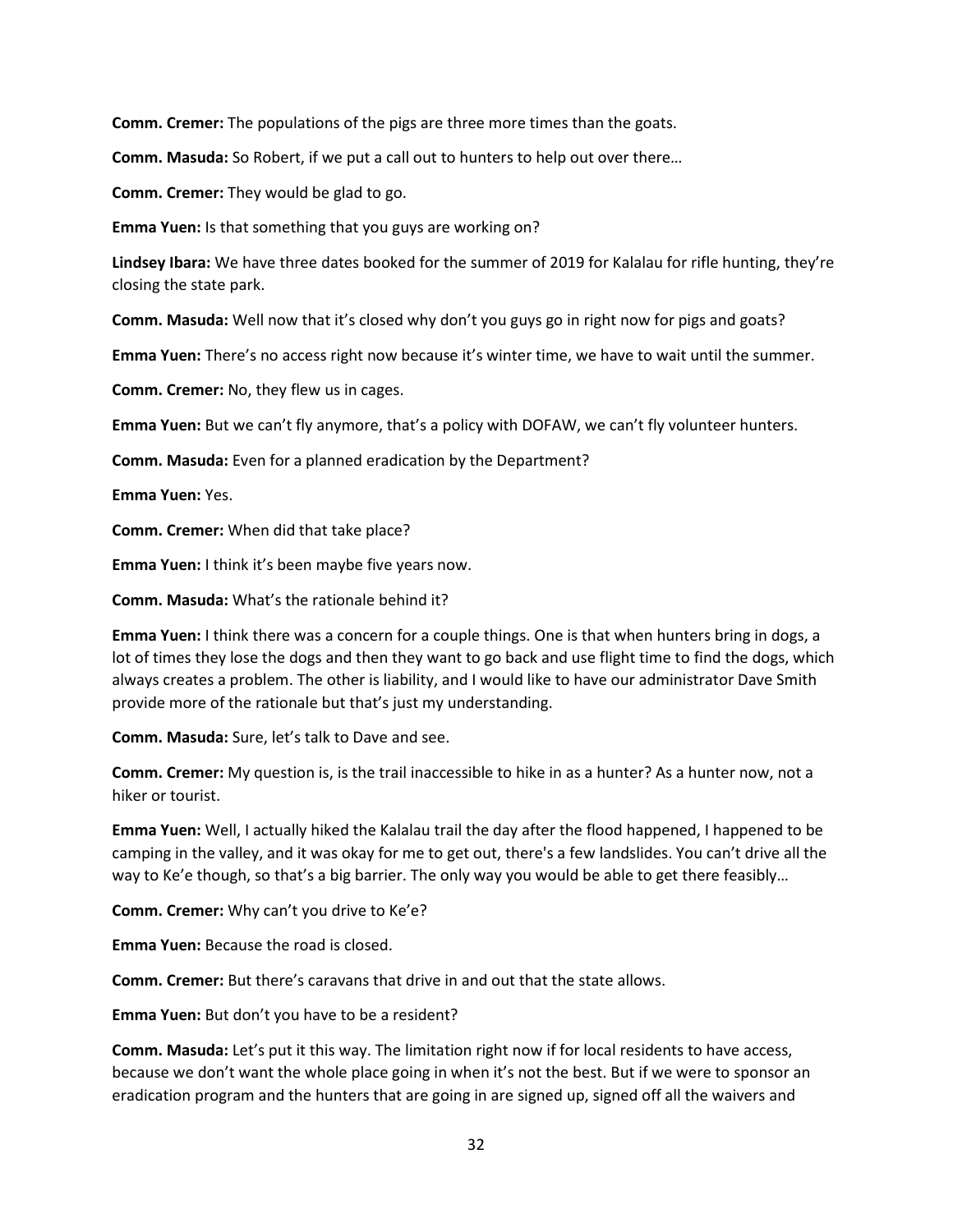liability stuff, well let's talk to Dave and see. Because if the pigs are messing up too much right now maybe we shouldn't wait until spring.

**Emma Yuen:** I do want to just let you know that the purpose of our mission wasn't solely to try to remove as many goats as possible. Our staff were doing a lot of reconnaissance to plan these fenced areas and find out where the animal damage is, so it's not something that we could have just relied on the hunters to do because we needed all of our staff to go out there, and this was kind of an additional thing they did while they were out there.

**Comm. Masuda:** My comment was not on that trip, I'm just responding to the comment now, that while the place is closed we can always arrange for accessibility for a particular kind of thing, especially for a Department sponsored eradication program, if populations are creating a problem maybe we should go in and get them all down.

**Emma Yuen:** So do you think that there's an ability to access the Ke'e trailhead for folks and do the trail?

**Comm. Cremer:** If people are signed up, there's people that live right there on the north shore that would go in with their dogs. They're sneaking in there right now anyway, so if you tell them 'it's fair game, go,' they're going to go.

**Emma Yuen:** So we should work with them and authorize them, give them permits, and that's something that State Parks needs to finally sign off on, but we can advocate with them to try to allow that.

**Lindsey Ibara:** It's ultimately State Parks' jurisdiction, so they're going to have to sign off on it. We're already working with them, but at Nu'alolo Kai, I have a meeting with Ellie Carpenter [indiscernible], they kind of okayed a rifle hunt in Nu'alolo Kai.

**Comm. Masuda:** What I'm suggesting we do is we talk with them about an organized thing using our state game management advisory commission as a resource for Kauai hunters to sign up for a state sponsored eradication program, they sign their waivers etc. and get State Parks to sign off on us or Forestry helping them through the Game Management Commission and having Kauai hunters go in.

**Emma Yuen:** I think that would be great, especially if we could allow firearms and dogs, because then we would not be interfacing with the rest of the hikers because the trail is closed.

**Comm. Masuda:** And hunters are a different breed from hikers as we all know. These are local guys, we're not asking people from the mainland or anyplace else like Oahu to come over for this hunt. This is for local guys to go get some food.

**Emma Yuen:** So what you're envisioning is we allow permits for folks to camp along the Kalalau trail and use firearms and dogs and that sort of thing.

**Comm. Cremer:** For me, I like sustainable yield on animals, and I understand NARS is a great thing that we cannot fight like Ryan said. But when you guys go in there and shoot things and leave them there, that's the kind of stuff that bothers me. So, I'm saying, anything that will make it better than where it is right now, I'm satisfied.

**Emma Yuen:** Great, let's work on that.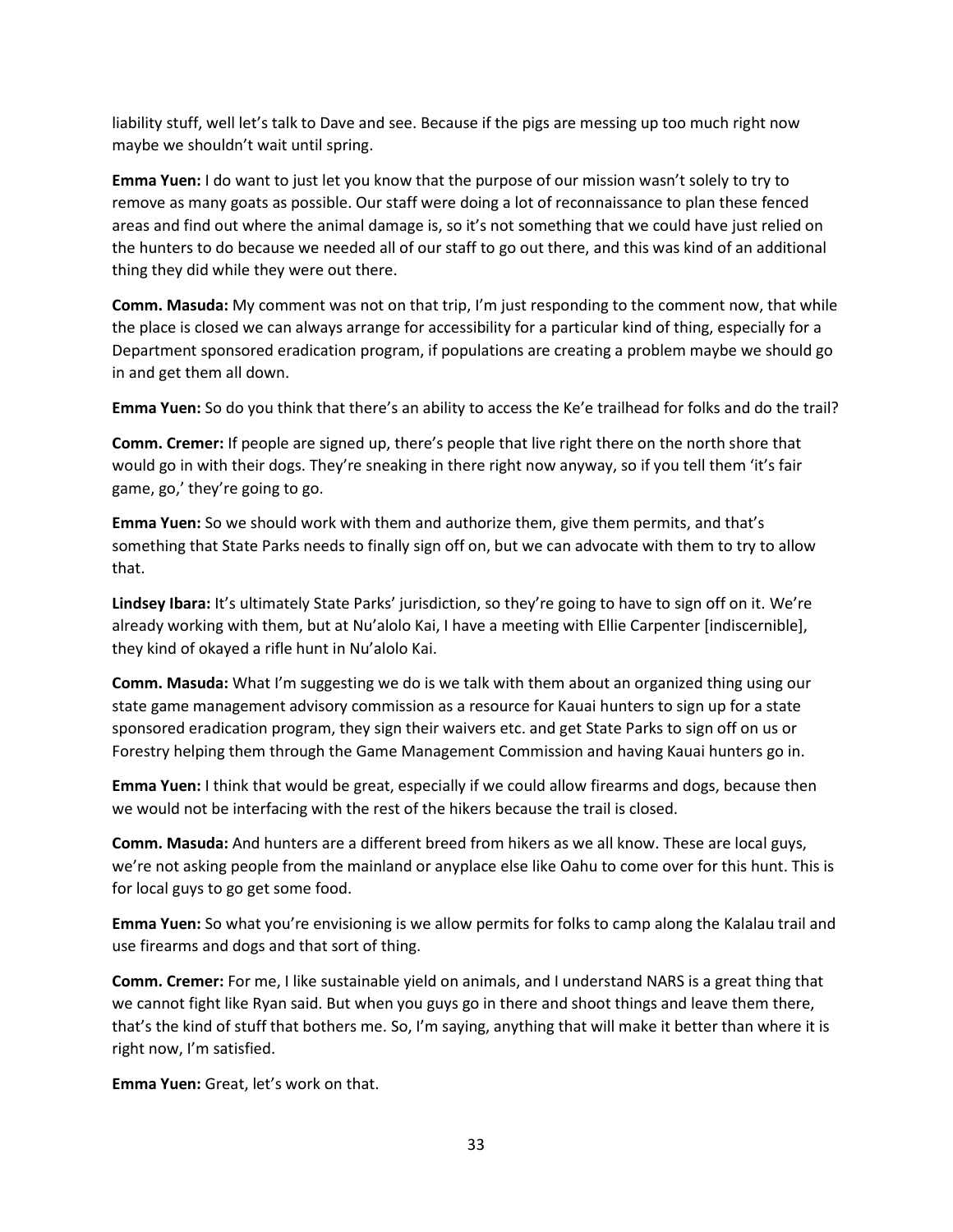**Comm. Masuda:** But you would be willing to help us organize, promote, and get local hunters to help us reduce the population?

**Comm. Cremer:** Guarantee.

**Comm. Masuda:** And this is something that we would encourage and approve, you can let Alan and [indiscernible] know that I support that.

**Emma Yuen:** Okay, sounds good.

**Comm. Masuda:** We need to get this kind of partnership going. This is not inviting everybody and their uncle to go, this is inviting Kauai residents who are hunters, no adventurers.

**Comm. Cremer:** And if they come they have to sign a permit like usual, so many groups per time.

**Comm. Masuda:** They have to sign a waiver, they're responsible.

**Emma Yuen:** They know that the trail is all busted up.

**Comm. Cremer:** Probably between the seventh and the tenth mile is where it's going to be the worst.

**Comm. Masuda:** I would trust their judgment, they know how to survive. Robert, is this okay with you? We'll get your help on getting this going?

**Comm. Cremer:** Yeah. Like I said, I don't like the shooting but I'd rather the hunters go get them and no waste.

**Emma Yuen:** We prefer the hunters get them too.

**Comm. Buchanan:** Emma, is that an open system? Where is the fencing in that area right now?

**Emma Yuen:** It is an open system. The fences right now area long this area, we're building a fence here, and then we're going to have some strategic fences in certain areas around here. But Unit G itself on this whole coast is open, there's no fences along that, and goats can go basically everywhere.

**Comm. Masuda:** Emma, the thing I talked with you about, can I just bring it up and share the idea? Recently, we have some mitigation things where we have two different cases where they have to put in so much money to help protect the birds.

**Comm. Buchanan:** Because they're killing bats, and you're taking the bat mitigation money?

**Comm. Masuda:** No, not the bat money, the bird money. Seabirds, with DOT… Instead of having two separate projects with funds to put up fences to protect seabirds in two different areas, I'm suggesting that our folks may want to consider putting the two things together and make one seabird sanctuary with a bigger area than two smaller areas. And so that kind of idea would then, instead of creating pockets of fencing all over the place, would create one good seabird sanctuary in the right place for the seabirds, and do a good fence. That's my idea. I hope it's a smart idea and not a stupid idea.

**Comm. Buchanan:** Just wondering. If I was a bird, maybe I'd like to live at Ka'ena Point and not Kalalau Valley. I'm just asking.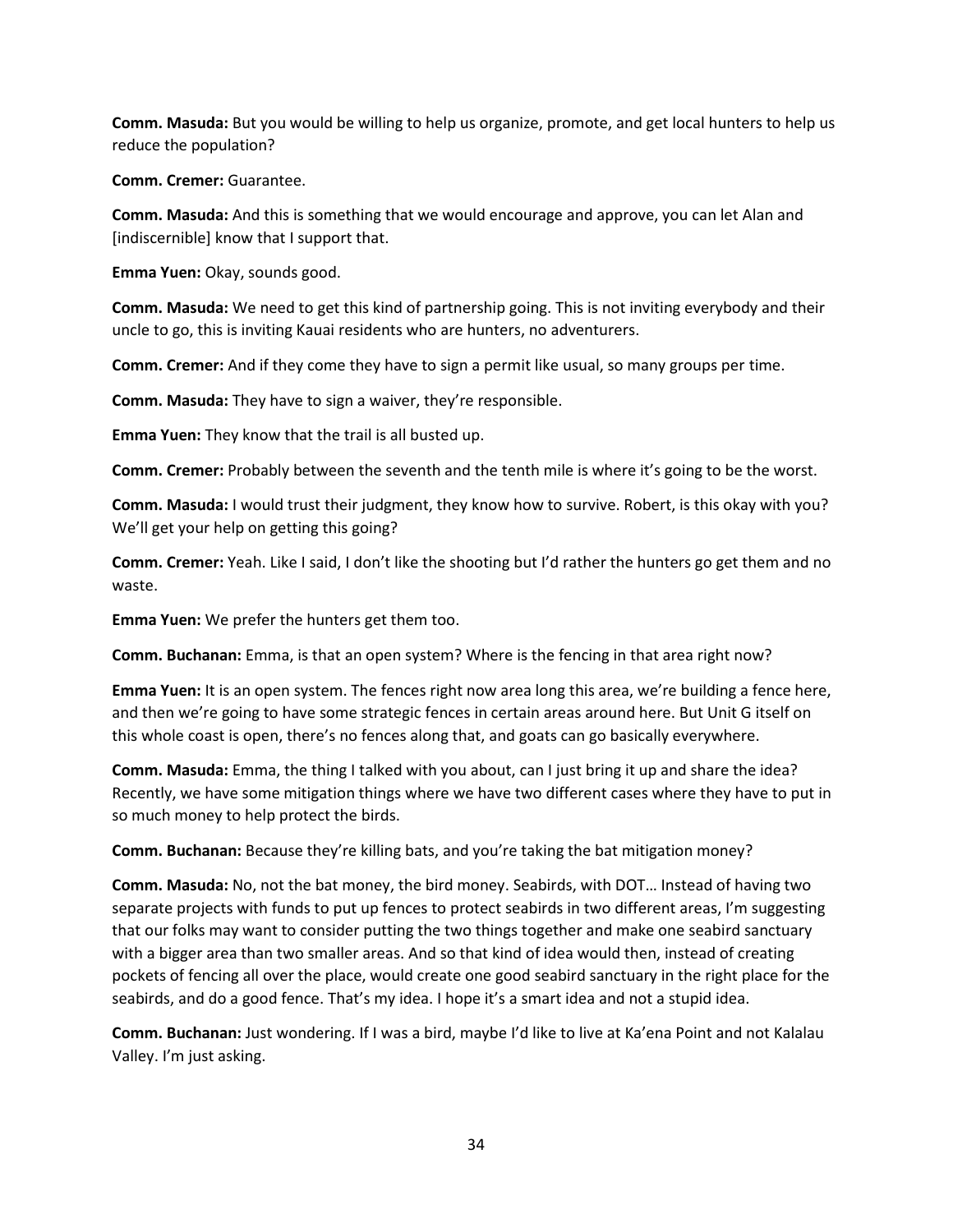**Comm. Masuda:** Well, this is designated for Kauai birds. We want to pick a place where the birds won't be affected by lights.

**Comm. Buchanan:** Can you please tell the Department of Transportation Airports Division not to put lights at Kalaupapa with the new improvements, because they plan to do that. We're opposing that.

**Comm. Cremer:** How many goats did you guys kill, Emma?

**Emma Yuen:** The number… 100ish maybe? I'm not sure of the exact number.

**Comm. Buchanan:** Emma, do you guys have exclosures for the native species, or is it all open?

**Emma Yuen:** There are about three or four really small, like quarter of an acre type, fences along the coast. And then this whole area we're planning to fence. And this is where a lot of the seabirds are nesting currently. So we found in pigs' guts seabird remains, so they're actively eating ground nesting birds.

**Comm. Buchanan:** That's all state land?

**Emma Yuen:** Yes. But not all that much protection for the coastal and the cliff areas.

**Comm. Buchanan:** Who would get the liability if you do this operation within Parks? Is it just the state that has liability that would cover your volunteers?

**Emma Yuen:** When we have our volunteer trips, we usually have some sort of waiver we have them sign.

**Comm. Masuda:** People have their own general liability covering themselves.

**Comm. Cremer:** But our hunting license covers that already. Anyone who has a hunting license cannot sue the state for any type of injuries, it's part of our contract on the license. So that would affect anything to do with hunting.

**Comm. Buchanan:** No Robert, I was getting to the point of our earlier discussion where we were asking Shaya and Jim to expand hunting onto private property, and then it came up that liability was an issue. However I know the state of Hawaii has a waiver for public spaces and state parks, and just like the rock fall where those people died at the waterfall, whether you're swimming and you eat it at Sandy Beach, or you just happen to be washed away in Kalalau and they turn around and sue the state and whatever. All I was getting at was the same type of liability coverage could be extended to private landowners, even like they have when you have forestry stewardship plans and stuff like that.

**Comm. Masuda:** We're going to have our AG's office explore that, because the personal liability thing is a little different from the state's self-insured model.

**Emma Yuen:** What do they do on Lanai? Because it's a Cooperative Game Management Area on private land.

**John Medeiros:** We lease the land. We lease it out.

**Emma Yuen:** So by leasing it that somehow protects them…

**Shane De Mattos:** We also have them sign a waiver [when they check in].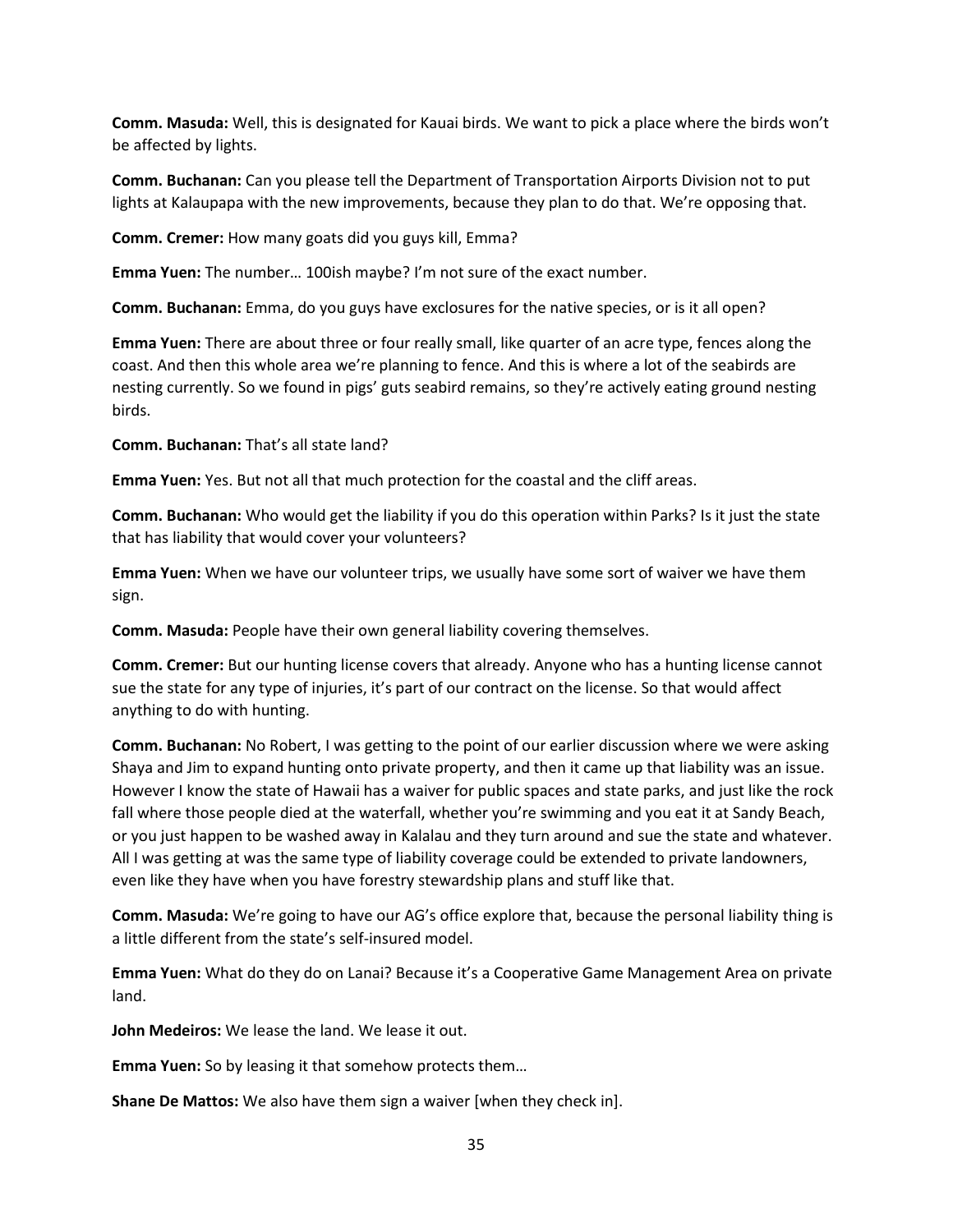**Jim Cogswell:** So there's an additional waiver as well as the one on the hunting license. But also on private land there's not just the issue of the hunter getting hurt but the hunter hurting something of the property owner, like leaving a gate open and his cattle go running out and then he's got to go herd them up again. Who's going to pay for that damage, because you don't know which hunter, you know? So there are issues like that as well when you get into the private. Liability for the hunter yes, but also for the private landowner, who's going to compensate for that.

**Comm. Buchanan:** Okay, thank you. Anybody else have questions for Emma?

**Comm. Masuda:** Thanks for this presentation.

**Comm. Buchanan:** Thank you Emma, this is a nice map. I think you need to get rid of the other invasive species that walks on the beach with two legs.

# **ITEM 7. Reporting: Permitted Interaction Group (PIG) will report on suggested internal policies, practices and procedures for state GMAC.**

**Shaya Honarvar:** The PIG is a Permitted Interaction Group, there were four people invited to do this from the commission, and I believe it was Lori, Ryan, Josiah, and Stan. It happens in three settings, so the first meeting is to basically come up with the number of people who are going to be in the PIG, and those people in that group are going to meet together at a different time and talk about internal policies and rules that the commission wants to create for the commission itself. At the second meeting, which was today, that's why it's on the agenda, they will report on their meeting. So you guys met this morning, so all we have to do right now is to report what you guys talked about and what the consensus is, and there's no discussion to take place, so you're just reporting, not discussing this until the next meeting. Then at the next GMAC meeting when we put it on the agenda you can discuss it etc., and by next meeting it would be nice to have a document ready of the findings of the reporting that you are doing now so the commissioners can see it before coming to the meeting so you can discuss it and just go from there.

**Comm. Buchanan:** Okay, so we're doing a short report on our meeting this morning. Well, I wanted to thank Dietra who gave us [this packet]. No need to reinvent the wheel, we're going to look at other boards and commissions that have practices and procedures, simple stuff like attendance, what is quorum, all those housekeeping boring kinds of stuff, that's what we're going to do. I also submitted examples of PIGs and rules and practices and procedures from the planning commission on Maui, and so the homework is for us to take it home, all the commissioners, and take a look at it and take what looks really great from these and then we're going to try and create our own, and I think that's going to give this commission more standing, it's going to make us better to answer to legislative inquiries, just that we've got our act together and this is what we do if we get questions. Right now we don't have a vice chair, guess what? Let's create a vice chair. That's it, that's the report.

**Comm. Cremer:** Thank you for your report.

**ITEM 8. A short report by each commissioner summarizing their meetings with DOFAW staff on the island that they represent.**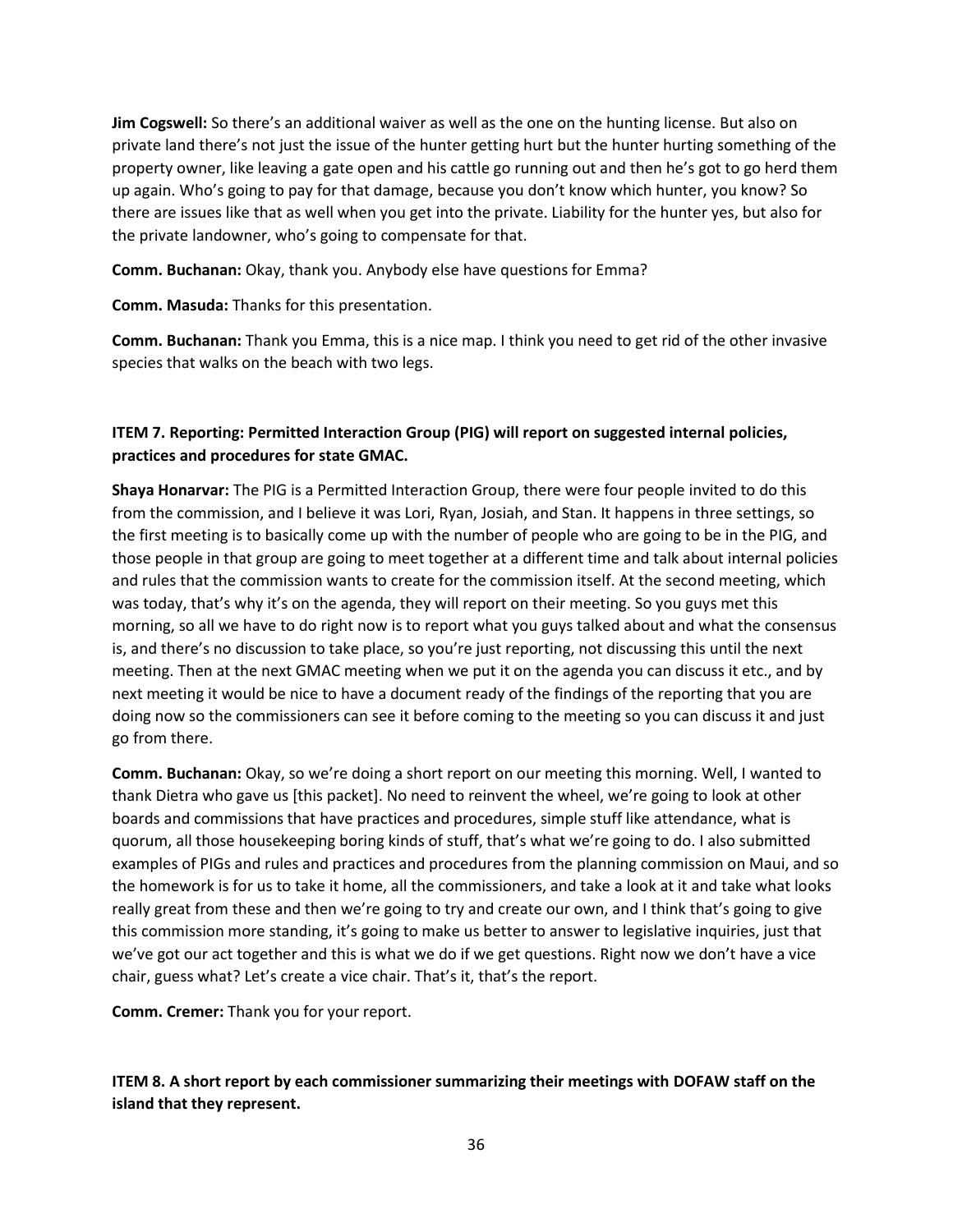**Comm. Cremer:** The lease for DHHL is six months, we're trying to work on something better but doesn't look like it, it looks like we're going to try to do a land trade.

**Comm. Masuda:** I just checked something, we're meeting with Jobie and William this Wednesday, I will keep you posted.

**Comm. Cremer:** And then the next thing is Sleeping Giant, the archery hunt. We didn't get as many pigs as expected but I think it was a success, no complaints. Lindsey gave me the report, there were three different check stations at the front, back and side. The front is in the front towards Wailua house lots toward the ocean side, then the back is the mountain side toward the homestead, and the side is by Opaeka'a Falls, I don't know if you all understand, but on the front side there were 11 trips and 1 boar was taken, the side had 18 trips and 1 boar and 1 sow were taken, then the back, 28 trips were taken, and 5 boars and 5 sows were taken. So a total of 13 pigs on 57 trips. This was a six month period from May 21<sup>st</sup>, a six month period. Looked like might be able to open it up permanently, wait, they have one more trial. At least people can do archery on the East side. Lindsey and Thomas are looking at opening up other areas that could be accessible. The GMA which is only bird now, they're going to see if they can open it up to archery hunting.

## **Emma Yuen:** Which unit?

**Comm. Cremer:** Wailua, Kondo Gate. I don't know about the other side, the [indiscernible] station side, we might be working on a land trade for that.

**Lindsey Ibara:** Oh, that's one of the parcels you guys are getting land?

**Comm. Masuda:** I only know about the DHHL one.

**Comm. Cremer:** That's the one I mean, trading for that.

**Comm. Masuda:** I'm just checking, I want to make sure I'm not hooked into something I don't know about.

**Comm. Cremer:** Yeah, the DHHL. Thomas can report to you.

**Lindsey Ibara:** Is that half of Unit I? From Kondo Gate going up?

**Comm. Cremer:** No, the other piece towards Kuilau trail. That's it.

**Comm. Jury:** Things have been pretty good lately here on Oahu. Like I mentioned earlier, 40% of the land we're hunting on actually increased through permitting, we're working with the Department, the Pig Hunting Association, and of course this commission, working with other landowners, attacking the liability issue within our association by requiring our own liability insurance through the NRA for all our members so that way we can approach private landowners and doing that we're able to write ROEs working with Bayer, we got an ROE with a landowner in Honouliuli, KS is on board because they see the organization of the Association, so looking at the data that's been provided as well and using that, of course working with the Department, Poamoho hunting area which is the largest hunting area on Oahu to find an additional access area as well as not only weekend hunts but weekday hunts, which turns into 240 extra hunting days in the largest hunting area on Oahu. Working alongside Nick, we just worked with some hunters this weekend to begin to open up a new parking area there so we can minimize the impact on the community and not park on the roads. So collaborating with the State, partnering up with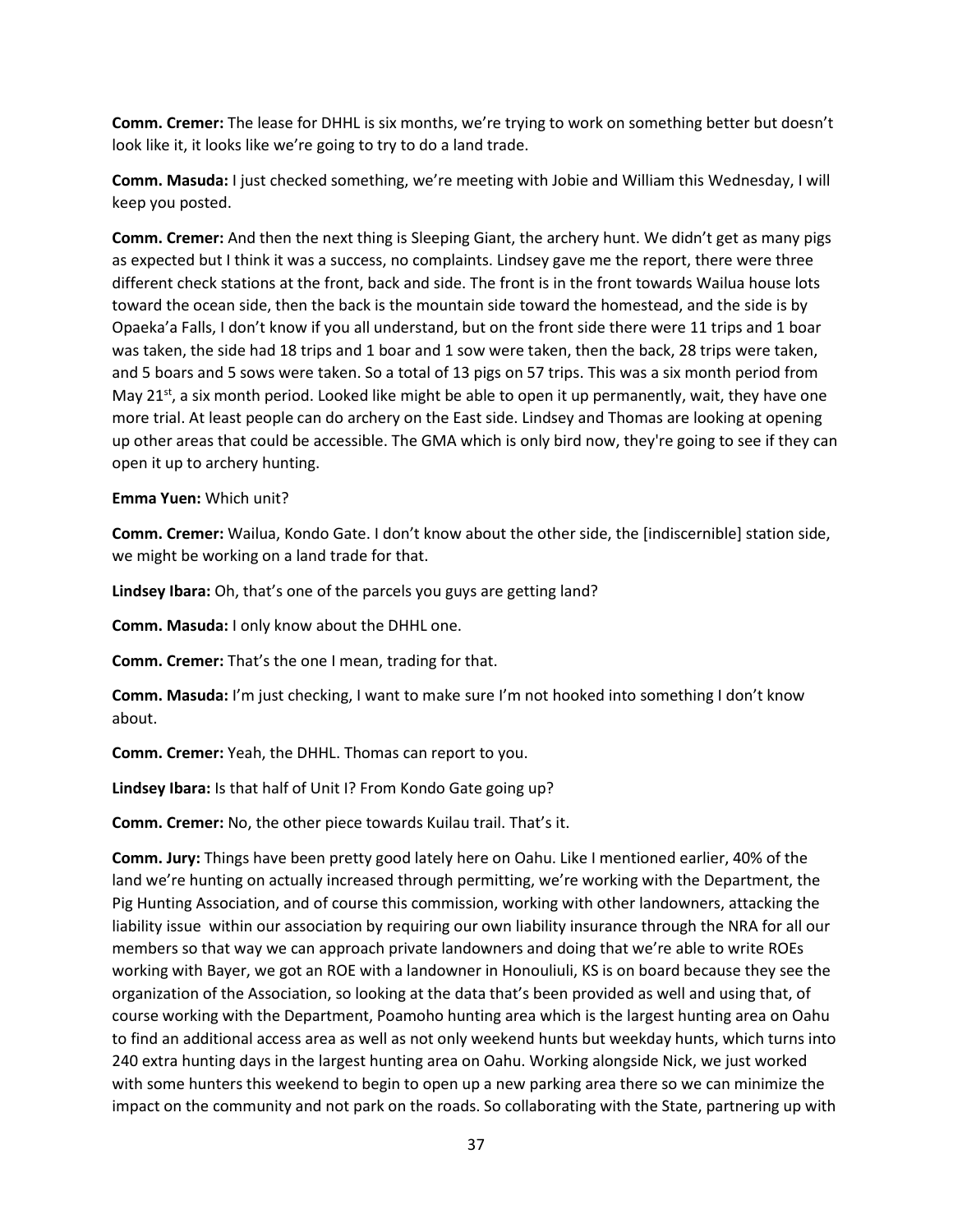them and connecting Nick and the DOFAW to other agencies in Hawaii, other people, hunters, communities of hunters, and also addressing the bow hunting, allowing the state to issue a permit in Waimanalo and open up 1,600 more acres for permitted hunting for archery only, which is a good area location-wise because it kind of reaches us out to the guys on the East side of Oahu which also includes our military service men and women, which I would say we're trying to work with the Navy and we're in talks with the base commander to try and allow additional access over there for hunting to get guys in. We understand they contract out their stuff for agricultural things, so we get the agricultural committee involved and the State Department and some of the senators, and we're trying to get some talks going, and we're looking pretty good with that. We're still awaiting the land lease agreement by Board of Water Supply with the State Department for Makaha, we understand that the state did meet to talk about the management plan that Chair Case did write, and did say that the Department is going to complete prior to further aerial control work being done in that area. I know they met, so we're waiting for the land lease wording to be complete in terms of allowing additional public hunting in Makaha for the goat and feral pigs. Lastly, there is a proposal for an area at Kuaokala to be a missile defense, and there was a public meeting that they came down in Kuaokala, and if the military does go forward with that, it's the only public hunting area and also the only GMA on Oahu and according to this live map the only H1 hunting unit on Oahu, and that would potentially eliminate about 160 acres which is what I'm quoting off of their meeting that was held in Waianae. 160 acres of GMA hunting bird area, and mammal, but the bird guys really like that one on Oahu, so that's an issue that's being brought up and I'm sure she's going to talk about it. I guess one issue that was brought up too was that unfortunately because of how the cards fell there were no birds that were released this year, but Nick spoke to a lot of guys and they're happy to see that the birds from last year are really thriving out there. So we've got some good things going on Oahu, working well with a lot of people.

## **Comm. Masuda:** What kind of birds are they mainly releasing?

**Nicholas Vargas:** From the last season, we released Ring-necked Pheasants and Melanistic Blue Pheasants. They're thriving to a certain extent. Hunters are taking birds that we recognize are from our previous season. From a current report from one of the guys that I know, he was saying that not this past weekend but the one before was when he went out, he said it's getting a little slow. Some hunters are still pulling out pheasants, but even I'm noticing that it's going slow.

### **Comm. Masuda:** Where is your breeding area?

**Nicholas Vargas:** Last season that we were raising birds, we had them at the Helemano area that we just acquired. The reason we didn't have that for this year is that there were ownership issues during the time that we were acquiring the land, and so in order to be in compliance with everybody we had to pull our project out of there.

**Comm. Masuda:** So now you have the whole place.

**Nicholas Vargas:** Yeah, we'll see what we can do over there. We're trying to pull up the program again for this coming season, 2019.

**Comm. Ruidas:** Can I ask a question? Are you guys bringing them in or breeding them at that site?

**Nicholas Vargas:** We brought the chicks in from the mainland, and then my friend Gordon Lau had the part time brooder at his house and then we brought it to the Helemano Ranch.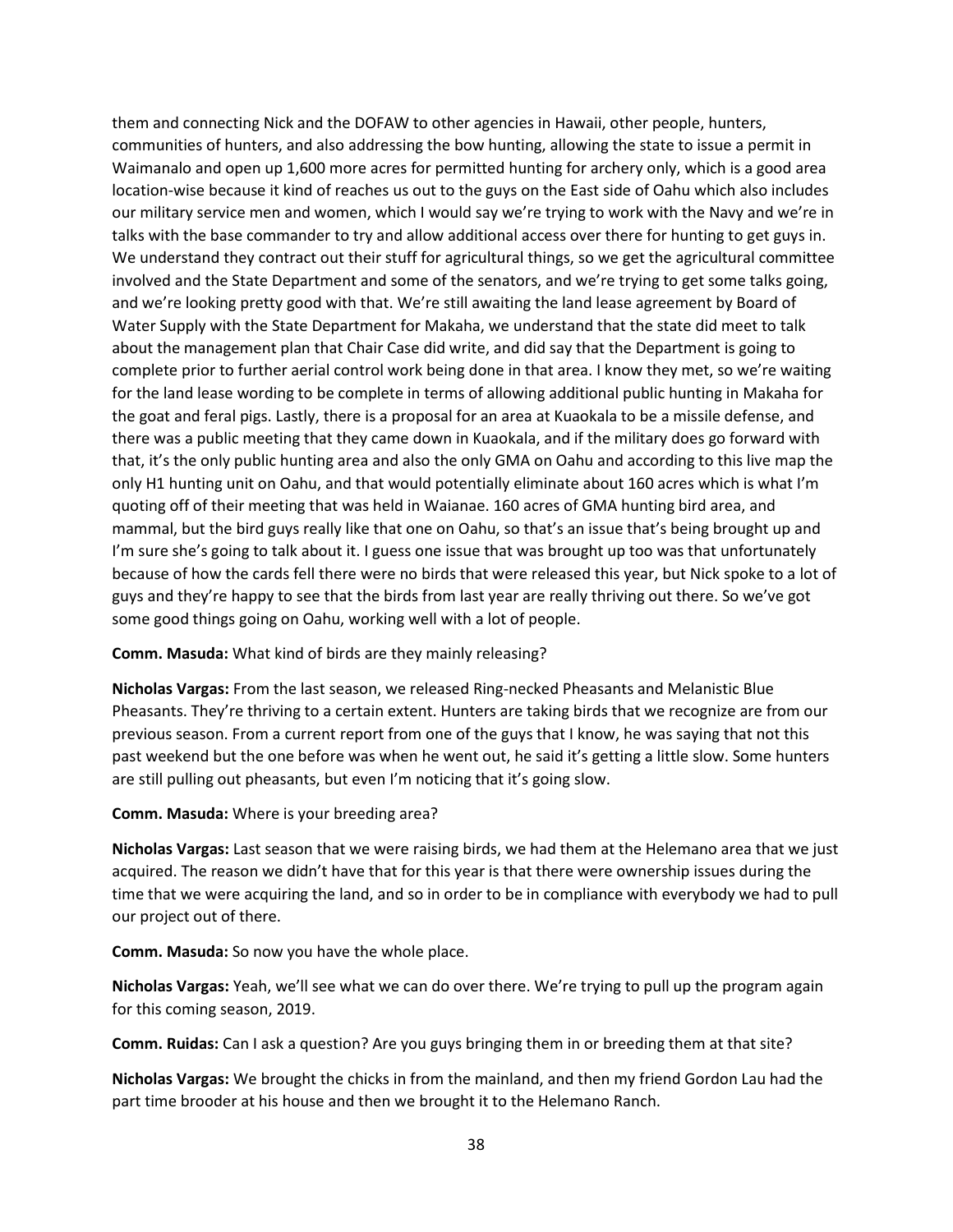**Comm. Cremer:** It's volunteer, everything is volunteer just like Kauai. We raised a batch one year.

**Comm. Ruidas:** I used to raise birds before, it's costly to bring them in. If the state can have a place to start raising them from brood stock, it would be cheaper and easier to get.

**Comm. Cremer:** How much do you guys bring in, Lindsey?

**Lindsey Ibara:** 600 and 150.

**Comm. Cremer:** So 750 total they bring in, chicks.

**Comm. Masuda:** How much is each one?

**Lindsey Ibara:** \$2, so with shipping it comes to just about \$2400.

**Comm. Ruidas:** And then growth, growth is 6 weeks. So how much is the total for that.

**Lindsey Ibara:** Yeah, we brood them 6 weeks, but I'd have to look up that.

**Comm. Ruidas:** So it comes out to like \$15-20 a bird. It would be much cheaper if the state could raise their own, and you'd have a job…

**Comm. Masuda:** Maybe you can write a project for Helemano as far as how many acres you need, the economics versus importing over time, and share it with Jim and Dave.

**Comm. Ruidas:** The reason I ask is that we were so worried about the West Nile virus and the bird flu coming to the state, you don't want to take that chance in bringing the bird in, so you would raise your own and you wouldn't have to deal with that.

**John Medeiros:** I kind of laugh about that because we did it in the past at the Old Maui High School. And we hired state people and bought the birds and raised and released them, and we banded the birds, and then when you get the return, we calculate what the return is based on the feed, and it was like \$50-60 a bird, so we got aced on it.

**Comm. Ruidas:** So you would not release the birds, the brood stock, but you would release the babies of the brood stock, and then you have to have good practices of raising them. What's that club on Maui, they raise birds?

**John Medeiros:** Well before we used to have a couple of guys like Pat Fisher that raised them, and then the prices started to go higher and higher and we're paying like \$27-30 a bird.

**Comm. Masuda:** We're suggesting that if we have our own breeding stock in place, maybe we can keep the prices lower.

**John Medeiros:** The feed is the killer too, and staffing for year round.

**Comm. Masuda:** See if there's a bird lovers group…

**Comm. Buchanan:** There are plenty of bird lovers, the funding is from bird lovers.

**Comm. Masuda:** I'm talking about the hunting.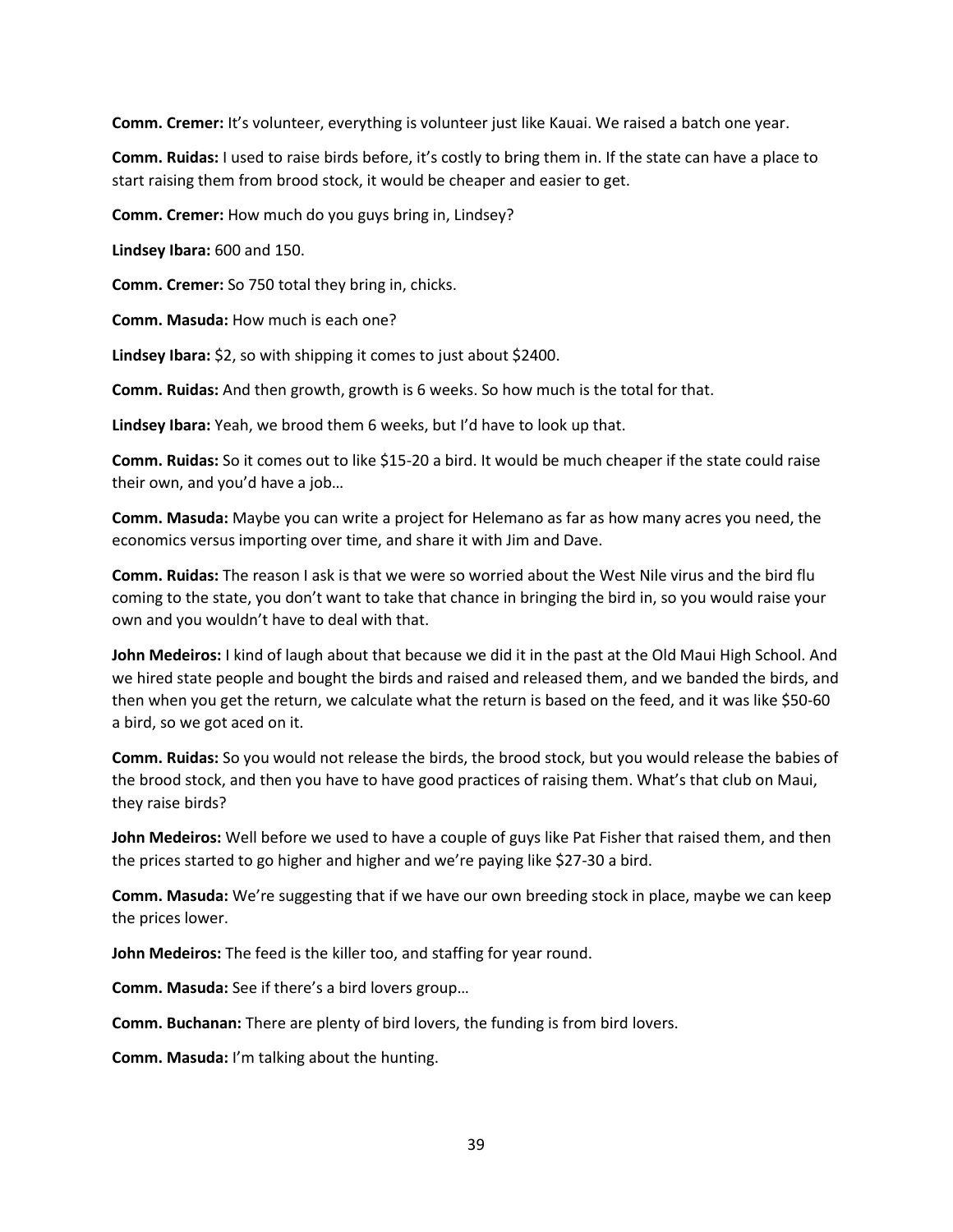**Comm. Buchanan:** I know, and you're talking about that and I'm think in of birds eating [indiscernible] and spreading them to my native forest. Molokai has too many problems right now. We got a new DOCARE hire, so we have one more person! Please train him, he has not gotten legal training yet. Archery guys are still going strong, and you know because they've got the same type of ROE where they lease large swathes of land with Molokai Ranch they're happy because they've got a place to go. So they're good, the association is good. Because we don't have the same type of issues, nobody is really complaining a lot right now, right Shane? We're all busy with other big environmental issues going on right now. Kalaupapa is a big issue for Molokai people right now, it does involve game management too and the Navy, the Navy is going to take our fish resources in nearshore waters. We're supposed to address that here too, but nothing. But we're doing that right now. Right now Molokai Lanai Soil Water Conservation is kind of a flat tire, they were trying to organize hunting and stuff because everybody is being impacted by deer, but maybe because there is plenty of grass right now they're not cruising into other people's backyards. Not too bad, if we get something earth shattering I'll let you guys know.

**Comm. Timko:** I didn't meet with Jason, I met with Marigold Zoll regarding the Missile Radar Defense Station proposed for Unit A. Basically because this map is wonderful, you can see how small the hunting area on Oahu is. And the feds want to take 160 acres, so my question was if they're taking 160 acres of our game management area, what are they giving back to us? And she said they're talking to the state, they want to give money. Well money is going to go into the general fund and we're not going to see a dime of it, so that doesn't fly with me. I want to see 160 acres of federal land in exchange for the state land, it's only fair! And it has to be huntable.

**Comm. Buchanan:** There's no more land.

**Comm. Timko:** Well, the military has got plenty of land. So that was my concern.

**Comm. Masuda:** We will exact a fair exchange. And remember, the thing is for protecting us.

**Comm. Timko:** The people at the missile defense radar were very evasive and nobody was really open about anything except that that was their preferred site, Unit A.

**Comm. Masuda:** I think it's a great site rather than the other sites. Just to give you a quick overview, this particular technology is set up so that it can detect simultaneous multi launches across the ocean, and it will determine on launch while it's still getting off the ramp, which ones are the real ones and which are the fake ones and communicate everything to our subs in the Pacific so they can pick them off before they start leveling out. Just as a general description that's the technology level, and so in terms of long term nuclear defense kind of thing, it's outstanding technology, I have great confidence in these guys, I read studies on some of these things. It's for our protection. And I do get your point so we will work on getting some good exchange.

**Comm. Buchanan:** Okay, so that's not good enough. Because I'm well aware of the land encumbrances for the US Military on the island of Oahu, and so to take the only area that has the highest active hunting management unit on the island of Oahu, the only place where people can actually drive with a permit past guards to get up to breed is not acceptable. So either you guys can fix them up now or you're going to get a bad time. Just saying.

**Comm. Ruidas:** How much money is the state going to get from that?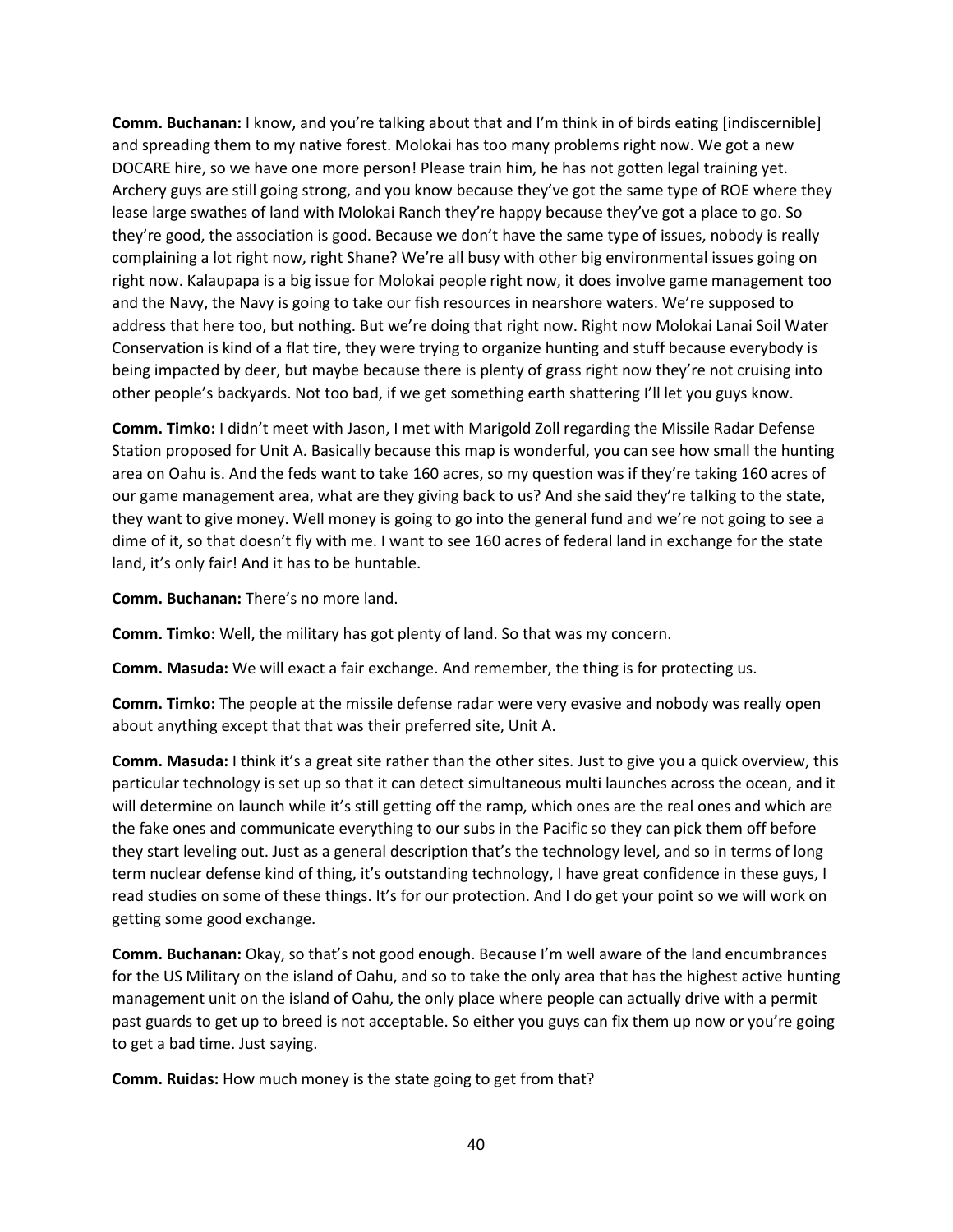**Comm. Masuda:** I'm not free to discuss the details, but we're not going to have to pay for it. This is multibillion dollar technology.

**Comm. Ruidas:** What did we get Barking Sands for?

**Comm. Masuda:** Barking Sands is a research site, it's not a defense site.

**Comm. Buchanan:** Same as Kahuku, same as Marine Corps Base, same as Pohakuloa, same as Bellows, same as all the kine. I don't know what the alternatives are, Nancy do you know the alternatives that were offered?

**Comm. Masuda:** Kahuku, Pupukea. The Kahuku training area is more problematic I think.

**Comm. Buchanan:** The great thing is they're going to give you buffer monies and so you can extend all of you protections at Ka'ena Point. But where people are going to drive and breed, that's all I care about, and if you put your money at Poamoho or Pupukea then maybe we can talk about it.

**Comm. Masuda:** It may be a slight inconvenience for some of the hunting area but we can always expand the hunting area hopefully. Considering all the other things they do for the public and interface, and security, and accessibility, and all that, that's really... I have gone through the review of all the alternate sites and this really is in our interests, in my opinion, the best possible option.

**Comm. Buchanan:** And that's fine and we can support that as long as you guys know in the scoping process that you should already by designating something to pacify the loss.

**Comm. Masuda:** I am working on it.

**Comm. Buchanan:** Well I don't live on Oahu and I don't hunt on Oahu, but the reason why Legacy Lands gave money to DLNR to expand Poamoho and Pupukea and the rest of the NARS was to provide recreational space.

**Comm. Kohatsu:** I met with Joey and Kanalu, I don't remember what date, and we talked about the whole HCP, you guys got the history on that, and then the other topic was we did have that 16 Mile Marker shooting range that opened up, and it got kind of trashed as expected to some degree, so DOCARE reached out to us about getting a public notice out so folks could clean it up so we don't have to close it down, and some outstanding folks in the community went out, filled up their pickup trucks with trash and took it to the dump, so they were able to keep it open, and they also talked about bettering the range, increasing the berm and things like that.

**Comm. Masuda:** We've asked our Hawaii district office guys to go take the bulldozer up there and go define the shooting range with the berms a little bit better and just find some money, maybe from Pittman-Robertson, to put a shooting platform, maybe even asphalt or whatever, then we can put 4x4 and [indiscernible] on top as a shelter thing. Right now they're putting tents all right next to each other and guys are shooting out of tents in the rain. It's not a really safe thing. And as a bonafide certified national NRA shooting range safety officer, I can make that statement. You'd never know it.

**Comm. Ruidas:** I met with John and Shane. We've been working with the landowner Pulama Lanai to get the road fixed which was flooded from February, it still hasn't drained out. The management plan is going forward at the cost of a million dollars, so Bob we need a million dollars. And then we have the Axis deer hunt coming up, our drawing is in Maui on Friday January 11. That's for the three does, and I'd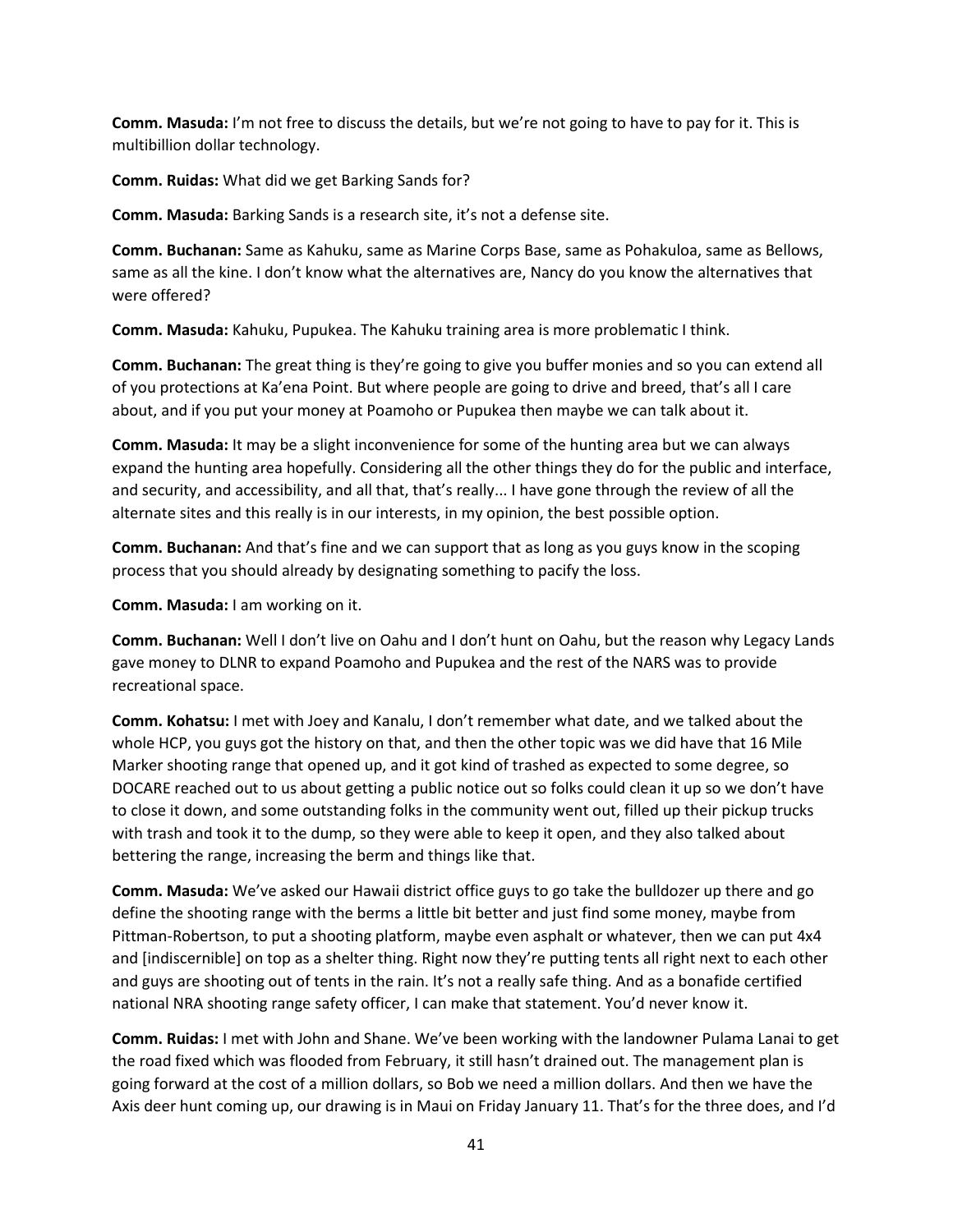like to say again that if you guys have any friends or family coming over they'd better make reservations really quickly.

**Comm. Masuda:** How many deer are there on Lanai? What's the population?

**Comm. Ruidas:** On the GMA it's 2,737. On the private side, they don't know.

**Shaya Honarvar:** May I add something? Stan had emailed me to look up hunter informational surveys that we put online every year, and he asked me for the results and I informed him that Sarah is working to put together the results for the informational survey. Just a heads up, so I'm going to send that report out hopefully sometime this week or next week and then we can discuss it at next meeting, maybe. In 2016 we had only 450-ish people submit the survey, but we just put out a survey this year asking questions about 2017, and about 1,200 people submitted their comments, and that's a really good number because if we have 12,000 registered hunters a year who buy licenses, and 10% of them are actually doing the surveys, that's pretty good. So I do feel confident that we can now use this data in the conversations that we have. You are all aware of what type of questions we're asking. So I will send it to you, and if you have other questions you want to be added, or comments or anything, please just get it to me as soon as you can so I can put the new survey up again in January or February.

**Comm. Ruidas:** Can you put that on the agenda for next round?

**Shaya Honarvar:** Yes. Then I have one more thing that I may add. We have had conversations with the staff about going forward with the 122 and 123 rule change, and we're having meetings about that where we are going through every line in 122 and 123 and trying to make changes as we see is appropriate, so we just wanted the GMAC to be aware of that, and once we have our comments from all of the staff and managers from the islands ready, we can get a copy to you guys the GMAC and probably DOCARE and get your comments on it and move forward from there. This morning you guys had a workshop that explained the process, so this is like the first box in Dietra's presentation. I just wanted you guys to be aware that we're moving forward with that as well.

**Jim Cogswell:** I'd like to add onto that a lot of the rule changes that are being proposed by the district biologists are changes they heard from the last rule change we did, we didn't put in all the changes that everybody was suggesting from all their public meetings, but those are now on the table again and hopefully we'll be to resolve some of those lingering requests. Not all of them, but hopefully we can address some of them.

**Comm. Buchanan:** So this is bigger than just consistency and housekeeping, this is policy and big items that never were incorporated from before.

**Jim Cogswell:** Some of them, yeah. And like shaya said, well give those amendments to you and you can make your comments, see if we missed something…

**Shaya Honarvar:** And I envision that you all will meet with the managers or biologist from you island to go through this document in a meeting and then get your comments to them, so it's not like we will sit here and discuss all the comments, it will just be between each island and their GMAC representative.

**Comm. Buchanan:** Thomas, I know earlier you wanted to say something and I said hang on and then I forgot. You had something you wanted to raise?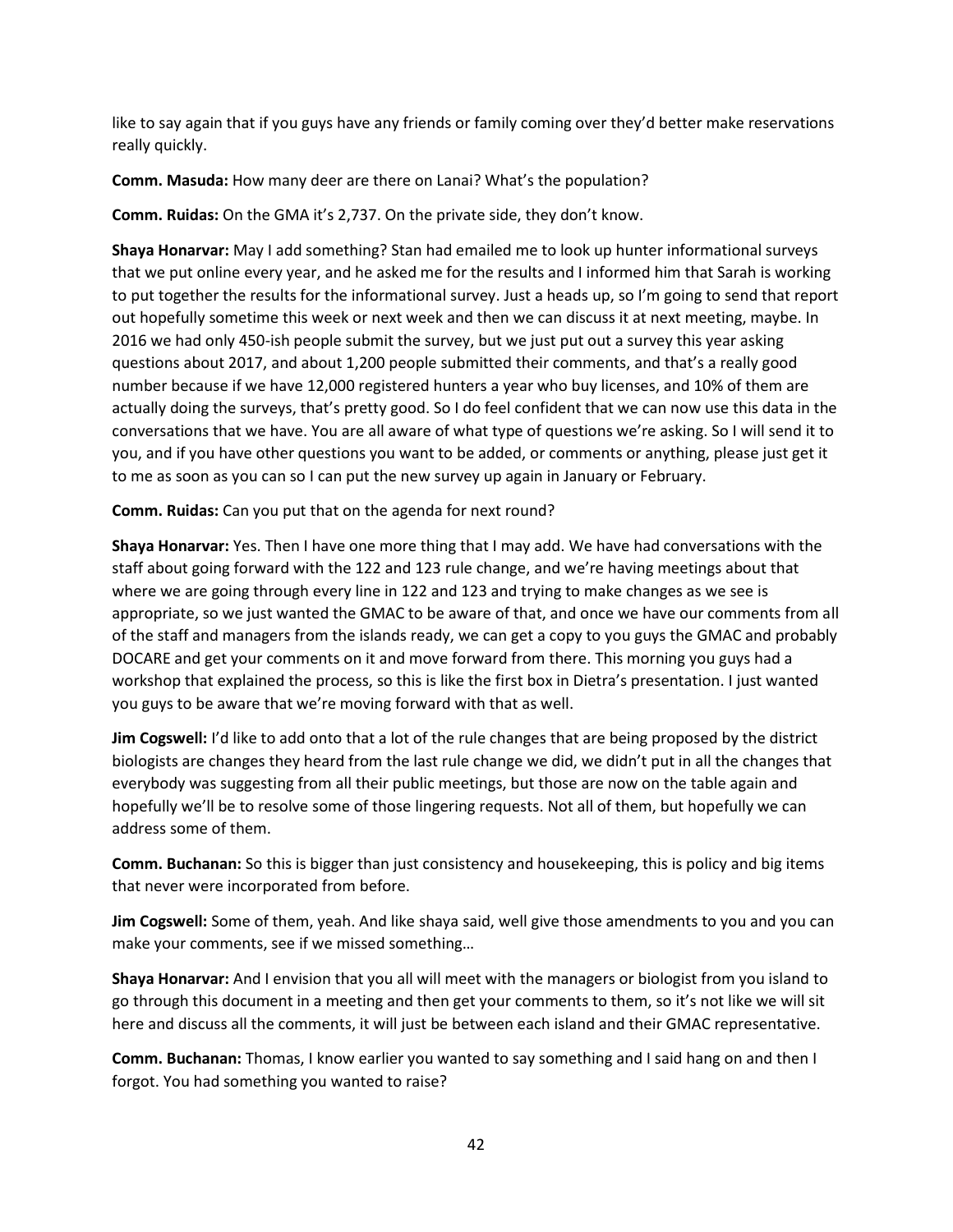**Thomas Kaiakapu:** We were talking about the management areas guidelines. Those guidelines were first started in the 90's. I was there when we first started. Kauai was the first district that drafted the first draft. There were four components: The forest component, which was the vegetative type, the hunting, forest products, and recreation. And then over the years we tried to get other districts to jump on because we saw on Kauai what was happening with USFWS proposing for critical habitat. So we took the step to get these management guidelines in to show how DLNR was managing its resources. Fast forward about 2005 or so, a fifth component came in, conservation came in, that kind of threw everything off wack, because now administration from NARS and other programs thought to change the language or the guidelines, and those guidelines there are different than they were in the 90's! So now when we saw it they flipped everything, they changed everything. Now they're going back to the district and trying to force us to agree to those changes. The thing about the guidelines is that the critical habitat designation keeps changing, and a lot of those overlays has a lot to do with the critical habitat designations on the island. So if USFWS propose for more acreage, we have to change the map, change everything that is affected by critical habitats and that is why that document is a working document, it keeps changing. So it's still in draft, but of course our admin says 'finish it, finish it.' So this is where we are right now, so just letting you know it's still a working draft, it's not concrete. But admin keeps changing it. We put something there, they scratch it out and put something else. This doesn't make sense! We put in the effort and admin changes it again. I just wanted to let you know what we're at right now. It's getting harder for us to manage hunting, there's so much emphasis on the protections side. There's no balancing act.

**Comm. Buchanan:** So I think we echo the same thing that you guys are feeling. Thank you, because you have institutional knowledge from working in the Department for a long time. So have the people behind you, they've been there for a long time too, and we know that stuff starts from the top and works its way down that way, so I understand that the priorities are changing.

**Comm. Kohatsu:** I did ask Jim with that document if there was a future for it, perhaps seeing the Board or something like that which would go from perhaps a living document to codifying it so to speak, so I did hope for that, and it seems that going from this flexible thing is something that has been pretty challenging, so I would like to see that happen.

**Thomas Kaiakapu:** The other thing I want to add to, about the guidelines are so important, is that if and when the Board signs off on those guidelines, if you've got a good environmental lawyer, they can take that form and go word for word, if they're against ungulates and they say 'no, you have to get rid of them,' they can look at that document… every word has to be perfect. Otherwise you might as well rip it up and the hunting program would be down the hole.

**Comm. Masuda:** I don't think that would happen though, Thomas. We'll continue to support wildlife and hunting as well as forestry, watershed, NARS, you know.

**Comm. Cremer:** I think that for hunting too, Bob. You're giving me a promise that I think you cannot keep because with the designation of critical habitat getting bigger and bigger, they're going to fence Honopu'u, is that true Emma?

**Emma Yuen:** We're hoping to, yeah.

**Comm. Cremer:** See? One other hunting area done. Anything to do with a fence is not living anymore.